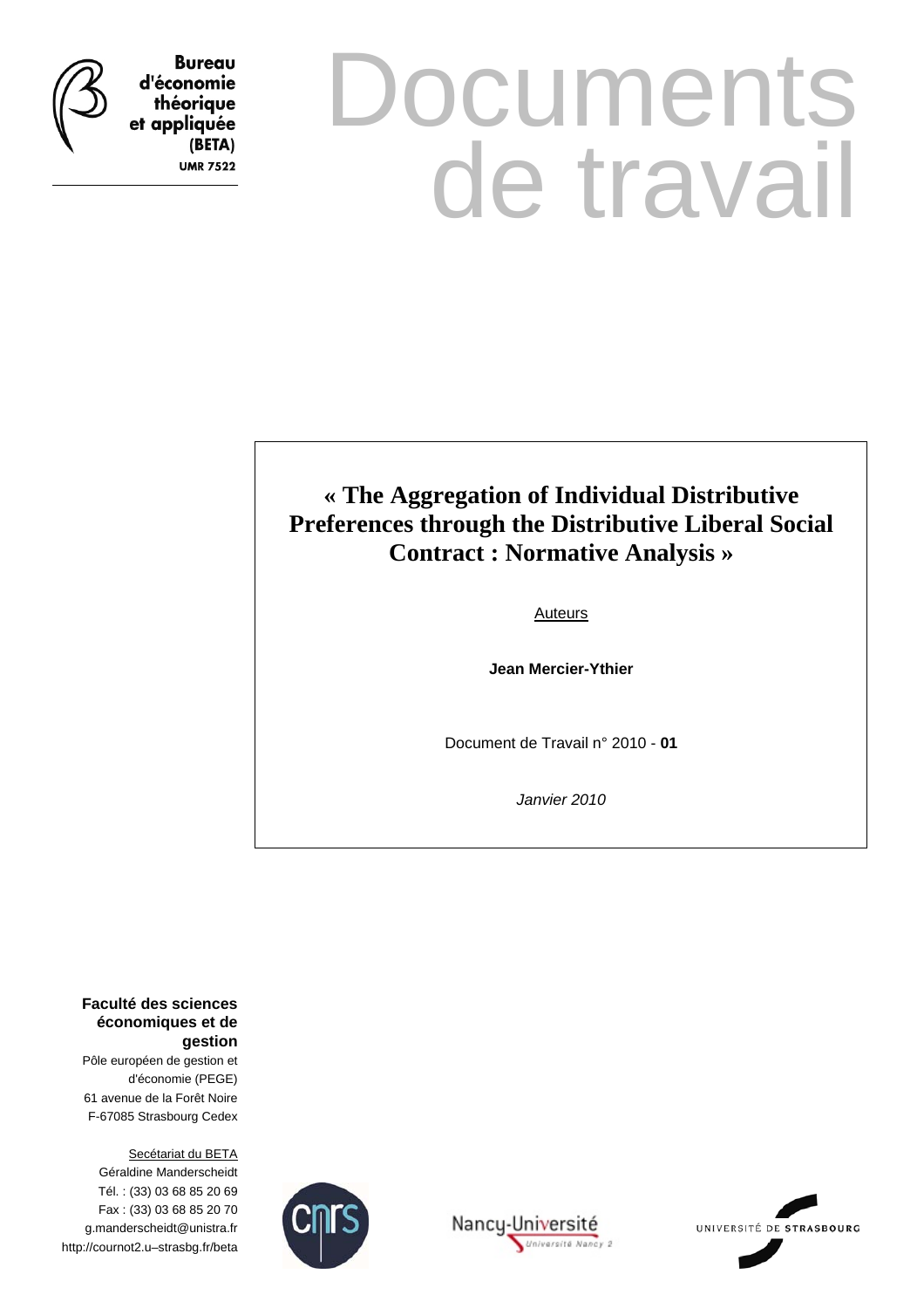#### **The aggregation of individual distributive preferences through the distributive liberal social contract: Normative analysis.**

#### Jean Mercier Ythier Université de Metz **BETA** Institut d'Economie Publique

#### March 2007

#### **Abstract**

We consider abstract social systems of private property, made of *n* individuals endowed with non-paternalistic interdependent preferences, who interact through exchanges on competitive markets and Pareto-efficient lumpsum transfers. The transfers follow from a distributive liberal social contract defined as a redistribution of initial endowments such that the resulting market equilibrium allocation is both Pareto-efficient relative to individual interdependent preferences, and unanimously weakly preferred to the initial market equilibrium. We notably elicit two global properties of Pareto-efficient redistribution in smooth differentiable social systems of the type above. The first one is the separability of allocation and distribution: Pareto-efficient redistribution leaves unaltered the role of market prices in the coordination of market exchanges, as expressed, notably, by the existence and efficiency properties of competitive equilibrium. The second one is the global structure of the set of Pareto-efficient allocations: its relative interior is a simply connected smooth manifold of dimension *n*-1, homeomorphic to the relative interior of the unit-simplex of  $\mathbb{R}^n$ . Both properties obtain under three suitable conditions on the partial preordering of Pareto associated with individual interdependent preferences, which essentially state that: the social utility functions built from weighted sums of individual interdependent utilities, by means of arbitrary positive weights, exhibit a property of differentiable nonsatiation and some suitably defined property of inequality aversion; and individuals have diverging views on redistribution, in some suitable sense, at (inclusive) distributive optima. The set of market equilibrium allocations associated with the transfers of the inclusive distributive liberal social contracts then consists of the maxima, in the set of attainable allocations unanimously weakly preferred to the initial market equilibrium, of the weighted sums of individual interdependent utilities derived from arbitrary vectors of positive weights of  $\mathbb{R}_{++}^{n}$ . Its relative interior is a simply connected smooth manifold of dimension *n*-1 whenever the initial market equilibrium is not Paretoefficient relative to individual interdependent preferences. It is shown, finally, that the liberal social contract's inclusive solutions for redistribution, so characterized, maximize a family of social welfare functionals that verify Arrow's non-dictatorship axiom and Sen's liberty axiom for the social systems to which it applies.

#### **JEL codes**

A10, A12, A13, D02, D31, D41, D51, D60-64, D70, D71, D78, H10, H11, H21, H23, H41, H42, H44, H53, I30, I38, P10, P11, P14, P16, P35, Z13.

#### **Keywords**

Walrasian equilibrium; Pareto-efficiency; liberal social contract; social preferences; social choice; allocation; distribution.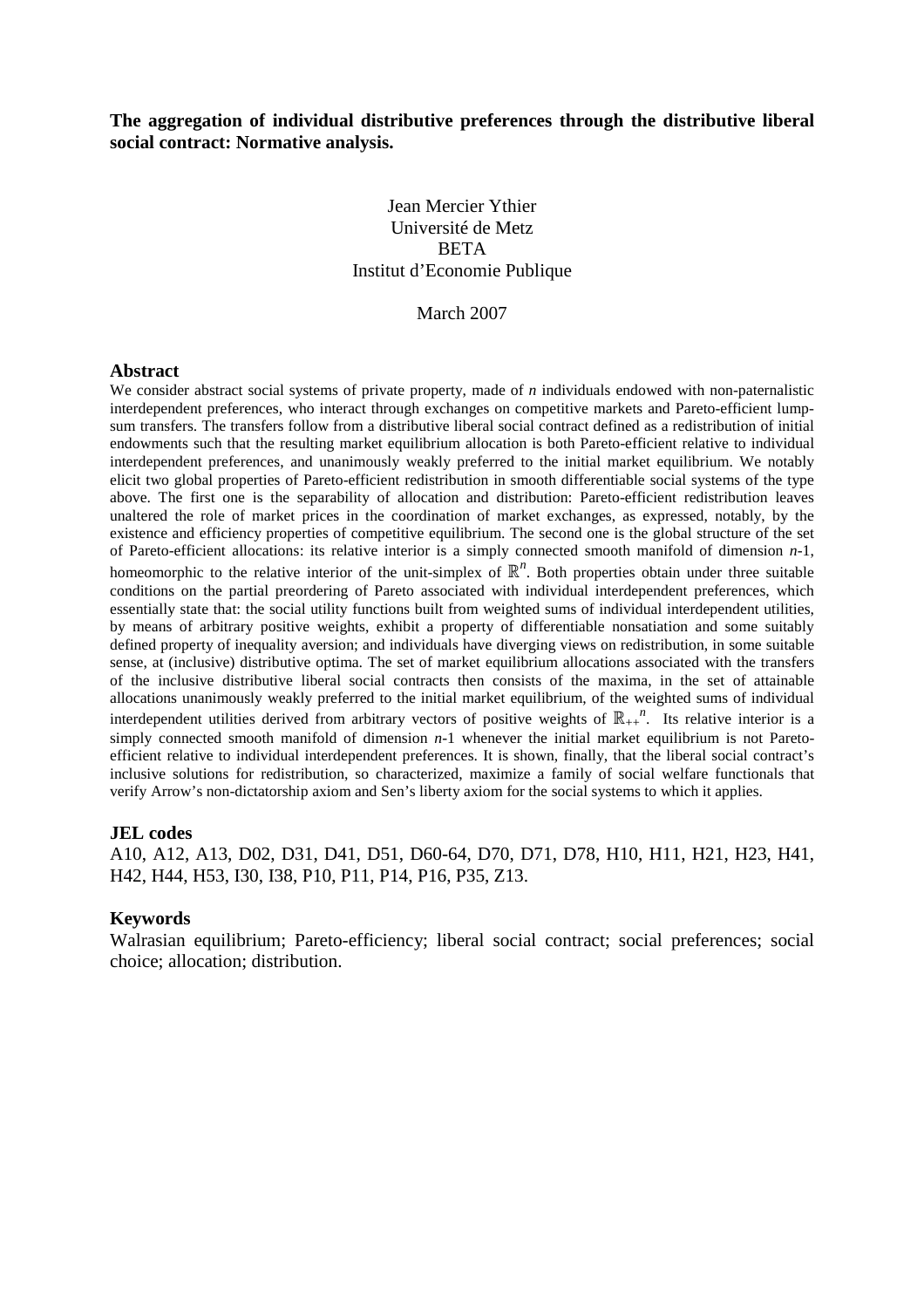#### **1- Distribution in the liberal social contract**

This article examines the possibility of rationally founding the distribution institution on the liberal social contract.

The liberal social contract (Kolm, 1985 and, notably, 1996: 5, and 2004: Chap.3; see also the related construct of Nozick, 1974) is a normative reference, corresponding to the unanimous agreement of individuals derived from the sole consideration of their preferences and rights by abstracting away all conceivable impediments to the achievement of this agreement or implementation of its contents, that is, notably, informational and other obstacles to the elaboration of the clauses of the social contract, and difficulties with their enforcement.

 It differs from alternative normative theories such as Harsanyi's derivation of utilitarianism (1955) or Rawl's *Theory of Justice* (1971) by deducing the normative reference from *actual* individual preferences and rights.

Harsanyi and Rawls use the fiction of the veil of ignorance of the original position for abstracting away all possible sources of alteration of the impartiality of individual judgment that may follow from individual's actual position in society, his "interests" in an all-inclusive sense, comprehending not only material wealth (the rich and the poor), but also human wealth (the sick and the healthy, the smart and the dull), distinctions, set of interpersonal relations etc. Individuals, so abstractly placed in a position of objectivity, form their impartial judgment over social states by means of acts of imaginative sympathy, which consist of imagining themselves successively occupying all actual positions in society. The norms of justice are unanimous agreements of such individual impartial judgments, obtained from rational deliberation and bargaining in the construct of Rawls, and from the axioms of rational decision under uncertainty in the construct of Harsanyi.

 The liberal social contract, by contrast, is a unanimous agreement of individuals in their actual position in society. It is a *positive* theory in that respect. It becomes normative, hence a theory of justice, only insofar as the process of contracting, and subsequent implementation of clauses, are concerned. The operation of abstraction that is performed at this level extends to the whole space of social contracting, as an "as if" or ceteris paribus proviso, the abstract characteristics of perfectly competitive market exchange, notably costless and immediate information, bargaining and enforcement. The norms of justice are the unanimous agreements that obtain in these ideal conditions of perfect social contracting. They define (ideal) objectives for collective action.

*Actual* collective action inspired by the liberal social contract fills in the gap between the norm of the social contract and the reality of society by means of actual contractual arrangements, or institutional substitutes for them, which permit the achievement, partial or complete, of some of its ideal objectives subject to the constraints associated with the actual costs of corresponding action. These modalities of collective action include state intervention, but do not reduce to the latter, in principle at least. In other words, the liberal social contract is mute, by construction, on the modalities of its implementation, as the costs of the latter proceed from the circumstances (information, transaction and enforcement costs) that are assumed away for its derivation. This characteristic makes the liberal social contract a possible explanation, in the normative, teleological sense, for a large variety of actual institutions and arrangements of institutions, including the distribution institution, to which we now turn.

The distribution institution consists of the sets of legitimate acts of redistribution of individually consumable wealth, and rights relative to individually consumable wealth.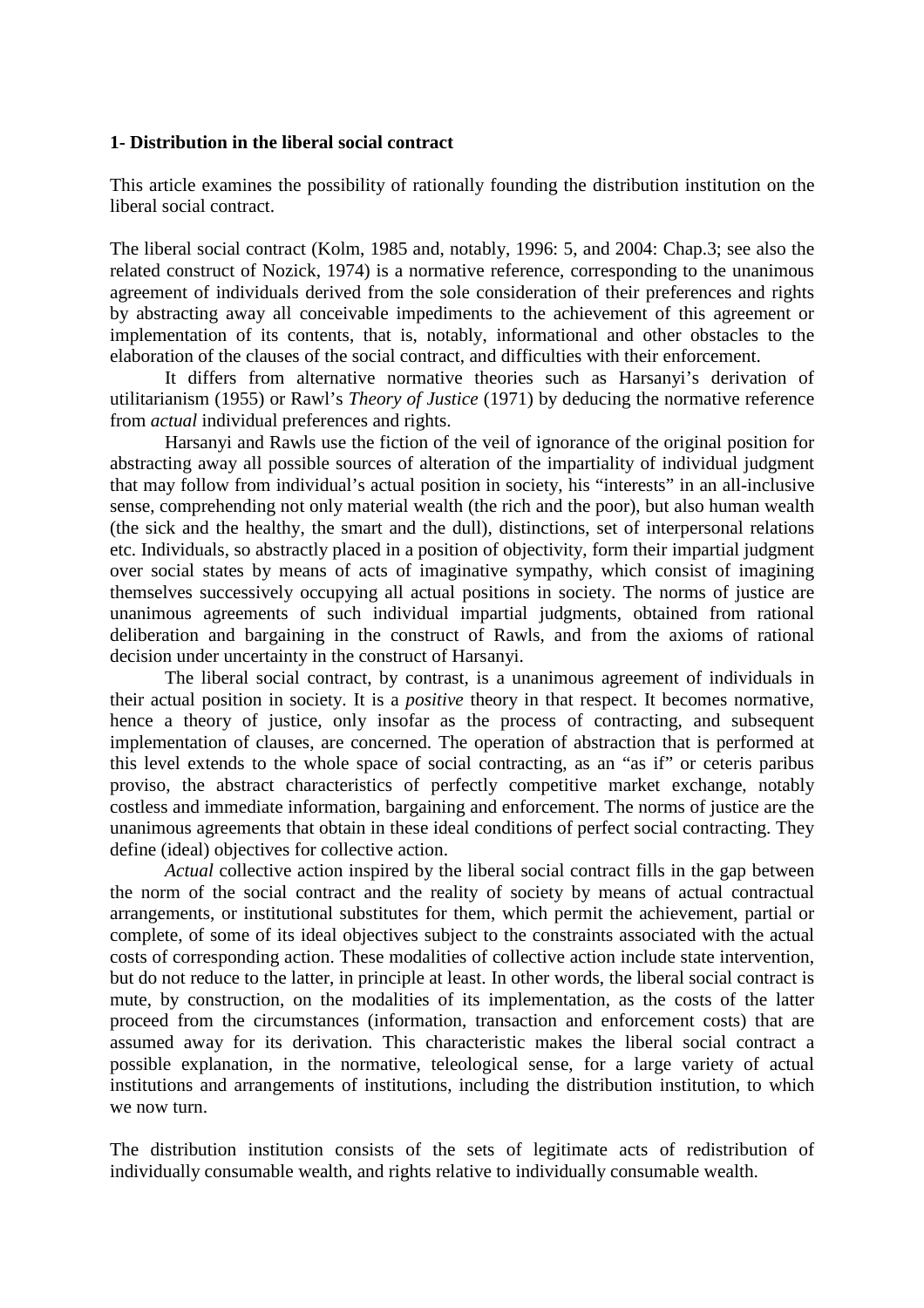So defined without making explicit the principle that legitimates some redistributive transfers and forbids others, the distribution institution seems to be a universal trait of human societies, large or small, across time and places. As such, it must probably be included in the small set of universal characteristics which, like language, should feature in any definition of a general notion of human society.

 We are specifically interested, in this article, in the distribution institution that is founded on the liberal social contract as the principle of legitimacy of redistributive transfers. That is: the set of acts of redistribution of individually consumable wealth which meet the unanimous agreement of individual members of society, appreciated from their actual preferences and rights (this makes legitimate redistribution); the set of acts of redistribution of individually consumable wealth vetoed by some individual members of society from their actual preferences and rights (this makes illegitimate redistribution; the disagreement of a single individual suffices, in principle, to make a transfer illegitimate); and the subset of the latter which consists of *forbidden* acts of redistribution, and so defines individual rights to redistribute.

If legitimate redistributive transfers are imaginary, deduced from the abstract assumption of perfect social contracting, we have the *norm* of the distributive liberal social contract. If these transfers are the actual, partial achievements of this norm that obtain in the practical conditions of collective action, we have the *practical* distributive liberal social contract.

 This article derives some general properties of the norm of the distributive liberal social contract.

The features of individual characteristics that are specifically relevant for our purposes are their preferences relative to the interpersonal distribution of individually consumable wealth on the one hand, and their rights relative to distribution (in short, distributive rights) on the other hand.

 Individual preferences over distribution (in short, distributive preferences) make distribution a public good, as an object of common concern of the individual members of society (Kolm, 1966, Hochman and Rodgers, 1969). Any individual wealth is also a public good (or bad) in the same sense for the set of individuals who feel concerned about it, whenever this set does not reduce to the wealth owner himself.

An individual concern about another's wealth can be of the benevolent type, also called altruistic concern, or of the malevolent type, in situations of envy or of ill-intended  $g$ ift. $^1$ 

Individual distributive concerns are the basic source and condition for the existence of the distributive liberal social contract

Altruistic concerns, if they are strong and widespread enough, induce willingness to give. If the gifts are properly oriented and intended, they can be accepted by beneficiaries. Subject to the same condition, they may also arouse no frustration and cause no objection from those who do not take part in the gift-giving relationship as donor or beneficiary. They may, therefore, meet unanimous agreement (the latter understood in the wide, or *weak*, sense that includes indifference as a case of agreement). This makes the positive, active side of the

 $1$  Envy is defined by economic theory as a situation where an individual prefers another's position (here, another's wealth) to his own. Envy in this sense does not imply malevolence; nor does malevolence imply envy in this sense. They can be associated, though, in the psychological attitudes of some relative to the wealthy, when the consideration of wealthy positions creates both dissatisfaction with one's own and subsequent resentment for the source of painful comparison. Malevolent distributive concern does not reduce to the case of envy, although the latter certainly has a great practical importance. Another important case is ill-intended gift (see Kolm, 2006: 4.2, for a comprehensive classification of gift motives, including the types of malevolent giftgiving).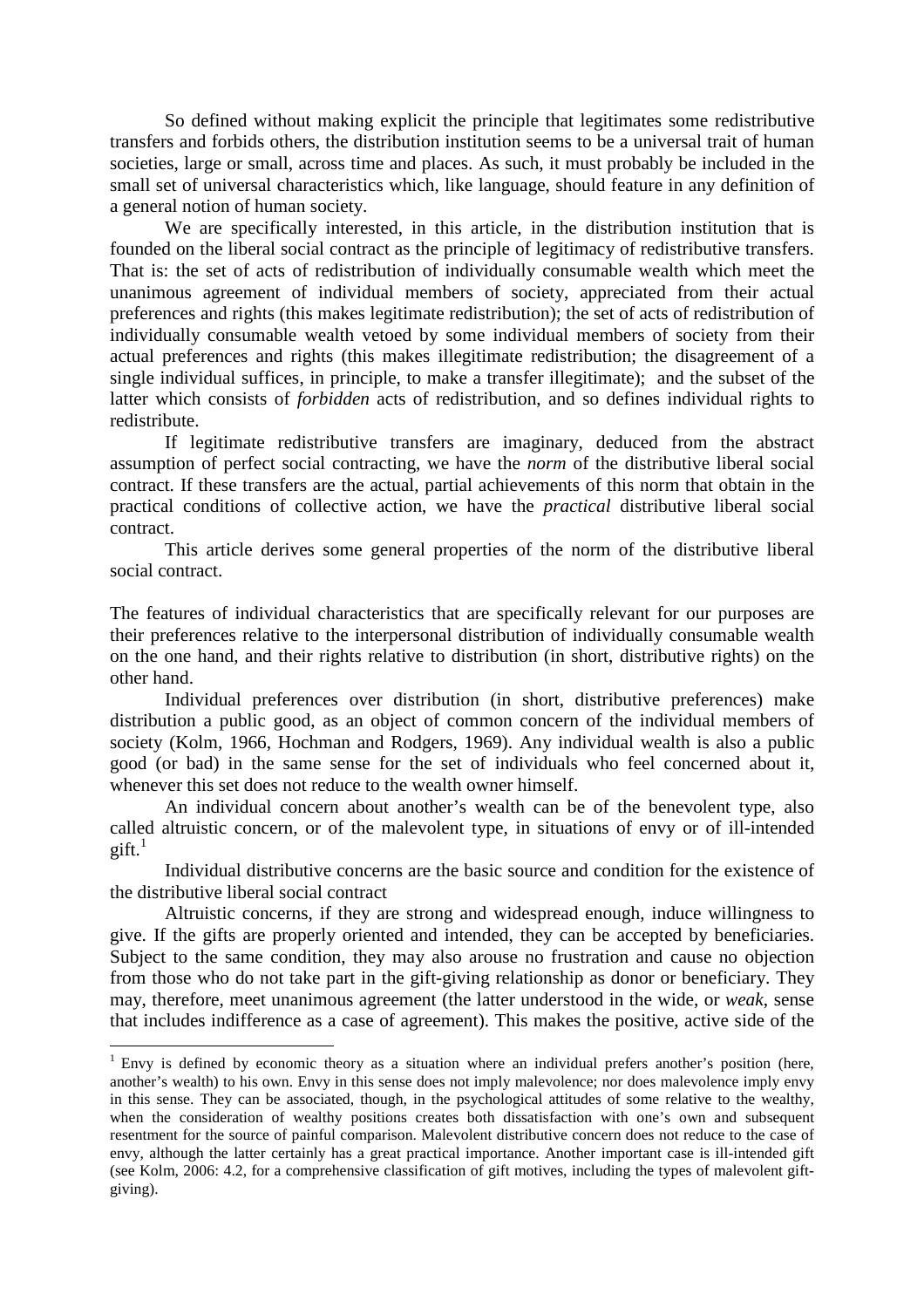distribution institution of the liberal social contract, that is, legitimate *re*distribution according to this ethical principle.

Malevolent redistribution is normally vetoed by solicited "donors", or by solicited receivers in the case of ill-intended gifts. The achievement of unanimous agreement from a given distribution of individual wealth supposes, therefore, a type of individual right, namely, *equal individual distributive liberty*, which consists of the liberty, for anyone, to decide what to transfer (that is, to choose the magnitude and contents of the transfer of individually consumable wealth) and to whom, and also to decide what to receive, and from whom; in other words, the ability of anyone to accept or refuse gifts, and to make or not to make gifts, subject to beneficiary's acceptance when a gift is made. This makes the negative, constitutional side of the distribution institution of the liberal social contract, that is, illegitimate redistribution forbidden by individual distributive rights. The latter rest on a double individual-based ethical foundation: unanimous agreement as principle of legitimacy of transfers (*objective* individual-based ethical principle); and negative moral appreciation of redistributive acts driven by evil intentions (malevolence), considered from the subjective perspective of involved individuals (*subjective* individual-based ethical principle).

To sum up, the distributive liberal social contract proceeds from a self-consistent system of individual preferences and rights relative to the distribution of individually consumable wealth. Individual *distributive preferences* convey distributive concerns of the benevolent and malevolent kinds. The type of illegitimate redistribution that proceeds from malevolent distributive concerns defines individual *distributive right* as the right of any individual to accept or refuse gifts, and to make or not to make gifts, subject to beneficiary's acceptance when a gift is made. Legitimate redistribution proceeds from altruistic distributive concerns. It consists of the set of gifts that are unanimously weakly preferred to distributive status quo.

Vetoed altruistic redistribution is illegitimate in the distributive liberal social contract, but is not forbidden by individual rights when disagreement is not the fact of the donors or beneficiaries involved in the gift-giving relationship. There remains, therefore, by construction, the possibility of a logical inconsistency of the distributive liberal social contract in situations where some individuals are willing to make gifts, which beneficiaries accept, and which are vetoed, notably for reasons of jealousy, by individuals who are neither donors nor beneficiaries in those gifts. In such cases, and in them only, the distributive liberal social contract is empty, because individual rights produce illegitimate actions. The distribution institution cannot, then, be founded on it (see the Example 14 of Mercier Ythier, 2006:  $6.1.2.1$ <sup>2</sup>

Both sides of the distribution institution of the liberal social contract involve sizeable costs for their practical elaboration and implementation.

On the active side of it, the public good characters of common altruistic distributive concerns raise the usual difficulties for optimal provision, that is, notably, indivisible information and transaction costs that steeply increase with the size of the pool of interdependent donors and beneficiaries, and enforcement costs which might follow up accordingly if free-riding behaviour increases with pool size as conjectured by Olson, 1965. A large variety of solutions is conceivable and effectively practised for these problems, from state intervention (e.g. public assistance) to the multifarious institutions and organizations of

 $2$  This example refers, metaphorically, to the American secession war of 1860-1865. The reference to the abolition of slavery is only partly relevant as an example in our context, because it involves much more, naturally, than a redistribution of property rights over individually consumable wealth. For a definition of jealousy, and a discussion of its relations with envy in the context of distributive theory, see Mercier Ythier, 2006, footnote <sup>58</sup> .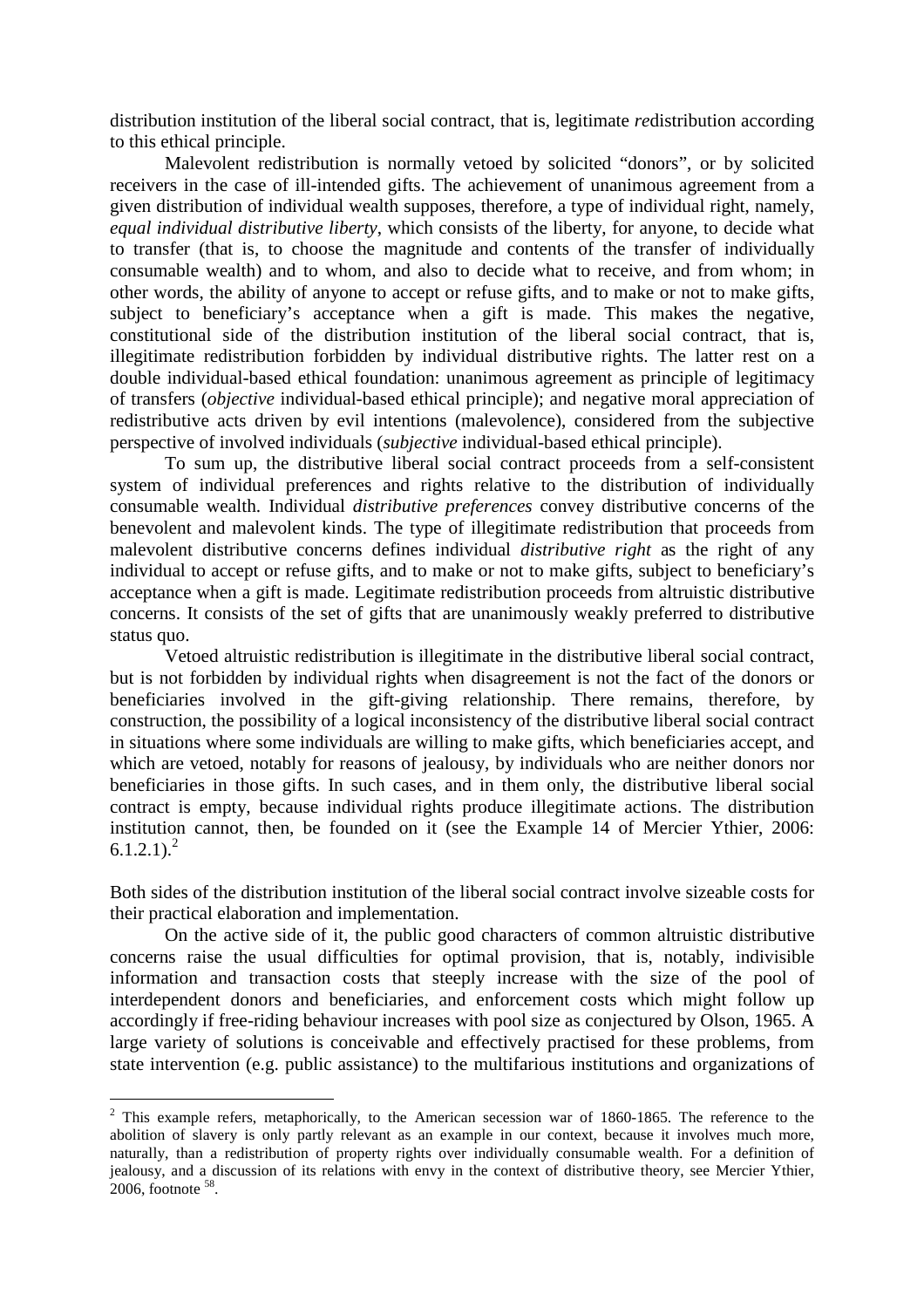philanthropic economy (notably charities), and also including important aspects of the economics of the family.

On the constitutional side, distributive rights imply the right of anyone to retain one's own wealth for one's own use, which is an essential constituent of individual property rights. Elaboration here refers to the whole apparatus of law (including common law, if any, and case law) and legislation relative to private property. Implementation reduces, in the main, to enforcement by specialized state institutions, essentially the police and the law.

The practical distributive liberal social contract consists of the set of solutions developed in order to achieve the norm of the distributive liberal social contract, and constraining this achievement, in a particular society. As already mentioned above, the particular emphasis of this article is on the norm of the distributive liberal social contract. We will therefore refer to the practical aspects of it only incidentally in the sequel.

The distributive right derived above is only one aspect, albeit essential, of the right of private property, namely, the aspect that refers to gift-giving. Its other aspects, relating to individual consumption, exchange, production and disposal activities, can be derived in the same way, by logical deduction from the individual-based ethical principles of the liberal social contract, of the objective type (unanimous preference) and subjective type (moral appreciation derived from the subjective perspective of individual participants in interactions). It is not the place here to proceed to a systematic exercise of this type. We will, instead, summarize the results that are useful for the understanding of the norm of the distributive liberal social contract, and comment two aspects of them which are critical for an appropriate definition and interpretation of the whole construct.

 All relevant aspects of the norm of private property of the liberal social contract (that is, private property with perfect contracting) distinct from gift-giving are summarized in the norm of market exchange, as perfect competitive market exchange with free disposal. The self-consistency of the construct supposes that individual distributive concerns are nonpaternalistic. We briefly comment the critical features of free disposal and non-paternalism.

 Free disposal refers to the possibility, for any individual or agent, of disposing of commodities, that is, of either destroying them without any counterpart in terms of welfare or production, or transferring them to nature, and of so doing at no cost. This feature can be viewed as a closure of the definition of perfect contracting, supposing that *all* consumption or transfer activities are costless per se: consuming, selling or purchasing commodities, giving them, or disposing of them only "costs" the market value of consumed, transferred or disposed commodities (with the usual sign convention for quantities, namely: quantities entering in (resp. getting out of) individual property are positive (resp. negative)). An important implication of free disposal is that gift-giving necessarily increases the wealth of the beneficiary, or at least does not diminish it, from the perspective of price-taking individuals (Mercier Ythier, 2006: footnote  $^{11}$ ).

 Non-paternalism analyzes in two complementary assumptions, stating respectively: that any individual has well-defined preferences over his own individual consumption, defining an ordinal index of private welfare independent of the individual consumption of others (his private utility or, to use the terms of Pareto, 1913 and 1916, his ophelimity); and that individual distributive concerns, if any, are specified over the private welfare of others, so defined. The second aspect of non-paternalism deduces from the first and perfect contracting (Mercier Ythier, 2006: 4.2.4). Its correct interpretation supposes a clear notion of the relations between individually consumable wealth, on the one hand, and human wealth on the other hand.

The human wealth of an individual consists of the various possible occupations of his time, including the various types of leisure (Becker, 1964 and 1965). The whole construct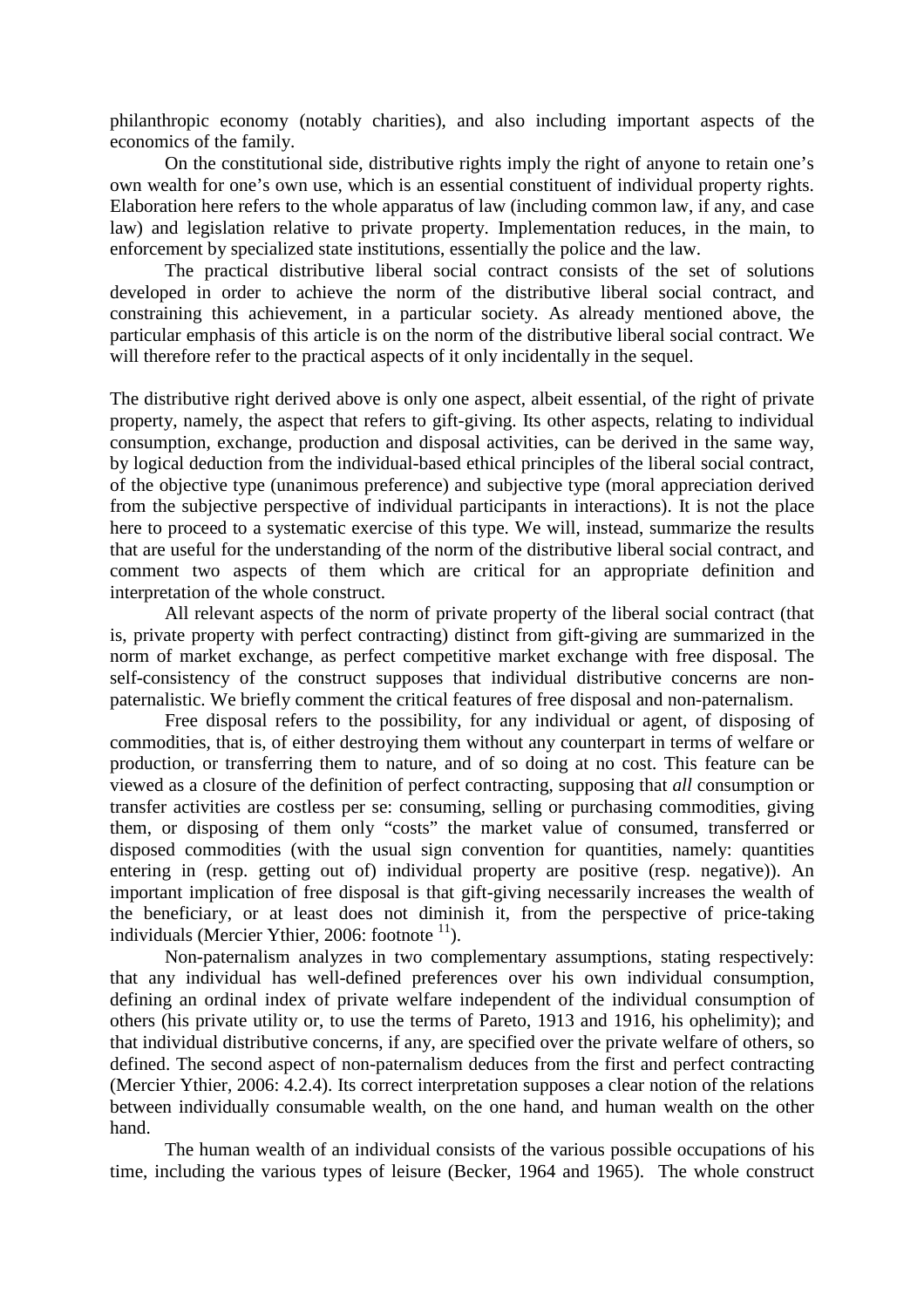developed in this article views the human wealth of society, that is, the number of its individual members and the human wealth of each, as fixed relative to redistributive transfers. This means, in other words, that the distribution institution of the liberal social contract, such as analyzed here, is determined by human wealth, and does not determine it in return. Redistribution, in particular, consists of transfers of individually consumable wealth between pre-existing individuals, or, possibly also, between individual members of non-coexisting generations provided that, in the latter case, the transfers do not condition or influence birth or migration. Redistributive transfers do not alter the human wealth of donors or beneficiaries either, by assumption, although a significant part of them may follow from the necessity, endorsed by unanimous weak agreement, to provide for the basic needs in private wealth and welfare of individuals who have temporarily lost their autonomy on these grounds. In sum, the distribution of individually consumable wealth is analytically distinguished from the gross and net production of human wealth<sup>3</sup>.

We may now summarize the main features and complete the definition of the analytical notion of distributive liberal social contract which this article purports to study.

 The distributive liberal social contract is defined relative to a fixed human wealth of society, corresponding to a fixed population of individuals and a fixed human wealth of each of them.

 The notion corresponds to the norm of the distributive liberal social contract, that is, we suppose perfect social contracting relative to distribution, perfect competition in market exchange, and free disposal.

 The distributive liberal social contract so understood consists of a distribution of individually consumable wealth which meets the unanimous agreement of the individual members of society, appreciated from their non-paternalistic preferences and their private property rights.

 There remains to specify an original position, and to derive an exact formulation of the corresponding norm of the distributive liberal social contract.

The original position of the social system consists of any fixed initial distribution of individual endowments of individually consumable wealth, and any fixed associate competitive market equilibrium (or Walrasian equilibrium). By original position, we simply mean the situation of the social system prior social contract redistribution. This is *logical*, not *chronological* anteriority, time being abstracted by definition in this rational construction of the distribution institution within the liberal social contract. The redistributive transfers of the social contract, as, more generally, any individual or collective acts derived in the norm of the liberal distributive social contract "before" or "after" social contract redistribution, are imaginary by construction, hence reversible.

The precise formulation of the contract deduces then from the general definition above, applied to the original position, that is:

*The (norm of) distributive liberal social contract, relative to an original position, consists of the set of transfers achieved from the endowment distribution of the original position, and associate Walrasian equilibrium, such that the latter is a strong Pareto optimum relative to individual non-paternalistic preferences, and is unanimously weakly preferred to the Walrasian equilibrium of the original position.* 

<sup>&</sup>lt;sup>3</sup>This notably excludes from the field of liberal social contract redistribution education and health investments, support to persons in situation of long-run dependence (young children, disabled aged, dependent handicapped etc.) or family allowances. Foundations for this type of productive transfers within the liberal social contract resort to other components of the latter, namely, the parts which, such as fundamental insurance, deal with provision for basic needs other than income (Kolm, 1985, 1996 and 2004).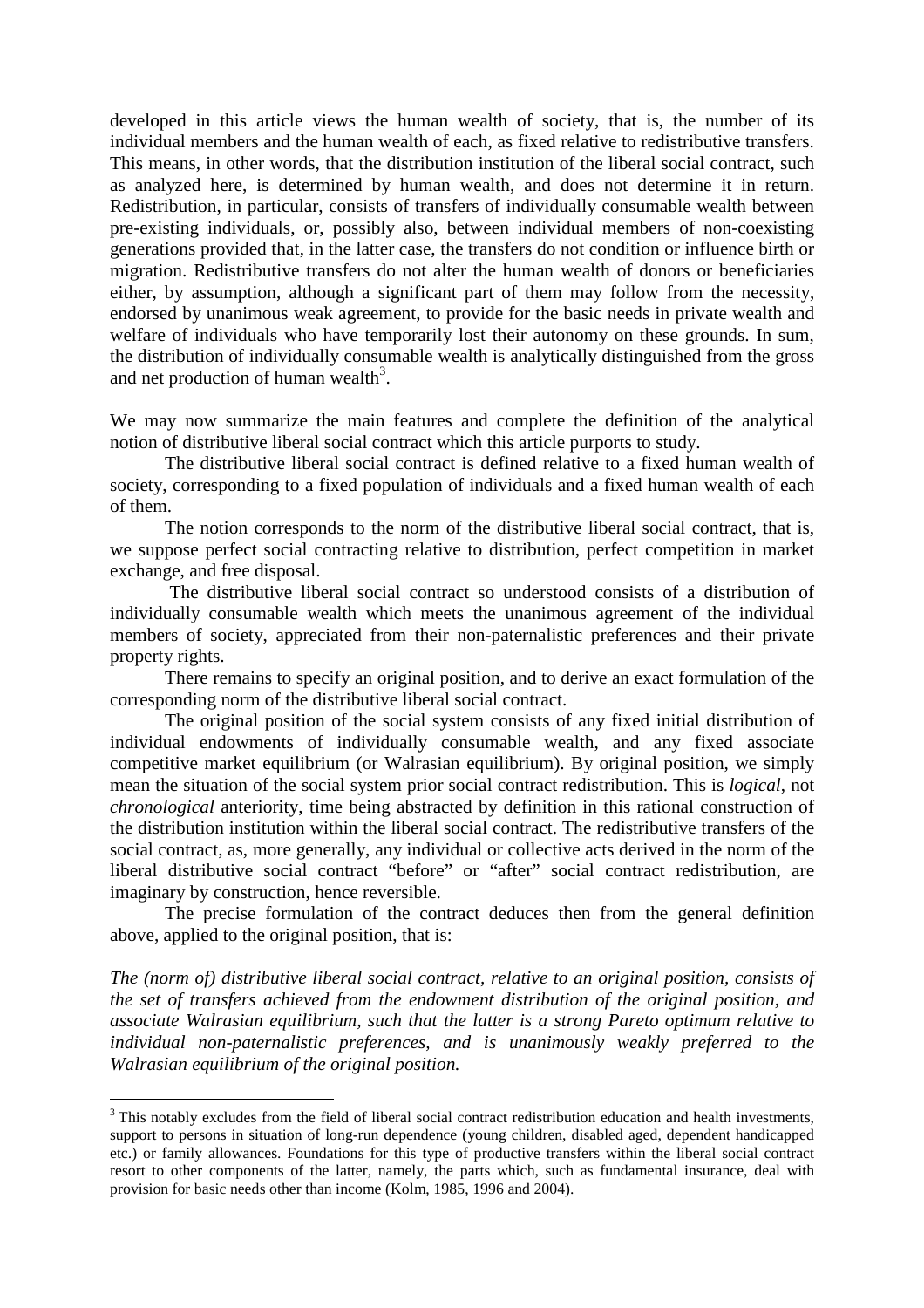In the remainder of this article, we: provide a formal definition of the notions and fundamental assumptions above (section 2); set and interpret the working assumptions of differentiability and convexity (section 3); derive and interpret, as first fundamental property, the separability of allocation and distribution (section 4); characterize the set of inclusive distributive liberal social contract solutions and associate notions of equilibrium (sections 5 and 7); define and interpret, as second fundamental property, the regularity of the distributive liberal social contract solution (section 6); situate the distributive liberal social contract relative to social choice theory (section 8); and briefly return, finally, on the epistemological status of the whole construct (section 9). An appendix (section 10) recalls some useful fundamental properties of differentiable Walrasian economies.

#### **2- Formal definitions and fundamental assumptions**

 $\overline{a}$ 

We consider the following simple society of individual owners, consuming, exchanging and redistributing commodities.<sup>4</sup>

There are *n* individuals denoted by an index *i* running in *N*={1,...,*n*}, and *l* goods and services, denoted by an index *h* running in  $L = \{1, ..., l\}$ . We let  $n \ge 2$  and  $l \ge 1$  in the sequel, that is, we consider social systems with at least two agents and at least one commodity (the special case *l*=1 is studied in Mercier Ythier, 1997, whose main results are subsumed in the results of the present study, and notably in Theorems 2 and 5).

The final destination of goods and services is individual consumption. A consumption of individual *i* is a vector  $(x_{i1},...,x_{i_l})$  of quantities of his consumption of commodities, denoted by  $x_i$ . The entries of  $x_i$  are nonnegative by convention, corresponding to demands in the abstract exchange economy outlined below. An allocation is a vector  $(x_1,...,x_n)$ , denoted by *x*.

Individuals exchange commodities on a complete system of perfectly competitive markets. There is, consequently, for each commodity *h*, a unique market price, denoted by *ph*, which agents take as given (that is, as independent from their consumption, exchange or transfer decisions, including their collective transfer decisions if any). We let  $p=(p_1,\ldots,p_l)$ .

Transfer decisions are made by coalitions, formally defined as any nonempty subset *I* of *N*, which may possibly be reduced to a single individual. A transfer of commodity *h* from individual *i* to individual *j* is a nonnegative quantity  $t_{iih}$ . We let:  $t_{ii}=(t_{ii1},...,t_{iil})$  denote *i*'s commodity transfers to *j*;  $t_i = (t_{ij})_{j:j \neq i}$  denote the collection of *i*'s transfers to others (viewed as a row-vector of  $\mathbb{R}^{l(n-1)}$ ). A collection of transfers of the grand coalition *N* is denoted by *t*, that is:  $t=(t_1,...,t_n)$ .

We make the following assumptions on commodity quantities: (i) they are perfectly *divisible*;

<sup>&</sup>lt;sup>4</sup> We abstract from production for simplicity. The introduction of privately owned, price-taking, profitmaximizing firms with well-behaved (notably convex) production sets does not imply any significant change for the analysis below. Ophelimity-maximizing owners of firms unanimously wish, in particular, that the firms they own maximize their profits. This holds true also for utility-maximizing owners endowed with non-paternalistic interdependent utilities (because utility maximization supposes ophelimity maximization for such individuals). This conformity of views of any individual in his different economic and social positions and roles of firm owner, consumer and (potential) donor supposes perfect competitive exchange, that is, price-taking behavior of individuals and firms, and complete markets (with or without uncertainty). It does not hold true anymore, in general, in cases of imperfect competition or incomplete markets. But, in the latter case, we are outside the enchanted world of Arrow-Debreu economy which, we argued in section 1, is an essential part of the more general notion of perfect social contracting that underlies the norm of the distributive liberal social contract. Note, finally, that the types of activities that are really essential for the functioning of the distributive liberal social contract are the transfer activities of social contract gift-giving and market exchange. Production, consumption and disposal activities are only subsidiary in this respect.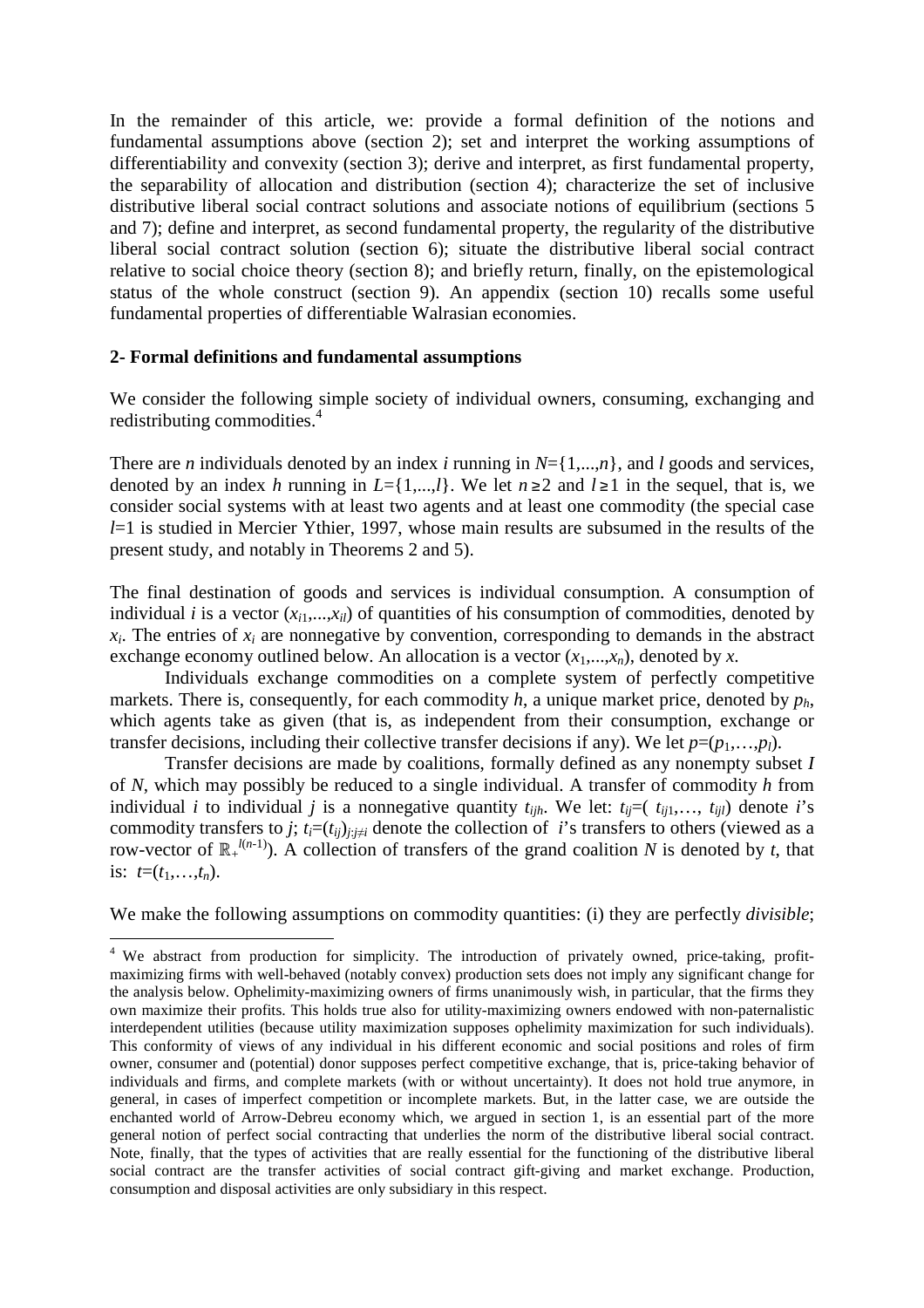(ii) the total quantity of each commodity is given once and for all (*exchange economy* with *fixed total resources*) and equal to 1 (the latter is a simple choice of units of measurement of commodities); (iii) an allocation  $x$  is attainable if it verifies the aggregate resource constraint of the economy, specified as follows:  $\sum_{i \in N} x_{ih} \leq 1$  for all *h* (this definition of attainability implies *free disposal*).

The vector of total initial resources of the economy, that is, the diagonal vector (1,...,1) of  $\mathbb{R}^l$ , is denoted by  $\rho$ . The set of attainable allocations  $\{x \in \mathbb{R}^l : \sum_{i \in N} x_i \le \rho\}$  is denoted by *A*.

The society is a *society of private property*. In particular, the total resources of the economy are owned by its individual members. The initial ownership or endowment of individual *i* in commodity *h* is a nonnegative quantity  $\omega_{ih}$ . The vector  $(\omega_{i1},...,\omega_{il})$  of *i*'s initial endowments is denoted by  $\omega_i$ . We have  $\sum_{i \in N} \omega_i = \rho$  by assumption. The initial distribution  $(\omega_1, \ldots, \omega_n)$  is denoted by ω.

Individuals have preference preorderings over allocation, which are well defined (that is, reflexive and transitive) and complete. The allocation preferences of every individual *i* are assumed *separable* in his own consumption, that is, *i*'s preference preordering induces a unique preordering on *i*'s consumption set for all *i*. We suppose that preferences can be represented by utility functions. In particular, the preferences of individual *i* over his own consumption, as induced by his allocation preferences, are represented by the ("private", or "market") utility function  $u_i: \mathbb{R}_+^l \to \mathbb{R}$ , which we will sometimes also name ophelimity function by reference to Pareto (op. cit.). The product function  $(u_1 \circ pr_1,...,u_n \circ pr_n)$ :  $(x_1,...,x_n) \rightarrow (u_1(x_1),...,u_n(x_n))$ , where pr<sub>i</sub> denotes the i-th canonical projection  $(x_1,...,x_n) \rightarrow x_i$ , is denoted by *u*. Finally, we suppose that individual allocation preferences verify the following hypothesis of *non-paternalistic utility interdependence*: for all *i*, there exists a ("social", or "distributive") utility function  $w_i : u(\mathbb{R}^n) \to \mathbb{R}$ , increasing in its i-th argument, such that the product function  $w_i \circ u$ :  $(x_1,...,x_n) \rightarrow w_i(u_1(x_1),...,u_n(x_n))$  represents *i*'s allocation preferences. Whenever *i*'s distributive utility is increasing in *j*'s ophelimity, this means that individual *i*  endorses *j*'s consumption preferences within his own allocation preferences ("nonpaternalism"). Note, nevertheless, that non-paternalistic utility interdependence does not imply *distributive benevolence*, in the sense of individual distributive utilities increasing in some others' ophelimities. It is compatible, in particular, with the *distributive indifference* of an individual *i* relative to any other individual *j*, that is, the constancy of *i*'s distributive utility in *j*'s ophelimity in some open subset of domain  $u(\mathbb{R}^n)$  ("local" distributive indifference of *i* relative to *j*) or in the whole of it ("global" indifference). It is compatible, also: with local or global *distributive malevolence*, in the sense of individual distributive utilities decreasing in some others' ophelimities; and, naturally, with any possible combination of local benevolence, indifference or malevolence of any individual relative to any other. For the sake of clarity, we reserve the terms "individual distributive utility function" for functions of the type  $w_i$  and "individual social utility function" for functions of the type  $w_i \circ u$ . The terms "individual distributive preferences" and "individual social preferences", on the contrary, are used as synonymous, and designate individual preference relations over allocation, in short, individual allocation preferences.

Individual private utilities are normalized so that  $u_i(0)=0$  for all *i*. Naturally, this can be done without loss of generality, due to the ordinal character of allocation preferences.

We let *w* denote the product function  $(w_1,...,w_n)$ :  $\hat{u}$ <sup> $\rightarrow$ </sup> $(w_1(\hat{u}),...,w_n(\hat{u}))$ , defined on  $u(\mathbb{R}^n)$ .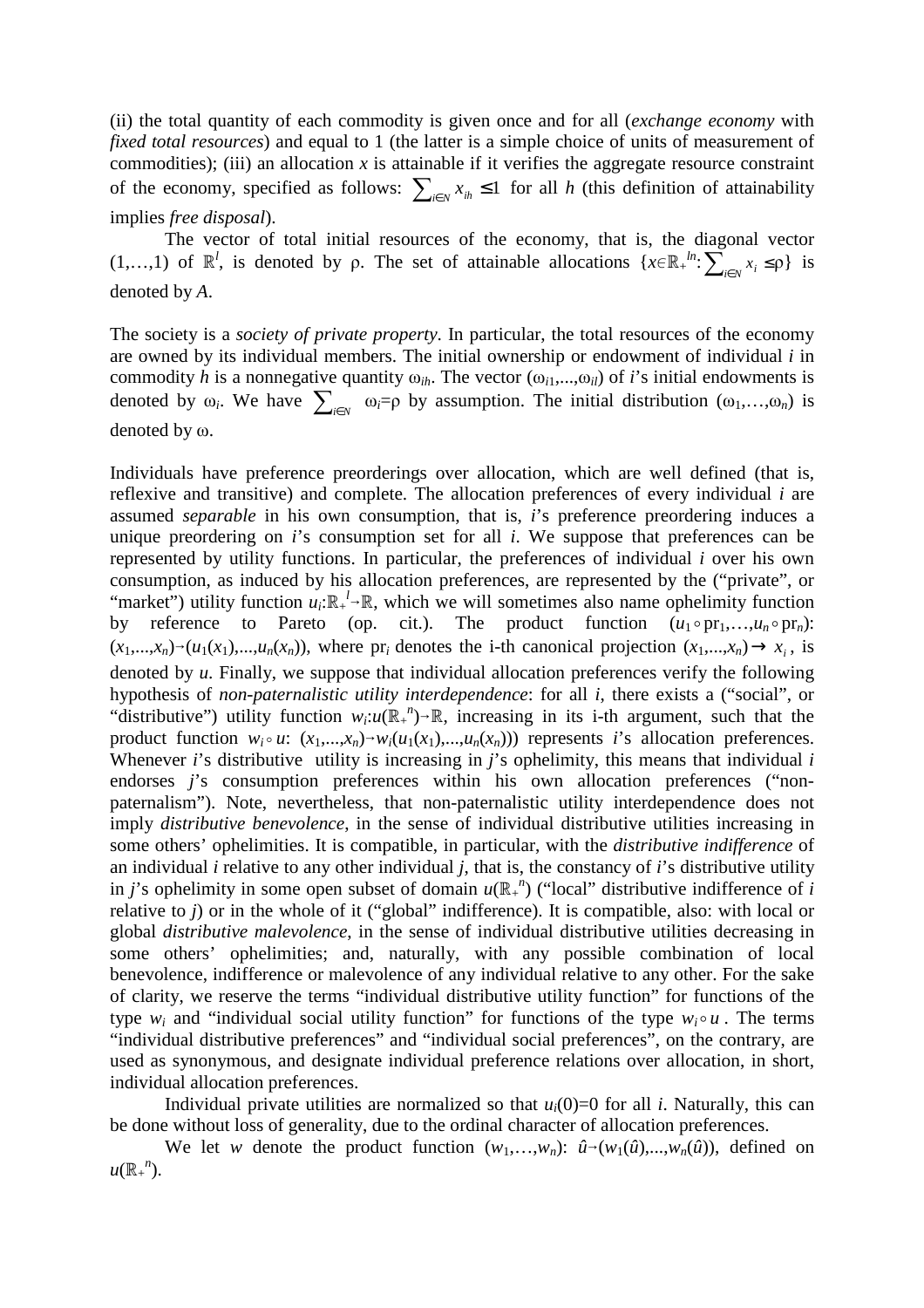We use as synonymous the following pairs of properties of the preference preordering and its utility representations: *smooth* ( $C^r$ , with  $r \ge 1$ ) preordering, and smooth ( $C^r$ ) utility representations; *monotone* (resp. strictly monotone, resp. differentiably strictly monotone) preordering, and *increasing* (resp. strictly increasing, resp. differentiably strictly increasing) utility representations; *convex* (resp. strictly convex, resp. differentiably strictly convex) preordering, and quasi-concave (resp. strictly quasi-concave, resp. differentiably strictly quasi-concave) utility representations. Their definitions are recalled, for the sole utility representations, in a footnote of section 3.

A social system is a list (*w*,*u*,ρ) of social and private utility functions of individuals, and aggregate initial resources in consumption commodities. A social system of private property is a list  $(w, u, \omega)$ , that is, a social system where the total resources of society are owned by individuals and initially distributed between them according to distribution ω.

It will not be necessary, for the definite purposes of this article, to develop a fully explicit concept of social interactions, synthesized in a formal notion of social equilibrium, such as those of Debreu, 1952, Becker, 1974 or Mercier Ythier, 1993 or 1998a for example (see Mercier Ythier, 2006: 3.1.1, 4.2.1 and 6.1.1 for a review of such notions). The following informal description, and set of partial definitions, will suffice.

 Market exchange is operated by individuals, who interact "asympathetically" (Edgeworth, 1881) or "nontuistically" (Wicksteed, 1913) on anonymous markets, through ophelimity-maximizing demands determined on the sole basis of market prices.

 Sympathetic or altruistic interactions take place in redistribution. They may proceed, in principle, from a whole range of moral sentiments of individuals, from individual sentiments of affection between relatives, to individual moral sentiments of a more universal kind such as philanthropy or individual sense of distributive justice. They may, likewise, find their expression in a large variety of actions, from individual gift-giving to family transfers, charity donations, or public transfers. We concentrate, in this article, on *lump-sum redistribution which meets the (weak) unanimous agreement of the grand coalition*, that is, redistribution of initial endowments that is approved by some individual members of society (one of them at least) and is disapproved by none. Note that, due to distributive indifference, any bilateral transfer so (weakly) preferred by the unanimity of individuals may be an object of effective concern for only a very limited number of persons, possibly reduced to the donor and the beneficiary of transfer. In other words, the abstract notion of altruistic transfer that we use here covers a wide spectrum of possibilities of voluntary redistribution, such as individual gifts, or collective transfers within groups of any possible size from families to society as a whole.

 These elements of social functioning are summarized in the formal definitions below, of a *competitive market equilibrium*, and a *distributive liberal social contract*. They are complemented by the two notions of Pareto efficiency naturally associated with them, that is, respectively, the Pareto-efficiency relative to individual private utilities (in short, *market efficiency*, or *market optimum*), and the Pareto-efficiency relative to individual social utilities (in short, *distributive efficiency*, or *distributive optimum*).

**Definition 1**: A pair  $(p,x)$  such that  $p \ge 0$  is a *competitive market equilibrium* (also called *Walrasian equilibrium*) with free disposal of the social system of private property (*w*,*u*,ω) if: (i) *x* is attainable; (ii)  $p_h(1-\sum_{i\in N}x_{ih})=0$  for all *h*; (iii) and  $x_i$  maximizes  $u_i$  in  $\{z_i\in\mathbb{R}^l_+:\}$ ∑<sub>*h*∈*L*</sub>  $p_h z_{ih}$  ≤  $\sum_{h \in L} p_h \omega_{ih}$ } for all *i*.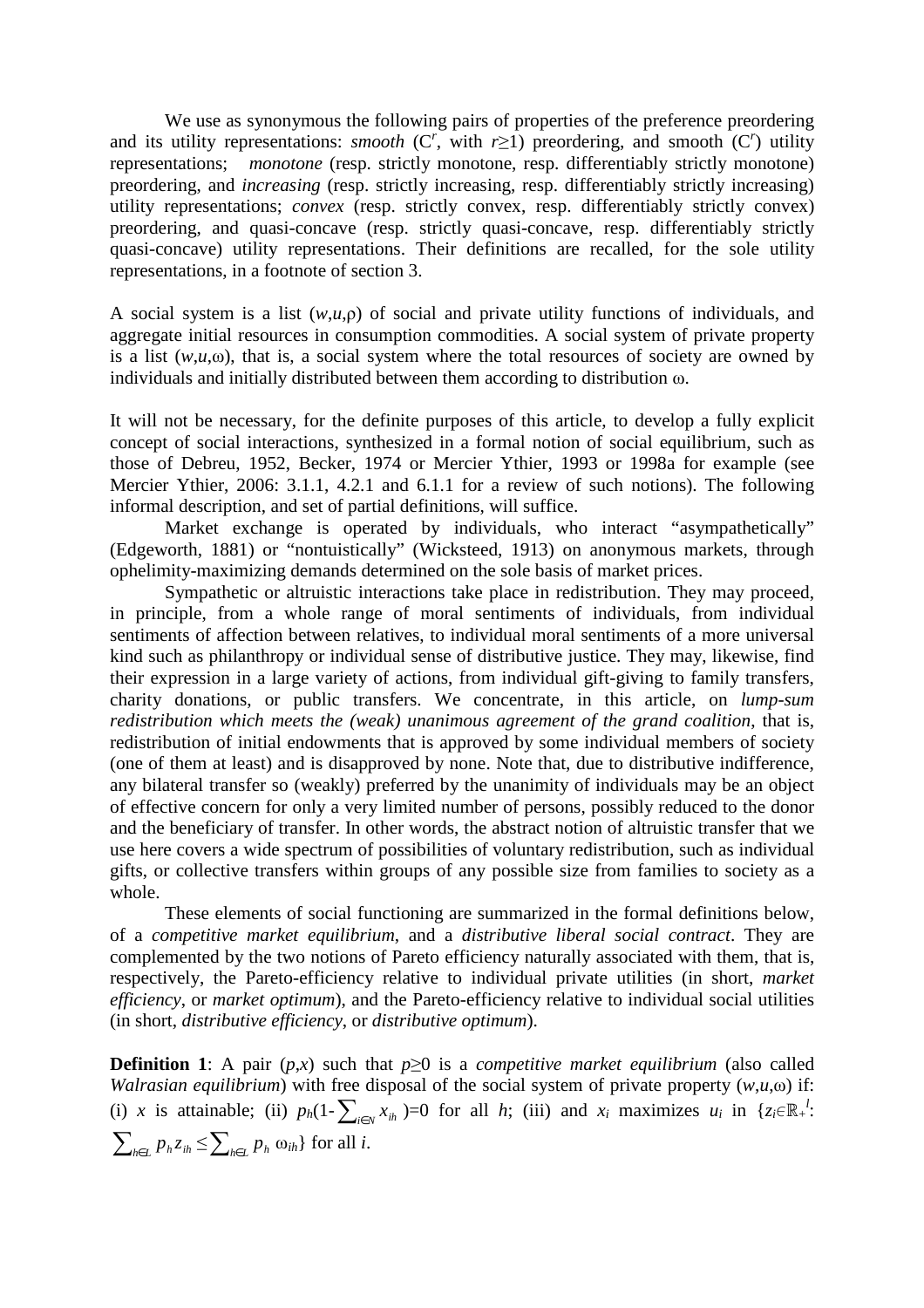**Definition 2**: An allocation *x* is a *strong* (resp. *weak*) *market optimum* of the social system (*w*,*u*, $\rho$ ) if it is attainable and if there exists no attainable allocation *x*' such that  $u_i(x_i) \ge u_i(x_i)$ for all *i*, with a strict inequality for at least one *i* (resp.  $u_i(x_i) > u_i(x_i)$  for all *i*). The set of weak (resp. strong) market optima of  $(w, u, \rho)$  is denoted by  $P_u$  (resp.  $P_u^* \subset P_u$ ).

**Definition 3**: An allocation *x* is a *strong* (resp. *weak*) *distributive optimum* of the social system  $(w, u, \rho)$  if it is attainable and if there exists no attainable allocation *x*' such that  $w_i(u(x')) \geq w_i(u(x))$  for all i, with a strict inequality for at least one i (resp.  $w_i(u(x')) > w_i(u(x))$ ) for all *i*). The set of weak (resp. strong) distributive optima of  $(w, u, \rho)$  is denoted by  $P_w$  (resp.  $P_w^* \subset P_w$ ).

**Definition 4**: Let  $(p,x)$  be a competitive market equilibrium with free disposal of the social system of private property  $(w,u,\omega)$ . Pair  $(\omega', (p',x'))$  is a *distributive liberal social contract* of  $(w, u, \omega)$  relative to market equilibrium  $(p, x)$  if  $(p', x')$  is a competitive market equilibrium with free disposal of  $(w, u, \omega)$  such that: (i) *x*' is a strong distributive optimum of  $(w, u, \rho)$ ; (ii) and  $w_i(u(x')) \geq w_i(u(x))$  for all *i*.

For the sake of brevity, the competitive market equilibrium with free disposal of Definition 1 will often be referred to as Walrasian equilibrium or even simply as "market equilibrium" in the sequel. Likewise, we will often refer to the distributive liberal social contract simply as the "social contract".

Whenever a pair  $(\omega', (p', x'))$  is a distributive liberal social contract of  $(w, u, \omega)$  relative to market equilibrium  $(p,x)$ , we also refer to  $\omega$ ' as a distributive liberal social contract of  $(w,u,\omega)$  relative to  $(p,x)$ , and to x' as a *distributive liberal social contract solution* of  $(w,u,\omega)$ relative to  $(p,x)$ .

#### **3- Differentiable, convex social systems**

In this section, we first present our differentiability and convexity hypotheses, summarized in Assumption 1 below. The definitions of corresponding standard properties of utility functions, such as differentiability, quasi-concavity, strict quasi-concavity and other, are recalled in the associate footnote, with brief comments on their relations and on some of their elementary consequences.

 We next discuss the general significance and justifications of the hypothesis, with a particular emphasis on its application to individual social preferences in parts (ii) and (iii) of the assumption.

We use the following standard notations. Let  $z=(z_1,...,z_m)$  and  $z'=(z_1',...,z_m') \in \mathbb{R}^m$ ,  $m \geq 1$ :  $z \geq z'$ if  $z_i \geq z_i$  for any  $i$ ;  $z \geq z$  if  $z \geq z$  and  $z \neq z$ ;  $z >> z$  if  $z_i > z_i$  for any  $i$ ;  $z.z$  is the inner product  $\sum_{i=1}^m$  $\lim_{i=1}^{m} z_i z'_i$ ;  $z^T$  is the transpose (column-) vector of *z*;  $\mathbb{R}^m = \{z \in \mathbb{R}^m : z \ge 0\}$ ;  $\mathbb{R}^m = \{z \in \mathbb{R}^m : z \ge 0\}$ . Let  $f=(f_1,\ldots,f_q): V \to \mathbb{R}^q$ , defined on open set  $V \subset \mathbb{R}^m$ , be the Cartesian product of the C<sup>2</sup> realvalued functions  $f_i: V \to \mathbb{R}$ :  $\partial f$  and  $\partial^2 f$  denote its first and second derivative respectively; *∂f* (*x*), viewed in matrix form, is the *q*×*m* (Jacobian) matrix whose generic entry  $(\partial f_i / \partial x_j)(x)$ , also denoted by  $\partial_j f_i(x)$  (or, sometimes, by  $\partial_{x_j} f_i(x)$ ), is the first partial derivative of  $f_i$  with respect to its j-th argument at *x*; the transpose  $[\partial f_i(x)]^T$  of the i-th row of  $\partial f(x)$  is the gradient vector of *f<sub>i</sub>* at *x*; finally,  $\partial^2 f_i(x)$ , viewed in matrix form, is the  $m \times m$ (Hessian) matrix whose generic entries  $\left(\frac{\partial^2 f_i}{\partial x_j \partial x_k}\right)(x)$ , also denoted by  $\frac{\partial^2 f_i}{\partial x_j f_i}(x)$ , are the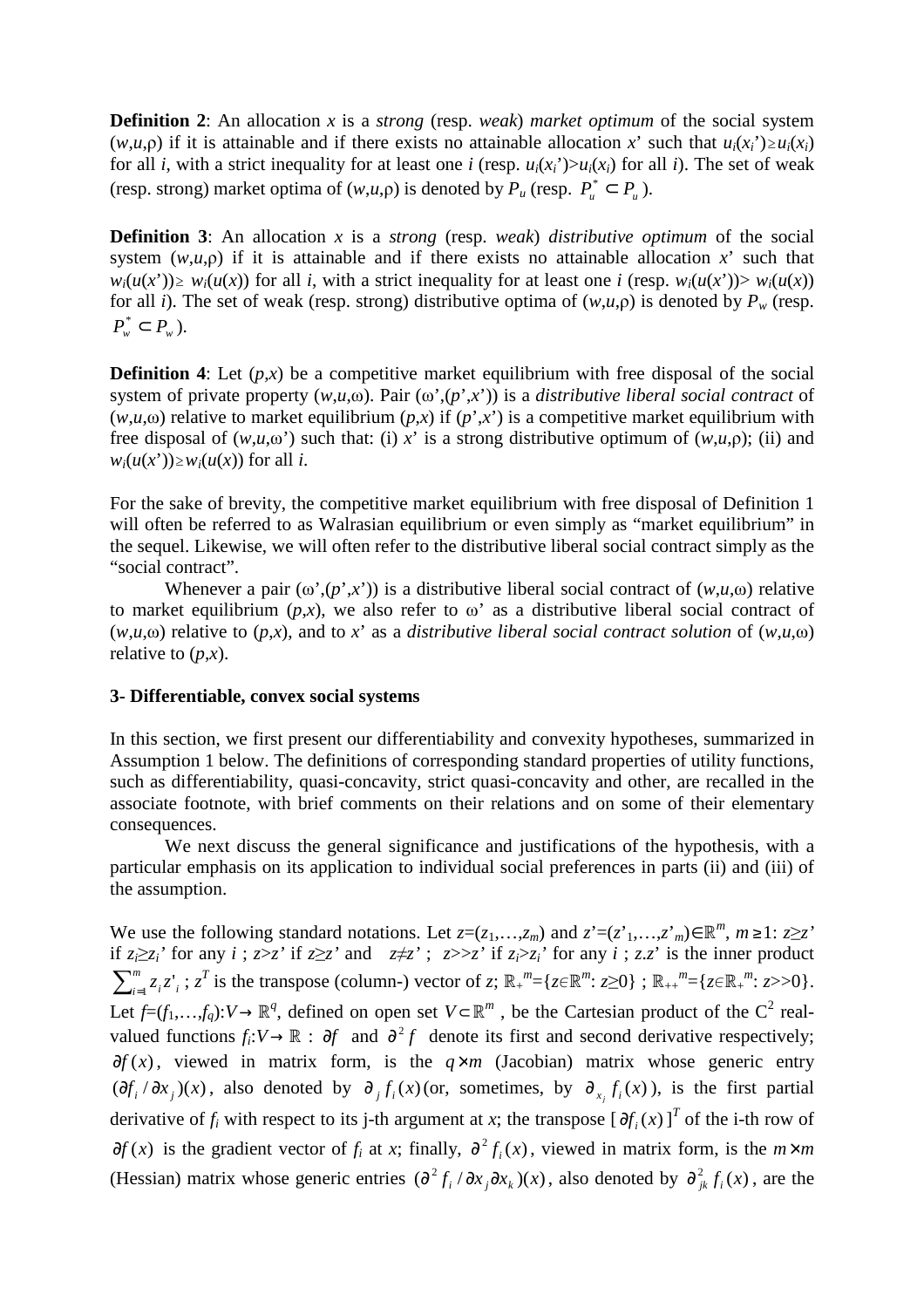second partial derivatives of *f<sup>i</sup>* at *x*.

 $\overline{a}$ 

**Assumption 1<sup>5</sup>: Differentiable convex social system:** (i) For all *i*,  $u_i$  is: (a) continuous, increasing, and unbounded above ; (b)  $C^2$  in  $\mathbb{R}^{\{1\}}$ ; (c) differentiably strictly quasi-concave in  $\mathbb{R}_{++}^l$ , and, in particular, differentiably strictly concave in an open, convex neighborhood of  ${x_i \in \mathbb{R}_{++}}^l : x_i \leq \rho}$  in  $\mathbb{R}_{++}^l$ ; (d) and such that  $x_i > >0$  whenever  $u_i(x_i) > 0 (= u_i(0))$ .(ii) For all *i*,  $w_i$  is: (a) increasing in its i-th argument and continuous; (b)  $C^2$  in  $\mathbb{R}_{++}^n$ ; (c) quasi-concave; (d) and such that  $w_i(\hat{u}) > w_i(0)$  if and only if  $\hat{u} > 0$ . (iii) For all *i*,  $w_i \circ u$  is quasi-concave.

Assumption 1 will be maintained throughout the sequel.

The use of private utility functions endowed with properties of smoothness (that is,  $C<sup>r</sup>$  utility functions, with *r*≥2), rather than the weaker property of continuity, is generally justified by reference to approximation theory (see notably Balasko, 1988: 2.3, for an informal discussion, and Mas-Colell, 1985: 2.8 and 8.4, for formal properties). The latter states, essentially, that any continuous function can be approximated arbitrarily close by a smooth function. This basic density property can, moreover, in some cases of theoretical interest, be complemented with a property of openness of relevant dense subsets of smooth utility functions, yielding a statement of genericity of the corresponding smoothness properties. The latter holds true, notably, for differentiably strictly convex monotone private preferences, which make an open and dense subset of the set of convex monotone private preferences (Mas-Colell, op. cit.: 8.4.1).

 This general principle of method applies to individual social preferences and utilities as well. Note nevertheless that, for reasons made explicit below, we do assume that individual distributive utilities  $w_i$  are smooth (Assumption 1-(ii)-(b)), but do *not* suppose them differentiably strictly quasi-concave (Assumption 1-(ii)-(c)).

if its restriction to *V* is C<sup>2</sup> and such that the Hessian matrix  $\partial^2 u_i(x_i)$  is negative definite for every  $x_i$  in *V*. Note that the differentiable strict quasi-concavity of  $u_i$  in  $\mathbb{R}_{++}$  implies the existence of a differentiably strictly concave utility representation of the underlying preference preordering on any compact, convex subset of  $\mathbb{R}^{l}_{++}$ (Mas-Colell, op. cit.: 2.6.4), so that the second part of assumption 1-(i)-(c) does not imply any additional restriction, relative to the first part of the same assumption. Note also that an increasing  $u_i$  which also is differentiably strictly quasi-concave in  $\mathbb{R}_{++}^l$  must be *differentiably strictly increasing* in  $\mathbb{R}_{++}^l$ , that is, such that  $\partial u_i(x_i)$  >>0 everywhere in  $\mathbb{R}_{+i}^{l}$  (hence strictly increasing in  $\mathbb{R}_{+i}^{l}$ ). And note, finally, that in the special case of a single market commodity (that is, *l*=1), we can let  $u_i(x_i) = \text{Log}(1+x_i)$  without loss of generality (as "C<sup>2</sup> differentiable strictly quasi-concave" degenerates, in this simple case, to " $C^2$  strictly increasing").

Suppose, next, that utility representation  $u_i$  is bounded above and verifies all other Assumptions 1-(i). Let sup  $u_i(\mathbb{R}^l_+) = b > a > u_i(\rho)$ . Note that  $a \in u_i(\mathbb{R}^l_+) = [0,b)$ , since  $u_i$  is continuous and increasing. Define  $\xi: [0,b) \to \mathbb{R}^l_+$ by: ξ(*t*)=*t* if *t*∈[0,*a*); and ξ(*t*)=*t*+(*t*-*a*)<sup>3</sup>exp(1/(*b*-*t*)) if *t*∈[*a*,*b*). One verifies by simple calculations that ξ is strictly increasing, and that  $\xi \circ u_i$  is  $C^2$ , unbounded above, and therefore represents the same preordering as  $u_i$  and verifies assumption 1-(i). That is, there is no loss of generality in supposing  $u_i$  unbounded above.

Assumption 1-(i) notably implies that  $u: \mathbb{R}_+^{h} \to \mathbb{R}_+^{h}$  is onto (since  $u_i$  is a continuous, increasing, unbounded above function  $\mathbb{R}^l_+ \to [0, \infty)$  for all *i*), so that the domain  $u(\mathbb{R}^l_+)$  of individual distributive utility functions coincides with the nonnegative orthant of  $\mathbb{R}^n$ . The definitions above extend readily to functions  $w_i$  and  $W_i \circ u$ .

<sup>&</sup>lt;sup>5</sup> Recall that  $u_i$  is defined on  $\mathbb{R}^l$ , the nonnegative orthant of  $\mathbb{R}^l$ . We say that such a function is *increasing* (resp. strictly increasing) if  $x_i \gg x_i$  (resp.  $x_i > x_i$ ) implies  $u_i(x_i) > u_i(x_i)$ ). It is: *quasi-concave* if  $u_i(x_i) \ge u_i(x_i)$  implies  $u_i(\alpha x_i+(1-\alpha)x_i')\geq u_i(x_i')$  for any  $1\geq \alpha \geq 0$ ; strictly quasi-concave if  $u_i(x_i) \geq u_i(x_i')$ ,  $x_i \neq x_i'$  implies  $u_i(\alpha x_i+(1-\alpha)x_i) > u_i(x_i)$  for any 1>α>0; *differentiably strictly quasi-concave* in an open, convex set  $V \subset \mathbb{R}_{++}$ <sup>1</sup> if its restriction to  $V$  is  $C^2$  (that is, twice differentiable with continuous second derivatives), strictly quasi-concave, and has a nonzero Gaussian curvature everywhere in *V* (or equivalently a nonzero determinant of the bordered

Hessian  $\frac{\partial^2 u_i(x_i)}{\partial (x_i - x_i)} [\frac{\partial u_i(x_i)}{\partial x_i}]^T$  for every  $x_i$  in V); differentiably strictly concave in an open, convex set  $V \subset \mathbb{R}_{++}$  $\partial u_i(x_i)$  0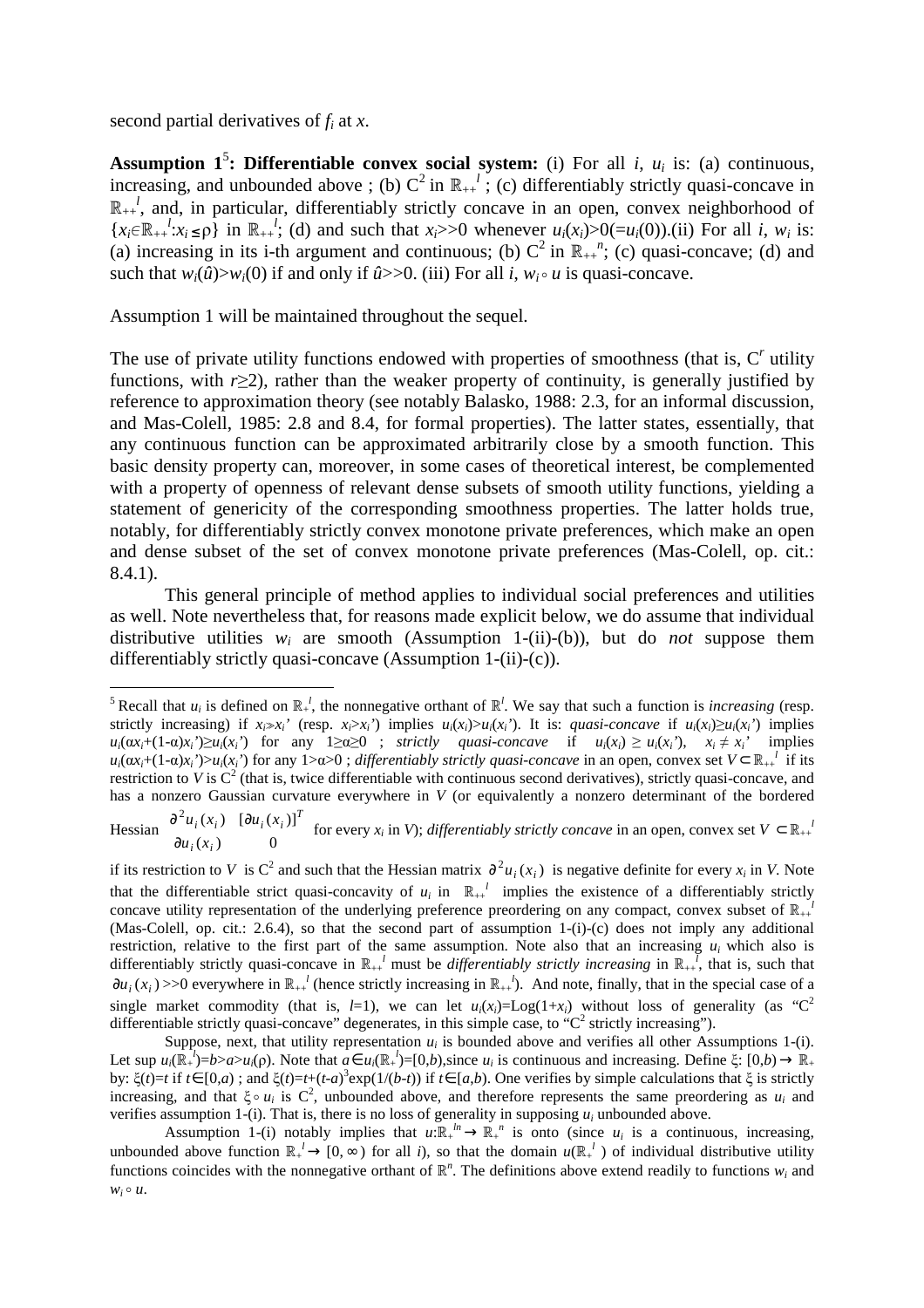The convexity (resp. strict convexity) of preferences is sufficient, and in general necessary, for the continuity (resp. continuity and determinacy) of individual preference-maximizing behaviour relative to the parameters of the individual's environment, such as market prices, the distribution of wealth, or the actions of others.

 What appears essential, strictly speaking, for general equilibrium analysis, is not so much the continuity of individual demand behaviour or convexity of individual private preferences per se, as the continuity or convexity of suitable aggregate counterparts, such as, notably: for the existence of general equilibrium, the continuity of aggregate excess demand relative to prices; and, for the price-supportability of market-efficient allocations, the convexity of the set of aggregate demands associated with allocations unanimously preferred to the market optimum (for private preferences). Moreover, approximate continuity or convexity follow naturally from aggregation when the economic and social systems consist of a large number of negligible individual agents. In other words, nonconvexities in individual private preferences, if any, can be safely neglected, as far as the global properties of the social system are concerned, when the latter is large and made of individual agents who are small relative to it (such as households, for example).

 The argument above applies, in similar terms, both to the market (i.e. private) preferences of individuals, and to their distributive (i.e. social) preferences. There is, moreover, an additional argument in favour of the convexity assumption, which specifically applies to the latter type of preferences, namely, the natural connections between the convexity of distributive preferences, and inequality aversion. Quasi-concavity implies a "preference for averaging" (in the sense that, if *z* and *z*' are indifferent for the preference relation, then  $\alpha z + (1-\alpha)z'$  is weakly preferred to both *z* and *z*' for any  $\alpha$  in [0,1]) which, applied to distribution issues, admits a natural interpretation in terms of a weak preference for equality.

We have recorded, at this point, the main reasons for the use of the smoothness and convexity hypotheses of Assumption 1 in the context of this study. There remains to give the reasons for: (i) the boundary conditions  $1-(i)-(d)$  and  $1-(ii)-(d)$ , which state that positive utility implies that all the arguments of the utility function are positive; (ii) and the weakness of the monotonicity and convexity assumptions on social preferences, relative to similar assumptions on private preferences.

The boundary condition on private utilities is a standard technical convenience, designed to eliminate inessential singularities associated with corner solutions in individual consumption behaviour (that is, with zero equilibrium consumption of some commodities by some individual).

 The boundary condition on distributive utilities is a substantial assumption on the contrary. Associated with the former, it implies that all individuals strictly prefer allocations where every individual is enjoying a positive wealth and welfare, to allocations where any individual is starving to death.

The hypothesis of increasing private utilities  $(1-(i)-(a))$ , which, combined with differentiable strict quasi-concavity, actually implies that private utilities are differentiably strictly increasing (see the footnote of Assumption 1), is used as a peculiarly simple and direct way of eliminating such borderline cases of little practical interest as zero equilibrium prices, and associate pathologies such as, notably, individual budget sets with empty interiors (for individuals whose endowment is not strictly positive) and associate discontinuities in demand. It can be relaxed to a mere assumption of differentiable nonsatiation (that is,  $\partial u_i(x_i) \neq 0$  for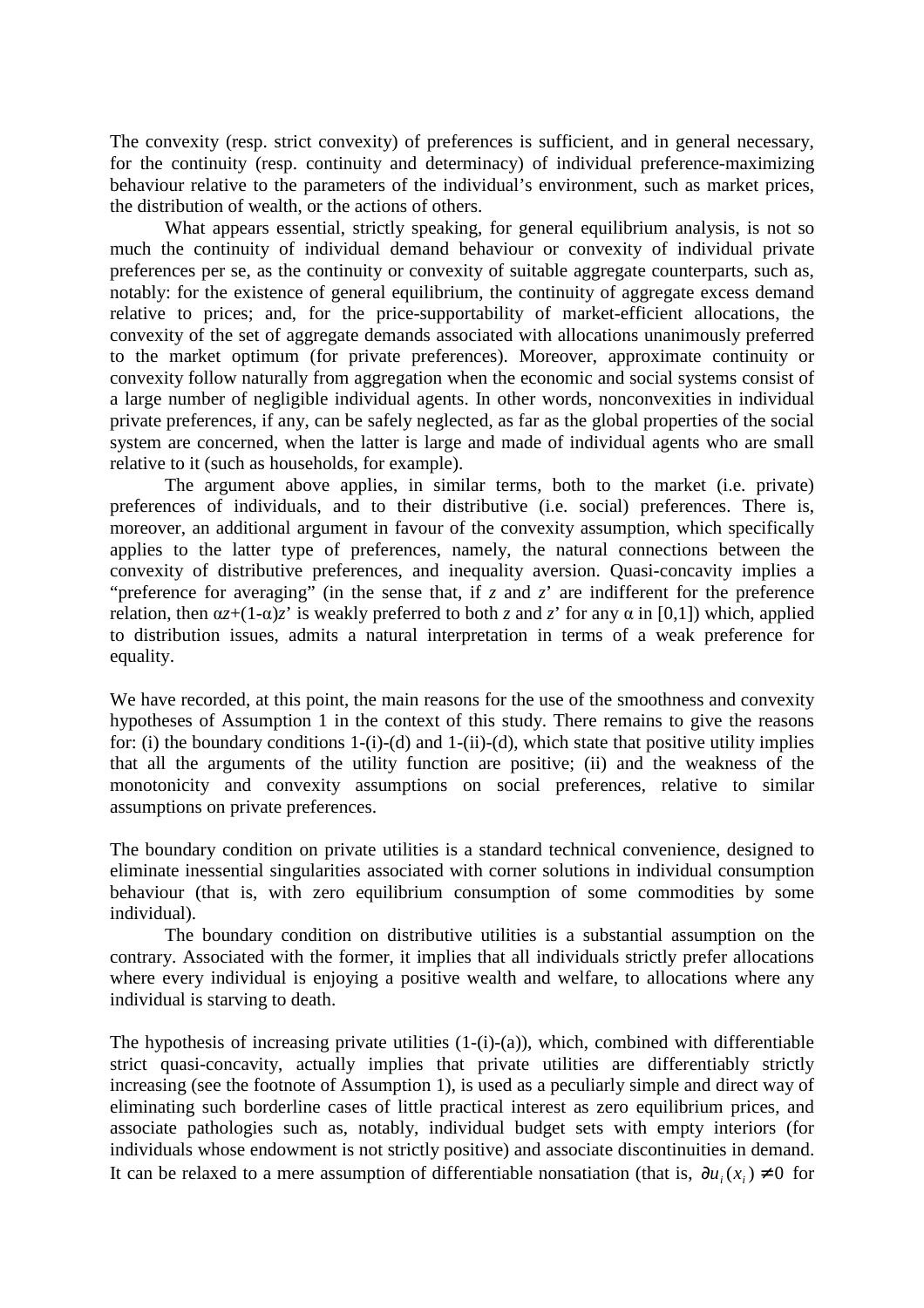all  $x_i \in \mathbb{R}^l$ , provided that one moreover supposes, for example, that all individuals have strictly positive endowments (that is,  $\omega_i$  $>>$ 0 for all *i*), and that, at any system of nonnegative prices, all commodities are desired by some individuals (linked allocation: Mas-Colell, op. cit.: Chap. 4).

Monotonicity assumptions on individual social preferences obey quite different considerations, narrowly conditioned by their object, and notably by the large-scale character of the latter (the allocation of resources in society as a whole).

We only assume that an individual's distributive utility is increasing in his own private utility (see section 2). The latter follows from the basic hypothesis of separability of individual allocation preferences in own consumption, and interprets as a basic consistency requirement, stipulating that an individual's "social" view on his own consumption, as induced by his allocation preferences, must coincide with his "private" view on the same object, as represented by his private utility function.

We mentioned in section 2 that our formulation of the hypothesis of non-paternalistic utility interdependence was compatible with the distributive malevolence or indifference of any individual relative to any other, in a local or in a global sense. The casual observation of social life suggests that none of such psychological attitudes can be excluded on a priori grounds. It is also a commonplace of the stylized psychological theory of economists, elaborately expressed in Adam Smith's *Theory of Moral Sentiments*, 1759, that individuals should, in most circumstances of ordinary life, be more sensitive to their own welfare (in the sense of their ophelimity) than to the welfare of others (at least "distant" others), notably because the psychological perception of others' welfare proceeds, to a large extent, from acts of imaginative sympathy (imagining oneself in the other's skin), which tend to be associated with less powerful affects in terms of frequency and average intensity, hence to produce less vivid and enduring perceptions, than the perception of one's own welfare through one's own senses<sup>6</sup>. Considered from this elaborate theoretical perspective, or from flat factual evidence, individual social preferences should notably exhibit wide ranges of indifference, distributive or else, due to the large-scale character of their object. It seems natural to expect, for example, that an individual will ordinarily feel indifferent relative to reallocations between individuals of close observable characteristics, such as similar ways of life for instance, if these characteristics are very different from his own and if he has no personal relationship with these fellows. Such indifference is inconsistent, in general, with strictly monotone, or strictly convex preferences.

We chose, therefore, to keep to a minimum the monotonicity and convexity assumptions on social preferences at the individual level. Meaningful hypotheses of this type, if any, must be stated directly at the aggregate level, for the Paretian partial preordering induced by individual social preferences. This we do in section 4, for monotonicity, and in section 6 for differentiable strict convexity.

#### **4- The separability of allocation and distribution**

 $\overline{a}$ 

The first general property of the abstract social systems outlined in section 2 is the separability of allocation and distribution. The property states, essentially, that the redistribution of the social contract does not alter the fundamental features of the allocation of resources through the market, which follow from the role of market prices in the coordination of individual supplies and demands, namely, the existence of market equilibrium, the Pareto-

 $6$  See Lévy-Gargoua et alii, 2006, for a comprehensive review of the literature, and also for original views on the formation of the social preferences of individuals, developed notably (but not only) from the economists' perspective.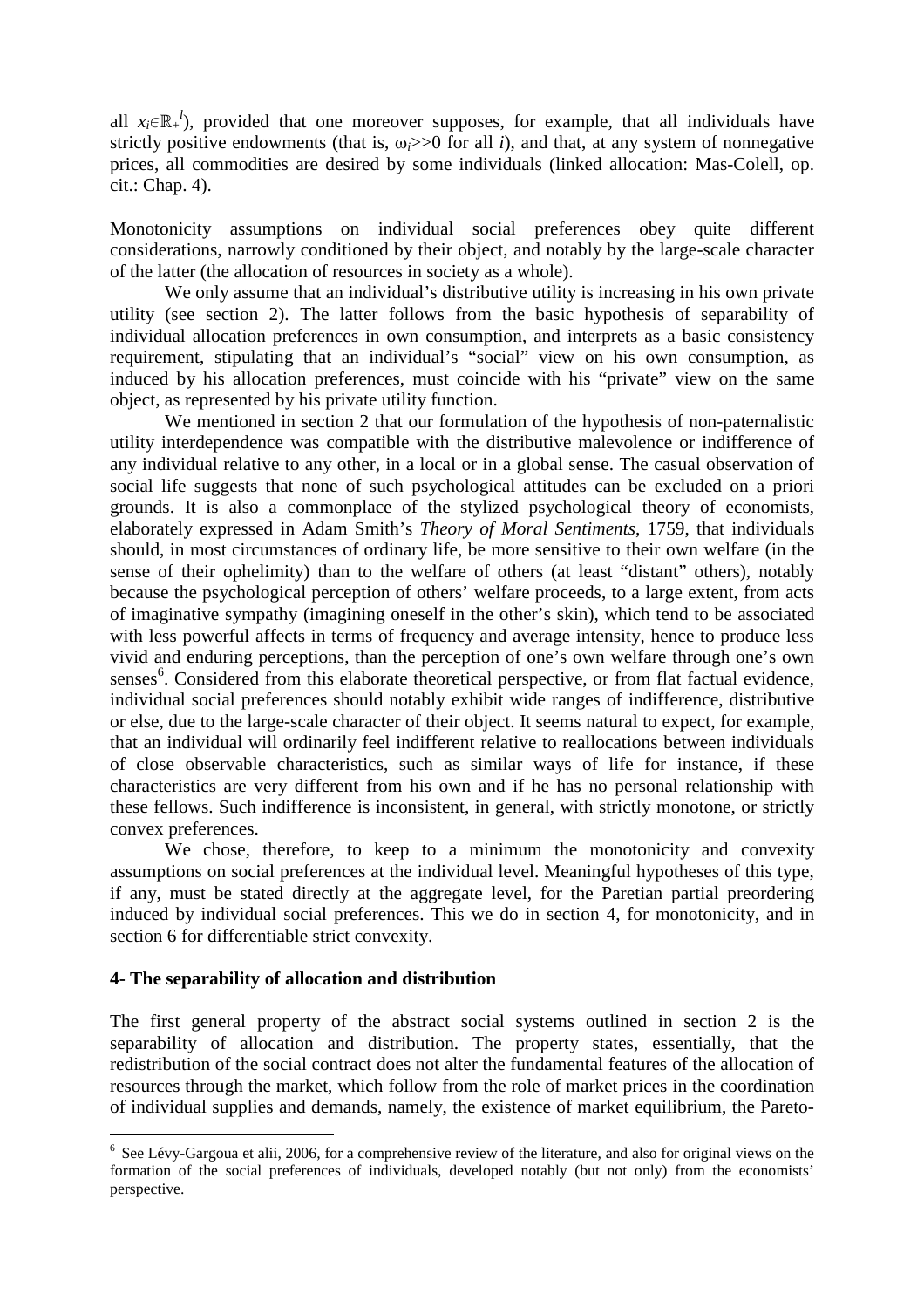efficiency of equilibrium allocations relative to private utilities ("market-efficiency") and the price-supportability of market optima.

The existence of market equilibrium, and the so-called first and second fundamental theorems of welfare economics (that is, respectively, in our terms, the market-efficiency of equilibrium allocation and the price-supportability of market optima), are well-known consequences of Assumption 1-(i). Social contract redistribution was characterized, in section 2, as a redistribution of individual endowments yielding a market equilibrium that is both Paretoefficient relative to individual social utilities and unanimously (weakly) preferred to the initial market equilibrium. The separability property readily follows, therefore, from the notion of distributive liberal social contract itself, provided that the latter is consistently defined, that is, provided that there always exists a market equilibrium which is a distributive optimum unanimously preferred to the initial market equilibrium for individual social preferences.

The section is organized as follows. We first establish the inner consistency of the definition of the distributive liberal social contract in Theorem 1. We next provide a useful characterization of distributive optima as the maxima of averages of individual social utility functions (Theorem 2). We then proceed to the elicitation of an important consequence of separability, namely, the equivalence of cash and in-kind transfers for Pareto-efficient redistribution (Theorem 3). And we conclude with an analysis of the significance and scope of separability.

The inner consistency of the definition of the distributive liberal social contract is a simple consequence of the well-known fact that distributive optima are necessarily also market optima, provided that: (i) utility interdependence is non-paternalistic; (ii) and the partial preordering of Pareto associated with distributive utilities verifies some suitable property of nonsatiation (see notably Rader, 1980 and Lemche, 1986; a detailed account of this literature is provided in Mercier Ythier, 2006: 4.1.2). The theorem below first fits this basic property into the differentiable setup of the present article, and next draws its consequences for the existence of the distributive liberal social contract.

 The strong (resp. weak) partial preordering of Pareto relative to distributive utilities (in short, strong (resp. weak) distributive preordering of Pareto), denoted by  $\succ_w$  (resp.  $\succ_w^*$ ), is defined on the set  $u(\mathbb{R}^n)$  of ophelimity distributions by:  $\hat{u} \succ_w \hat{u}$ ' (resp.  $\hat{u} \succ_w^* \hat{u}$ ') if  $w(\hat{u})>>w(\hat{u}^*)$ (resp.  $w(\hat{u}) > w(\hat{u}')$ ). The weak (resp. strong) ophelimity distributions associated with the distributive optima of  $(w, u, \rho)$  are, by definition, the maximal elements of  $\succ_w$  (resp.  $\succ_w^*$ ) in the set  $u(A)$  of attainable ophelimity distributions, that is, the elements  $\hat{u}$  of  $u(A)$  such that there exists no  $\hat{u}$  in  $u(A)$  such that  $\hat{u}$   $\succ_{w} \hat{u}$  (resp.  $\hat{u}$   $\succ_{w}^{*} \hat{u}$ ).

 Note that weak and strong distributive efficiency are not equivalent, in general, under Assumption 1. We will therefore maintain the distinction between the weak and strong notions of distributive optimum throughout this article. On the contrary, as is well-known, weak and strong market efficiency are equivalent under Assumption 1-(i) (see Proposition 6 in the Appendix). Therefore we shall not distinguish between them anymore in the sequel.

For any integer  $m \ge 2$ , we denote by  $S_m$  the unit-simplex of  $\mathbb{R}^m$ , that is, set  ${z}=(z_1,...,z_m) \in \mathbb{R}_+^m$ :  $\sum_{i=1}^m z_i =$  $\sum_{i=1}^{m} z_i = 1$ .

**Theorem 1**: Let  $(w, u, \rho)$  verify Assumption 1, and suppose moreover that, for all  $\mu \in S_n$  and all  $\hat{u} \in u(A) \cap \mathbb{R}_{++}^n$ ,  $\sum_{i \in N} \mu_i \partial w_i(\hat{u}) \neq 0$  (differentiable nonsatiation of the weak distributive preordering of Pareto). Then: (i) any distributive optimum is a market optimum; (ii) there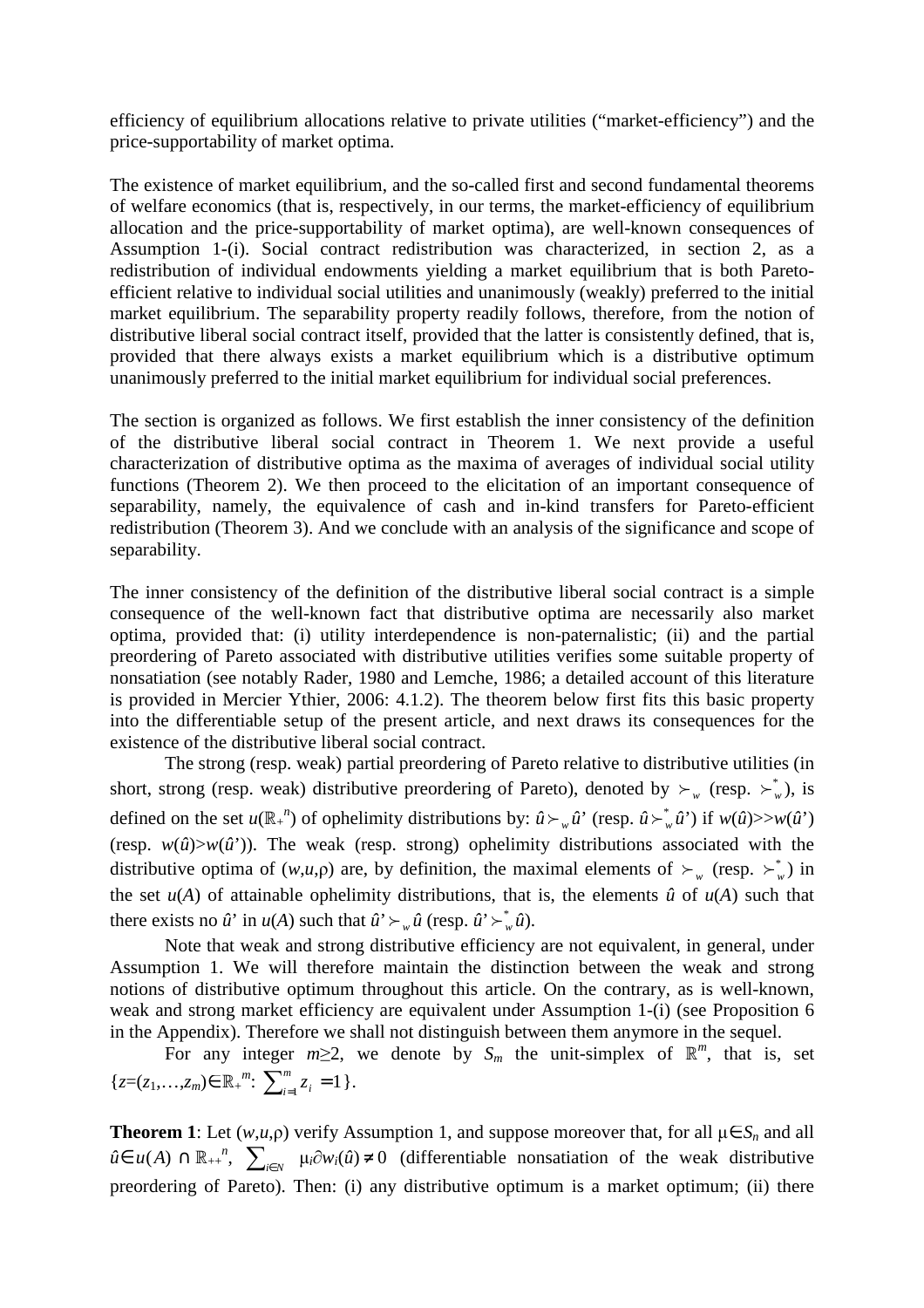exists a distributive liberal social contract for any initial distribution ω, relative to any market equilibrium of (*w*,*u*,ω).

*Proof*: (i) A distributive optimum *x* is by definition a local weak maximum of the product function  $(w_1 \circ u, \ldots, w_n \circ u)$  in the set of attainable allocations *A*. Assumptions 1-(i)-(d) and 1-(ii)-(d) readily imply  $x>>0$  and  $u(x)>>0$ . The first-order necessary conditions (f.o.c.) for this smooth optimization problem (e.g. Mas-Colell, op. cit.: D.1) then state that there exists  $(\mu, p) \in \mathbb{R}_+^n \times \mathbb{R}_+^l$  such that: (i)  $(\mu, p) \neq 0$ ; (ii)  $p \cdot (\rho - \sum_{i \in N} x_i) = 0$ ; (iii)  $\sum_{i \in N} \mu_i \partial_j w_i(u(x)) \partial u_j(x_i)$ *p*=0 for all *j*∈ *N*. We must have  $\mu$ >0, for otherwise *p*=0 by f.o.c. (iii), which contradicts f.o.c. (i). Since  $\mu > 0$ ,  $(\mu, p)$  can be replaced by  $(\mu / \sum_{i \in N} \mu_i, p / \sum_{i \in N} \mu_i)$  in the f.o.c., that is, we can suppose from there on that  $\mu \in S_n$ . F.o.c. (iii) is equivalent to:  $\sum_{i \in N} \mu_i \partial_j w_i(u(x)) \partial u_j(x_j) = p$ for all *j*. Differentiable nonsatiation of the Paretian preordering and strictly increasing private utilities then imply that  $p$ >>0 and  $\sum_{i \in N}$   $\mu_i \partial_j w_i(u(x))$ >0 for all *j*. The necessary first-order conditions reduce therefore to the following, equivalent proposition:  $x$  is  $>>0$ , such that  $\sum_{i \in N} x_i = \rho$ , and there exists  $(\mu, p) \in S_n \times \mathbb{R}_{++}^l$  such that, for all  $j \in N$ ,  $\sum_{i \in N} \mu_i \partial_j w_i(u(x)) > 0$  and  $\partial u_j(x_j)=(1/\sum_{i\in N} \mu_i \partial_j w_i(u(x))p$ . The latter system of conditions characterizes a market optimum of (*w*,*u*,ρ) under Assumption 1-(i), by application of standard results on the characterization of Pareto optima of differentiable economies (see Proposition 6 of the Appendix). This establishes the first part of Theorem 1.

(ii) Let  $(p,x)$  be a competitive market equilibrium with free disposal of  $(w,u,\omega)$ . The set *A*(*x*)={*z*∈ *A*: *w*<sub>*i*</sub>(*u*(*z*)) ≥ *w*<sub>*i*</sub>(*u*(*x*)) for all *i*∈ *N* } of attainable allocations unanimously weakly preferred to *x* is nonempty (it contains *x*), and compact (as a subset of compact set *A*, which is closed by continuity of  $w_i \circ u$  for all *i*). Continuous function  $\sum_{i \in N} \mu_i(w_i \circ u)$  therefore has at least one maximum in  $A(x)$ , for any given  $\mu \in S_n$ . Let  $\omega$ ' be such a maximum, that is:  $\sum_{i \in N}$  μ<sub>*i*</sub>(*w<sub>i</sub>*(*u*(ω'))≥ $\sum_{i \in N}$  μ*<sub>i</sub>*(*w<sub>i</sub>*(*u*(*z*)) for all *z*∈*A*(*x*), for a given μ∈ *S<sub>n</sub>*. We suppose moreover that  $\mu$ >>0. We want to prove that there exists a price system *p*' such that ( $\omega'$ ,( $p'$ , $\omega'$ )) is a distributive liberal social contract of (*w*,*u*, $\omega$ ) relative to (*p*,*x*).

If  $z∈ A(x)$  is not a strong distributive optimum, that is, if there exists  $z'∈ A$  such that  $w(u(z'))>w(u(z))$ , then  $z' \in A(x)$ , and  $\sum_{i \in N} \mu_i(w_i(u(z')) > \sum_{i \in N} \mu_i(w_i(u(z))$  (since  $\mu>>0$ ), so that *z* does not maximize  $\sum_{i \in N} \mu_i(w_i \circ u)$  in  $A(x)$ . Therefore,  $\omega$  is a strong distributive optimum of  $(w, u, \rho)$ , unanimously weakly preferred to *x* by construction. It suffices to establish, to finish with, that there exists a price system  $p'$  such that  $(p', \omega')$  is a competitive market equilibrium with free disposal of  $(w, u, \omega)$ . But this readily follows from the first-order conditions of the end of part (i) of this proof (recall that  $P^*_{w} \subset P_w$ ), by application of standard results on the characterization of competitive equilibria of differentiable economies.■

An important by-product of the proof of Theorem 1 is the characterization of distributive optima as maxima of weighted averages of individual social utilities (see the first part of Theorem 2 below). The latter extends to distributive optima and utilities, with similar arguments, the familiar characterization of market optima as maxima of weighted averages of individual private utilities.

The Pareto-efficient redistribution of the distributive liberal social contract, in particular, implicitly supposes a process of identification of socially desirable allocations by: (i) aggregation, first, of "individual-social" utilities into a "social-social" utility function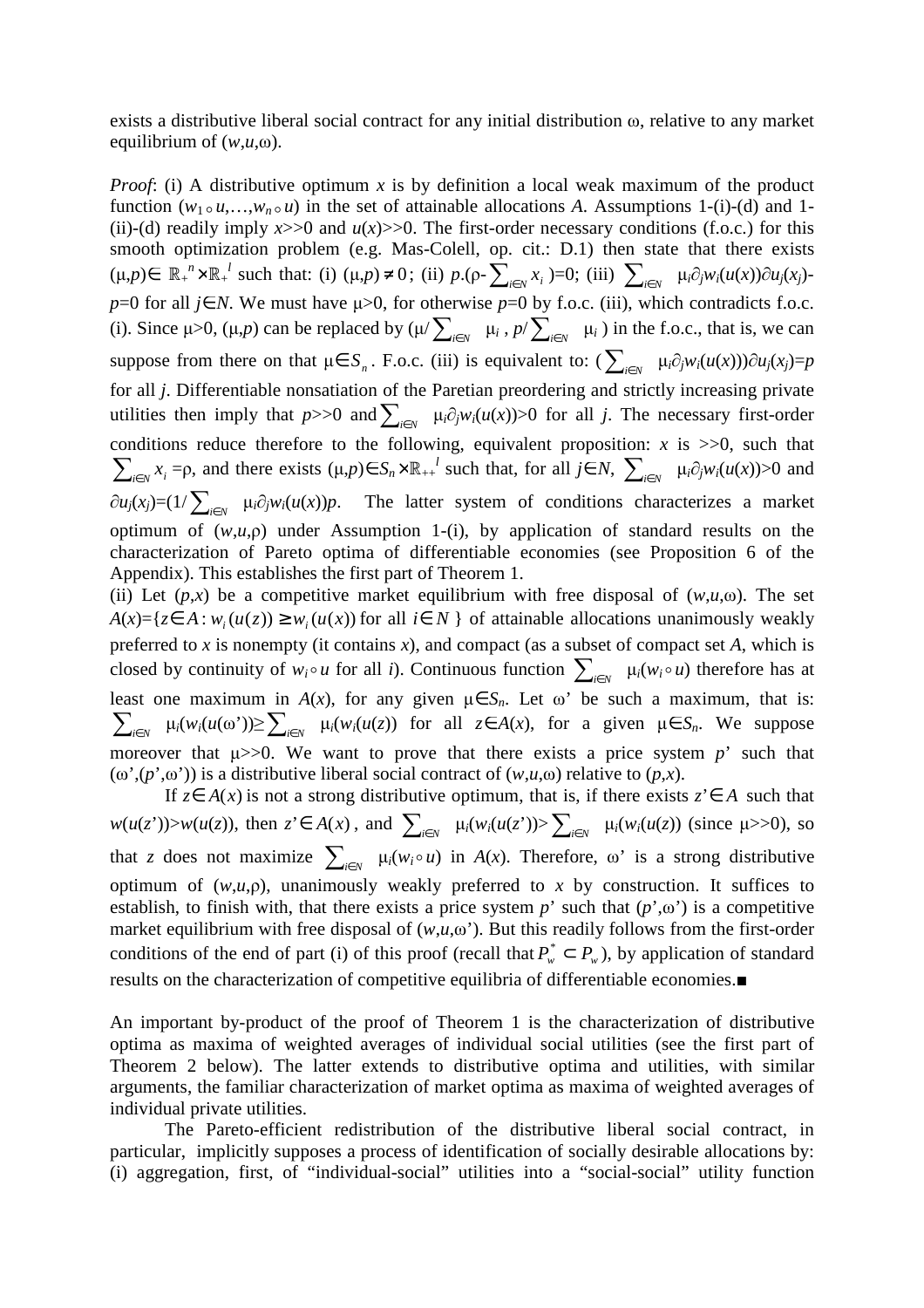$\sum_{i \in N}$   $\mu_i(w_i \circ u)$  by means of arbitrary vectors of weights  $\mu \in S_n$ ; (ii) and maximization, second, of these "social-social" utility functions in the set of attainable allocations unanimously weakly preferred to some original equilibrium position (see our constructive proof of the existence of a distributive liberal social contract, in part (ii) of the proof of Theorem 1). Note, nevertheless, that the distributive liberal social contract, such as defined in section 2, does not itself implement the distributive optimum. It only redistributes endowments, and leaves to the market the task of achieving the equilibrium allocation<sup>7</sup>.

**Theorem 2**: Let  $(w, u, \rho)$  verify Assumption 1, and suppose moreover that, for all  $\mu \in S_n$  and all  $\hat{u} \in u(A) \cap \mathbb{R}_{++}^n$ ,  $\sum_{i \in N} \mu_i \partial w_i(\hat{u}) \neq 0$ . The following three propositions are then equivalent: (i) *x* is a weak distributive optimum  $(w, u, \rho)$ ; (ii) *x* is >>0, such that  $\sum_{i \in N} x_i = \rho$ , and there exists  $(\mu, p) \in S_n \times \mathbb{R}_{++}^l$  such that, for all  $j \in N$ ,  $\sum_{i \in N} \mu_i \partial_j w_i(u(x)) > 0$  and  $(\sum_{i \in N} \mu_i \partial_j w_i(u(x)) \partial u_j(x_i) = p$ ; (iii) there exists  $\mu \in S_n$  such that *x* maximizes  $\sum_{i \in N} \mu_i(w_i \circ u)$  in *A*.

*Proof*: The proof of Theorem 2 is a simple extension of an argument developed in the first part of the proof of Theorem 1, where we already established that (i)  $\Rightarrow$  (ii). We now prove that  $(ii) \implies (iii) \implies (i)$ .

If *x* is not a weak distributive optimum, that is, if  $x \notin A$ , or if  $x \in A$  and there exists *x*<sup>'</sup>∈ *A* such that *w*(*u*(*x*<sup>'</sup>))>>*w*(*u*(*x*)), then, clearly, *x* is not a maximum of  $\sum_{i \in N}$   $\mu_i(w_i \circ u)$  in *A*, whatever  $\mu \in S_n$ . Therefore, (iii) ⇒ (i).

We establish, to finish with, that (ii) $\Rightarrow$ (iii). Suppose that *x* is >>0, such that  $\sum_{i \in N} x_i = \rho$ , and that there exists  $(\mu, p) \in S_n \times \mathbb{R}_{++}^l$  such that, for all  $j \in N$ ,  $\sum_{i \in N} \mu_i \partial_j w_i(u(x)) > 0$ and  $\sum_{i\in\mathbb{N}} \mu_i \partial_j w_i(u(x)) \partial u_j(x_j) = p$ . Fixing  $\mu$ , this set of conditions coincides with the first-order necessary conditions for a local maximum of  $\sum_{i \in N} \mu_i(w_i \circ u)$  in *A* (apply to the latter program the argument developed in the proof of Theorem 1 for the derivation of the f.o.c. for a weak distributive optimum). The proof will be completed, therefore, if we establish that these necessary conditions for a local maximum of  $\sum_{i \in N} \mu_i(w_i \circ u)$  in *A* are also sufficient conditions for a global maximum of the same program. But this readily follows from our assumptions and the Theorem 1 of Arrow and Enthoven, 1961 (notably their conditions (b) or (c), which are both verified under our assumptions).■

The third property outlined in this section is the equivalence of cash and in-kind Paretoefficient redistribution.

We first introduce a notion of price-wealth distributive optimum, on a pattern similar to the price-wealth equilibrium of market equilibrium theory, and next prove that this notion is equivalent to the distributive optimum defined in section 2.

Except, of course, in the special case, where, as in part (ii) of the proof of Theorem 1, endowment redistribution achieves market equilibrium. This special case is theoretically interesting, because it is always accessible in theory (by the second fundamental theorem of welfare economics), and therefore provides an easy and simple way for establishing the existence of a distributive liberal social contract. The corresponding market equilibrium is the autarkic equilibrium, that is, a market equilibrium where each individual demands and consumes his own endowment. This equilibrium is necessarily unique under Assumption 1-(i), due notably to the regularity assumption of differentiable strict convexity of individual private preferences (Balasko, op. cit.: 3.4.4). This means, in particular, that social contract redistribution fully crowds out market exchange in this case, which therefore appears empty on practical grounds, as actual economies hardly reach or even approach any state of reasonable economic efficiency without large market exchanges.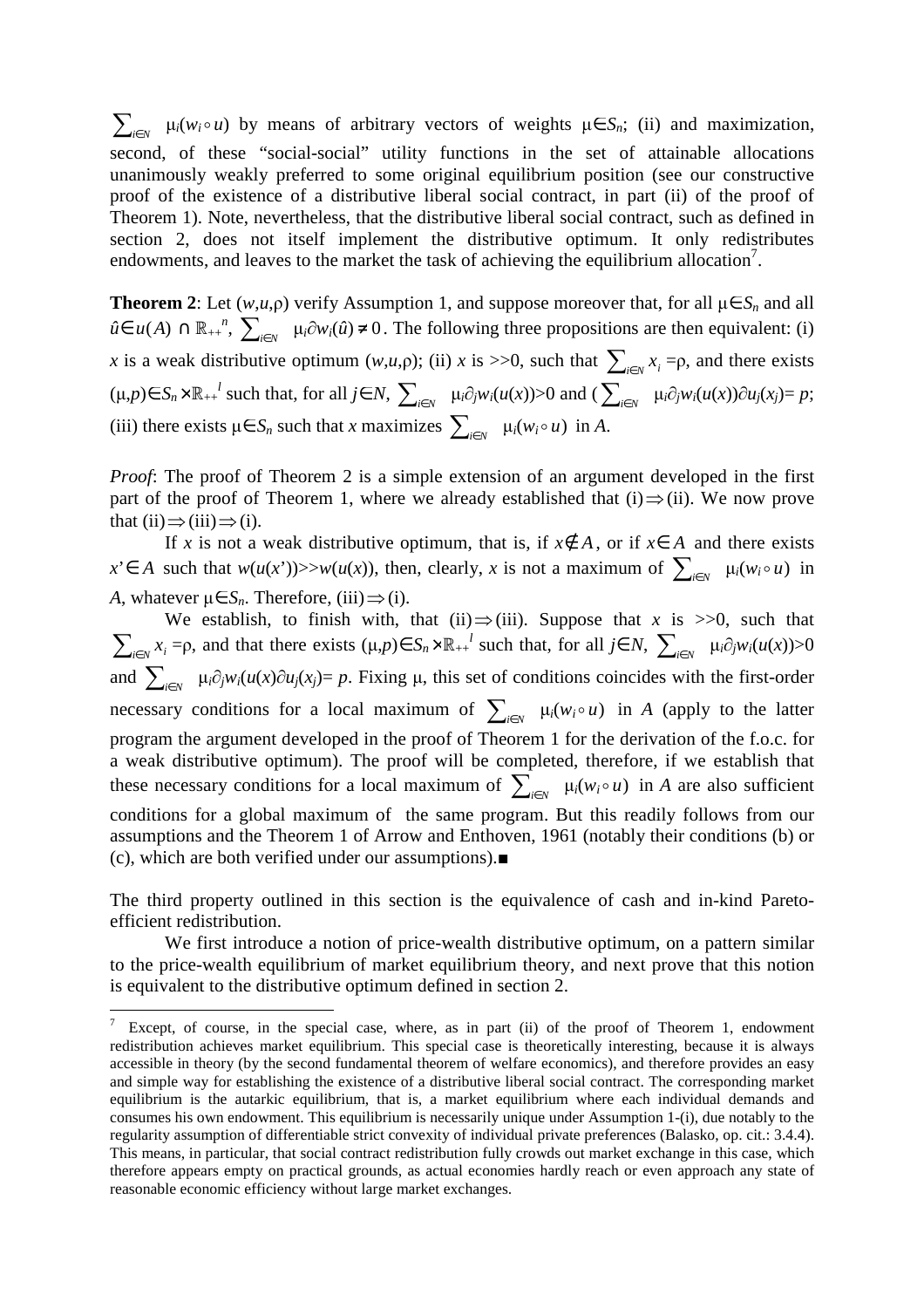We use standard definitions and properties of demand and indirect utility functions, which hold true under Assumption 1-(i). Notably, there exists, for each individual *i*, a  $C<sup>1</sup>$ demand function  $f_i: \mathbb{R}_{++}^l \times \mathbb{R}_{++} \to \mathbb{R}_{++}^l$ , that is, a C<sup>1</sup> function such that, for any price-wealth vector  $(p,r_i)$ >>0,  $f_i(p,r_i)$  is the (unique) consumption bundle that maximizes the private utility of individual *i* subject to this individual's budget constraint  $p.x_i \leq r_i$ . The (private) indirect utility function of individual *i*, defined as  $v_i = u_i \circ f_i$ , also is a C<sup>1</sup> function  $\mathbb{R}_{++}^1 \times \mathbb{R}_{++} \to \mathbb{R}_{++}$ . Moreover,  $f_i$  and  $v_i$  are both well defined and continuous on  $\mathbb{R}_{++}^l \times \mathbb{R}_+$ , with  $f_i(p,0)=0$  and  $v_i(p,0)=0$  for all  $p>>0$ . Demand functions are: positively homogeneous of degree 0 (that is,  $f_i(\alpha p, \alpha r_i) = f_i(p, r_i)$  for all  $(p, r_i) \in \mathbb{R}_{++}^l \times \mathbb{R}_+$  and all  $\alpha \in \mathbb{R}_{++}$ ; and such that  $p_i f_i(p, r_i) = r_i$  for all  $(p, r_i)$ ∈  $\mathbb{R}_{++}^i$  ×  $\mathbb{R}_+$  (the so-called additivity property of Walrasian demand). Indirect utility functions are positively homogeneous of degree 0, and strictly increasing with respect to wealth. Since the money wealth of an individual reduces, in our setup, to the market value of his endowment  $r_i = p \cdot \omega_i$ , we get  $\sum_{i \in N} p \cdot f_i(p, p \cdot \omega_i) = \sum_{i \in N} p \cdot \omega_i = p \cdot \rho$  as the expression of Walras Law for aggregate demand, verified for any system of positive market prices *p*>>0 and any distribution of initial endowments  $\omega \in \{z \in \mathbb{R}^N_+ : \sum_{i \in N} z_i = \rho\}$ . From Walras Law and the homogeneity properties of individual demands, a system of equilibrium market prices is defined only up to a positive multiplicative constant. In the sequel, market prices are normalized so that  $p \in S_l$  (that is, we replace *p* by the equivalent  $p/\sum_{i \in L} p_i$ ; this always is possible since  $\sum_{i \in L} p_i$  necessarily is >0 at equilibrium with our definitions and assumptions). With this normalization, we get  $p.p=1$  for any  $p$ , which means that the market value of the aggregate resources of the economy is constant relative to normalized market prices, equal to 1. We let: the distribution of money wealth  $(r_1, \ldots, r_n)$  be denoted by *r*; the product function  $(p,r) \rightarrow (f_1(p,r_1),..., f_n(p,r_n))$  be denoted by f; the product function  $(p,r) \rightarrow (v_1(p,r_1),..., v_n(p,r_n))$ be denoted by *v*.

 There is a well-known one-to-one correspondence, in differentiable economies, between market optima  $x \in P_u$  and the systems of prices and wealth distribution  $(p,r)$  such that  $\sum_{i \in N} f_i(p, r_i) = \rho$  (price-wealth market equilibria). Precisely, under Assumption 1-(i): for any *x*∈*P*<sup>*u*</sup>, there exists a unique  $p \in S$ <sup>*i*</sup> such that the pair  $(p,r)=(p,(p.x_1,...,p.x_n))$  is a price-wealth market equilibrium (and the equilibrium  $p$  is then  $\gg$ 0); conversely, if  $(p,r)$  is a price-wealth market equilibrium, then  $x=f(p,r)$  is a market optimum, p is  $\gg 0$  and  $r=(p.x_1,...,p.x_n)$  (see the Appendix: Proposition 6). The notion of price-wealth market equilibrium yields a natural alternative definition of distributive optimum as a price-wealth market equilibrium which is not Pareto-dominated, relative to individual social utilities, by any other price-wealth market equilibrium. Formally:

**Definition 5**: A *price-wealth market equilibrium* of social system (*w*,*u*,ρ) is a pair  $(p,r) \in S_i \times S_n$  such that  $\sum_{i \in N} f_i(p,r_i) = \rho.$ 

**Definition 6**: A pair  $(p,r) \in S_i \times S_n$  is a (weak) *price-wealth distributive optimum* of social system  $(w, u, \rho)$  if: (i)  $(p, r)$  is a price-wealth equilibrium of  $(w, u, \rho)$ ; (ii) and there exists no price-wealth equilibrium  $(p', r')$  of  $(w, u, \rho)$  such that  $w(v(p', r'))>>w(v(p, r))$ .

The following theorem establishes the equivalence of the two notions of distributive efficiency for the social systems that verify Assumption 1 and differentiable nonsatiation of the weak distributive preordering of Pareto. Necessity straightforwardly follows from definitions. The proof of sufficiency, on the contrary, is far from immediate. Its complexity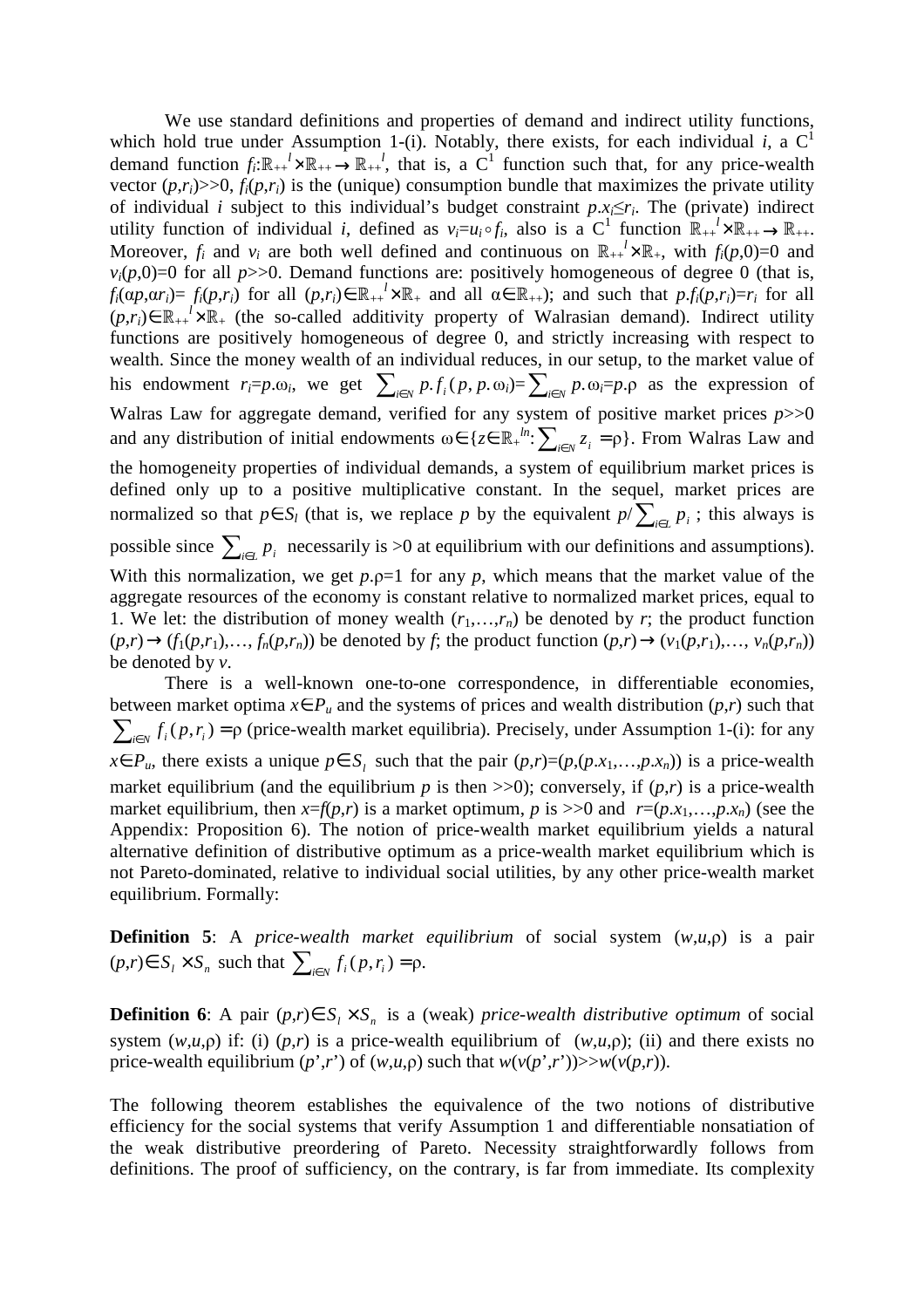stems from the definition of price-wealth distributive optimum as a maximum of  $w \circ v$  in the set of price-wealth equilibria of  $(w, u, \rho)$ . The latter set has a complex structure. Under Assumption 1-(i), its intersection with  $\mathbb{R}_{++}^l \times \mathbb{R}_{++}^n$  is a C<sup>1</sup> manifold of dimension *n*-1 C<sup>1</sup>diffeomorphic to  $P_u \cap \mathbb{R}_{++}^{h}$  (as implied by the proofs of Balasko, op. cit.: 4.7.1, 5.2.1 and 5.2.4 with suitable adjustments in definitions and assumptions; see the Appendix of the present article for a discussion of the relations between our setup and Balasko's). This complexity finds its expression in the set of first-order necessary conditions for the maxima of  $w \circ v$ , derived in the first step of the second part of the proof below. Their computation involves some of the fundamental properties of Walrasian demand, such as additivity, Walras Law and the rank of the substitution matrices of Slutsky.

**Theorem 3**: Let  $(w, u, \rho)$  verify Assumption 1, and suppose moreover that, for all  $\mu \in S_n$  and all  $\hat{u} \in u(A)$  ∩  $\mathbb{R}_{++}^n$ ,  $\sum_{i \in N} \mu_i \partial w_i(\hat{u}) \neq 0$ . Let *x* be a market optimum of  $(w, u, \rho)$ . The following two propositions are then equivalent: (i)  $x$  is a weak distributive optimum; (ii) the unique  $(p,r) \in S_i \times S_n$  such that  $x=f(p,r)$  is a weak price-wealth distributive optimum.

*Proof*: We begin with a short summary of standard results concerning the f.o.c. for market optima of exchange economies verifying Assumption 1-(i) (see the Proposition 6 of the Appendix). A first familiar result states that *x* is a market optimum of  $(w, u, \rho)$  if and only if  $\sum_{i \in N} x_i = \rho$ , and there exists a price system  $(\lambda, p) \in \mathbb{R}^n + \times \mathbb{R}^n + \int$  such that, for all *i*: either *x<sub>i</sub>*=0; or  $x_i$  >>0 and  $\lambda_i$   $\partial u_i$  ( $x_i$ ) = p. In particular, if x is a >>0 market optimum, we must have  $\lambda$ >>0 and  $\lambda_i \partial u_i(x_i) = p$  for all *i*. In the latter case, the vector of multipliers ( $\lambda_i p$ ) of the f.o.c. is unique up a positive multiplicative constant, and there is a unique  $(\lambda, p)$  that verifies the f.o.c. with  $p \in S_l$ . In the general case  $(x>0$  market optimum),  $p$  is unique up to a positive multiplicative constant, proportional to  $(1/\sum_{j\in L}\partial_{i\in L}u_i(x_i))\partial u_i(x_i) \in S_i$  for any i such that  $x_i>>0$  (there necessarily exists at least one such *i*). Vectors  $(p,x)$  that verify the f.o.c. above are competitive market equilibria with free disposal of the social system of private property  $(w, u, x)$ , and one and only one of them is such that  $p \in S_l$ . Consequently, for any market optimum *x* of a social system  $(w, u, \rho)$  that verifies Assumption 1-(i), there exists a unique price-wealth equilibrium  $(p,r) \in S_1 \times S_n$  such that  $x=f(p,r)$ ; and *p* is then necessarily >>0. If, moreover, *x* is >>0, this unique equilibrium  $(p,r)$  is  $\gg$ 0, because  $r_i = p_f f_i(p,r_i) > 0$  for all *i* as a joint consequence of the additivity property of Walrasian demand, the assumption that  $x$  is  $>>0$ , and the fact that  $p$  is  $>>0$ . Finally, the envelope theorem implies that, for any  $(p,r)>>0$ , the inverse of multiplier  $\lambda_i$ is equal to  $\partial_{r_i} v_i(p, r_i)$ , the partial derivative of *i*'s indirect utility function with respect to its wealth argument  $r_i$  (*i*'s "marginal ophelimity of wealth").

 Suppose, now, that proposition (ii) of Theorem 3 is not verified, that is, in view of the former paragraph, suppose that the unique  $(p,r) \in S_1 \times S_n$  such that  $x = f(p,r)$  is not a pricewealth distributive optimum. Definitions 3 and 6 then readily imply that  $x$  is not a weak distributive optimum. Therefore (i)  $\Rightarrow$  (ii).

We now prove the converse. Let  $(p^*, r^*) \in S_1 \times S_n$  denote the unique  $(p,r)$  such that  $x=f(p,r)$ , and suppose that it is a weak price-wealth distributive optimum. The proof proceeds in three steps. We first derive the first-order necessary conditions for a local weak maximum of  $w \circ v$  in  $\mathbb{R}_{++}^l \times \mathbb{R}_{++}^n$  subject to constraint  $\rho$ - $\sum_{i \in N} f_i(p, r_i) \ge 0$ . We next establish that  $(p^*, r^*)$ is a local weak maximum of this program. And we finally prove that the f.o.c. of the program characterize a weak distributive optimum.

The f.o.c. read as follows: there exists  $(\mu, \alpha) \in \mathbb{R}^n + \times \mathbb{R}^1$  such that: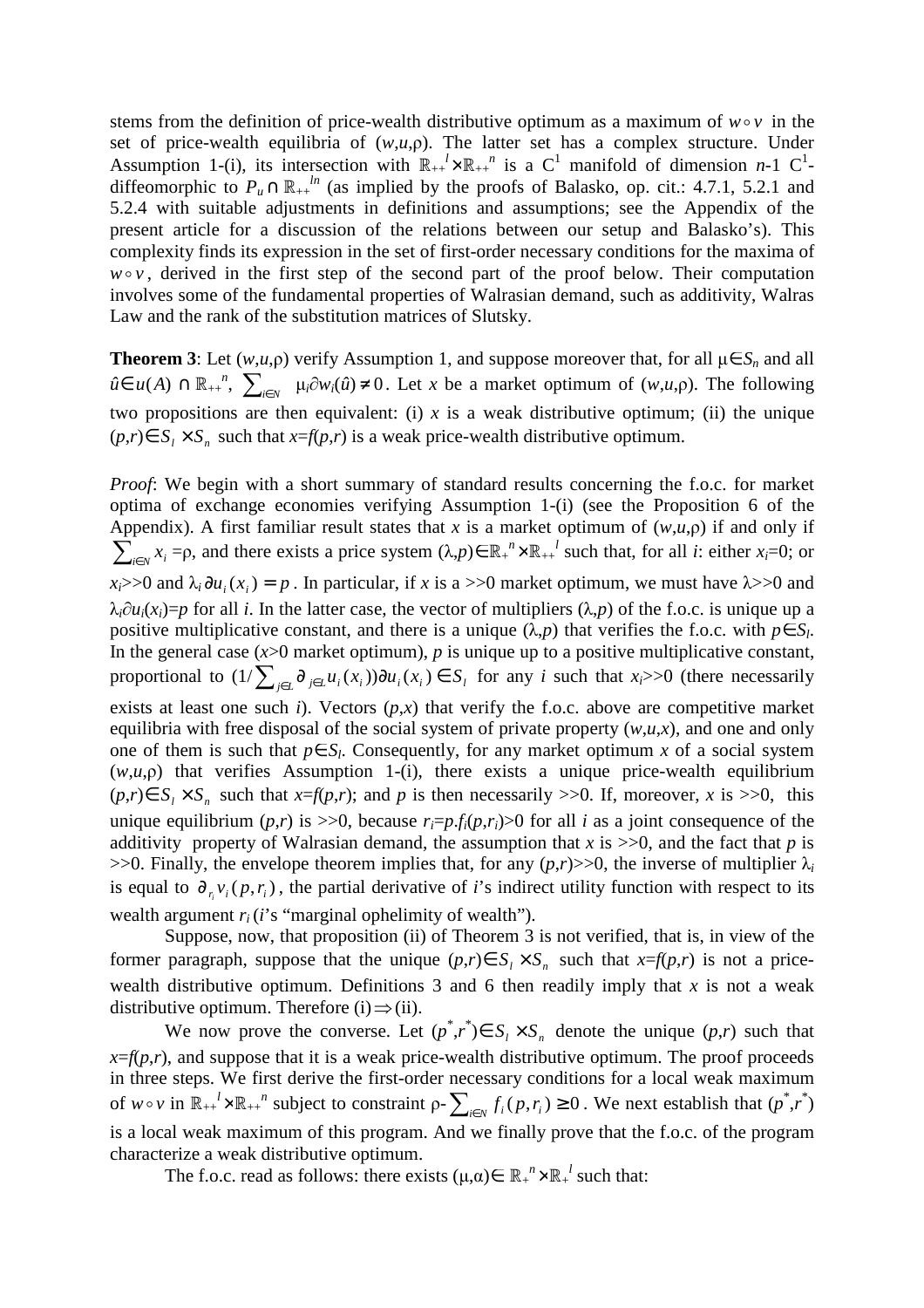(i)  $(\mu, \alpha) \neq 0$ ;

(ii) 
$$
\alpha \cdot (\rho - \sum_{i \in N} f_i(p, r_i)) = 0;
$$

(iii) 
$$
\sum_{i\in N} \mu_i \sum_{j\in N} \partial_j w_i(v(p,r)) \partial_p v_j(p,r_j) = \sum_{i\in L} \alpha_i \sum_{j\in N} \partial_p f_{ji}(p,r_j);
$$

(iv)  $\sum_{i\in N} \mu_i \partial_j w_i(v(p,r)) \partial_{r_j} v_j(p,r_j) = \sum_{i\in L} \alpha_i \partial_{r_j} f_{ji}(p,r_j)$  for all  $j \in N$ .

Suppose that  $\alpha = \gamma p$ , with  $\gamma \in \mathbb{R}_{++}$ . Since  $p>>0$  by assumption, f.o.c. (ii) implies  $\sum_{i \in N} f_i(p, r_i) = p$ . The differentiation of Walras Law with respect to *p* (resp. *r<sub>j</sub>*) moreover yields identity  $p.\sum_{i\in N} \partial_p f_i(p,r_i) = \sum_{i\in N} f_i(p,r_i)$  (resp.  $\sum_{i\in L} p_i \partial_{r_i} f_{ji}(p,r_i) = 1$ ). The righthand side of f.o.c. (iii) then reduces to  $-\gamma \sum_{i \in N} f_i(p, r_i)$ , which is  $=\gamma \rho$  by f.o.c. (ii), while the right-hand side of f.o.c. (iv) reduces to γ. F.o.c. (iv) therefore implies  $\mu$  > 0 (since γ > 0). Using Roy's identity (which states that  $f_i(p,r_i) = -(\partial_p v_i(p,r_i)/\partial_{r_i} v_i(p,r_i))$  for all *i*), we can write the left-hand side of f.o.c. (iv) equivalently as:

 $-\sum_{j\in N}\sum_{i\in N}\mu_i\partial_j w_i(v(p,r))\partial_{r_j}v_j(p,r_j)f_j(p,r_j)$ . Substituting f.o.c. (iv) into f.o.c. (iii) and using f.o.c. (ii) then yields the redundant equality  $p=p$ , that is, f.o.c. (ii) and (iv) together imply f.o.c. (iii). Summarizing, if  $\alpha = \gamma p$  with  $\gamma \in \mathbb{R}_{++}$ , the system of first-order necessary conditions reduces to the following equivalent expression:  $(p,r)$ >>0 is such that  $\sum_{i\in N} f_i(p,r_i) = \rho$ , and there exists  $\mu > 0$  in  $\mathbb{R}^n$  such that  $\sum_{i\in N} \mu_i \partial_j w_i(v(p,r)) \partial_{r_j} v_j(p,r_j) = 1$ for all *j*. It will suffice, therefore, for completing this first step, to establish that  $\alpha$  is nonzero and proportional to *p*. This we do in the next paragraph.

In view of f.o.c. (iv),  $\alpha=0$  is inconsistent with the differentiable nonsatiation of the weak distributive preordering of Pareto. Let us prove that α is proportional to *p*. Using Roy's identity, rewrite, as above, the left-hand side of f.o.c. (iii) equivalently as:  $-\sum_{j\in N} \sum_{i\in N} \mu_i \partial_j w_i(v(p,r)) \partial_{r_j} v_j(p,r_j) f_j(p,r_j)$ . Consider f.o.c. (iv) for all j and add up over *j*. Substituting the result into the left-hand side of f.o.c. (iii) rewritten as above, we get:  $-\sum_{j\in N}$   $(\sum_{i\in L} \alpha_i \partial_{r_j} f_{ji}(p,r_j)) f_j(p,r_j) = \sum_{i\in L} \alpha_i \sum_{j\in N} \partial_{p} f_{ji}(p,r_j)$ . Rewriting in matrix form and rearranging yields the following equivalent expression for the latter equation:  $\alpha. \sum_{j \in N} \partial_p f_j(p, r_j) + \partial_{r_j} f_j(p, r_j) = 0.$  Matrix  $\sum_{j \in N} \partial_p f_j(p, r_j) + \partial_{r_j} f_j(p, r_j)$  is the sum of the matrices of coefficients of substitution of Slutsky  $\partial_p f_j(p, r_j) + \partial_{r_j} f_j(p, r_j)$ . Its rank is *l*-1 under Assumption 1-(i) (see the end of the proof of Lemma 5.2.1 in Balasko, 1988). Equation  $\alpha. \sum_{j \in N} \partial_p f_j(p, r_j) + \partial_{r_j} f_j(p, r_j) = 0$ , viewed as a linear equation in  $\alpha$ , therefore defines a linear space of dimension 1, which contains p since  $p \sum_{j \in N} \partial_p f_j(p, r_j) + \partial_{r_j} f_j(p, r_j)$  is identically =0, from the identities derived from Walras Law recalled in the beginning of the former paragraph. This completes the first step.

The f.o.c. obtained in the first step finally reduce to the following:  $(p,r)$ >>0 is such that  $\sum_{i \in N} f_i(p, r_i)$  $=$ ρ, and there exists  $\mu > 0$  in  $\mathbb R$  $\mathbb{R}^n$ such that  $\sum_{i\in N} \mu_i \partial_j w_i (v(p,r)) \partial_{r_j} v_j (p,r_j) = 1$  for all j. In view of the homogeneity and additivity properties of Walrasian demand, they define (*p*,*r*) only up to a positive multiplicative constant. In particular, if  $(p,r)$  verifies the f.o.c., then  $(p/\sum_{i\in L} p_i, r/\sum_{i\in L} p_i) \in S_i \times S_n$  is a price-wealth equilibrium that also verifies the f.o.c.. This means, in other words, that any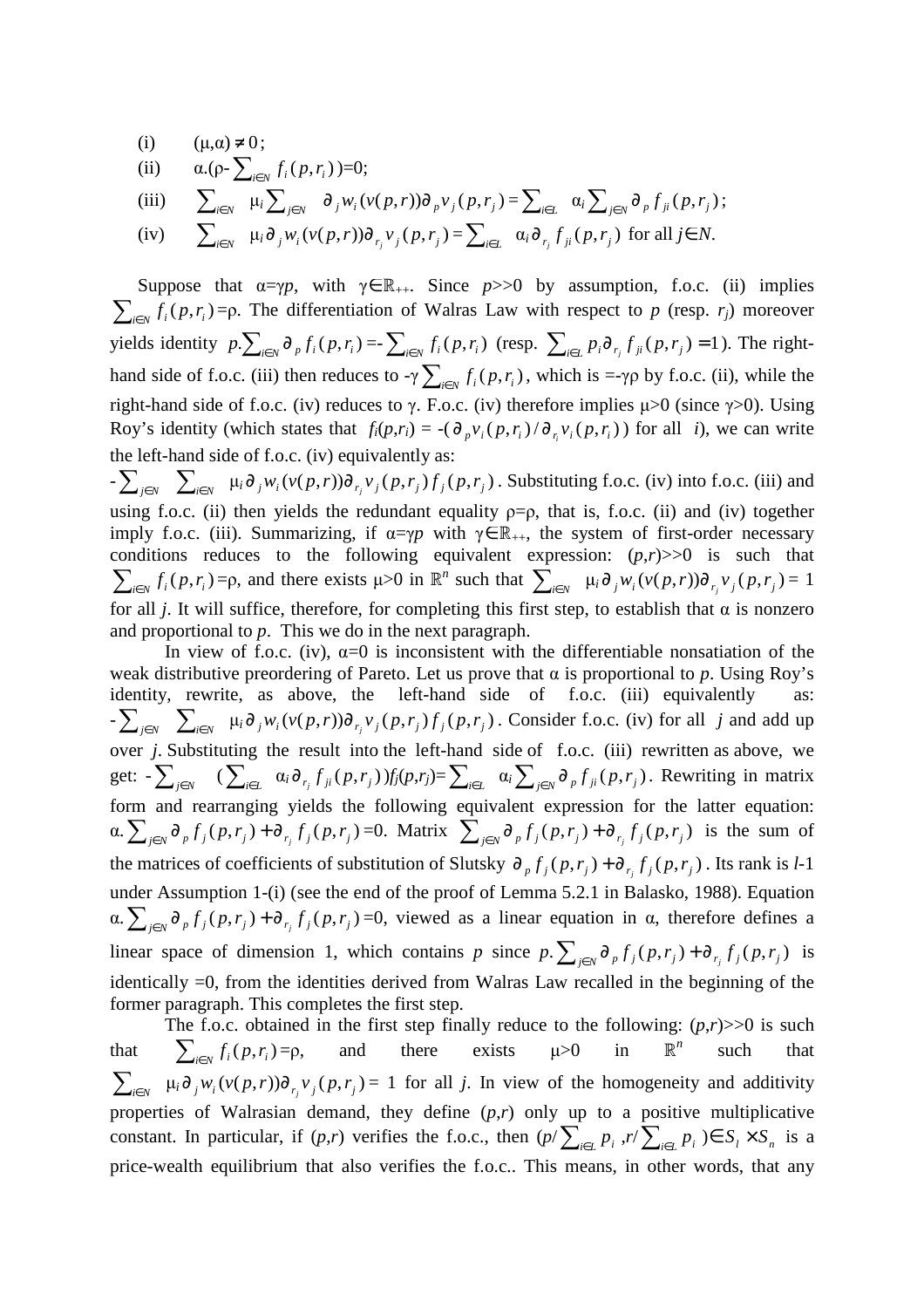local weak maximum of  $w \circ v$  in  $\{(p,r) \in \mathbb{R}_{++}^{l} \times \mathbb{R}_{++}^{n} : p - \sum_{i \in N} f_i(p,r_i) \ge 0\}$  is, up to a positive multiplicative constant, a price-wealth equilibrium of (*w*,*u*,ρ). As a partial converse, any price-wealth equilibrium  $(p,r)$  of  $(w,u,p)$  such that  $r>>0$  belongs to  $\{(p,r)\in\mathbb{R}_{++}^{l} \times \mathbb{R}_{++}^{n} : p-1\}$  $\sum_{i \in N} f_i(p, r_i) \ge 0$  } (because *p* necessarily is >>0, as recalled above). Therefore, the local weak maxima of  $w \circ v$  in  $\{(p,r) \in \mathbb{R}_{++}^{l} \times \mathbb{R}_{++}^{n} : p - \sum_{i \in N} f_i(p,r_i) \ge 0\}$  normalized so that  $(p,r) \in S_l \times S_n$  coincide with the local weak maxima of *w*∘*v* in  $\{(p,r) \in \mathbb{R}_{++}^l \times \mathbb{R}_{++}^n : (p,r) \text{ is a } \}$ price-wealth equilibrium of  $(w,u,p)$ . In view of Definition 6, it suffices, consequently, for completing the second step of the proof, to establish that all price-wealth distributive optima  $(p,r)$  are  $>>0$ .

If  $(p,r)$  is a price-wealth distributive optimum, then it is a price-wealth equilibrium by Definition 6, and  $p$  must therefore be  $>>0$  as recalled above. We conclude the proof of the second step by establishing the following: if  $(p,r) \in S_l \times S_n$  is such that  $p \geq 0$  and  $r_i = 0$  for some *i*, then there exists a >>0 price-wealth equilibrium  $(p', r') \in S_l \times S_n$  of  $(w, u, \rho)$  such that  $w(v(p', r'))$ >> $w(v(p, r))$ . Note first that if  $(p, r) \in S_l \times S_n$  is such that  $p > 0$  and  $r_i = 0$  for some *i*, and if  $(p', r') \in S_i \times S_n$  is >>0, then:  $v_i(p, r_i) = 0 \langle v_i(p', r') \rangle$  (see the properties of indirect utility functions recalled above); hence  $w(v(p,r)) \leq w(0) \lt w(v(p',r'))$  by Assumption 1-(ii)-(d). We prove, to finish with, that strictly positive price-wealth equilibria exist under Assumption 1- (i): pick any initial distribution  $\omega$  such that  $\omega_i$ >>0 for all *i*; (*w*,*u*, $\omega$ ) has at least one competitive market equilibrium with free disposal  $(p^{\prime},x^{\prime})$  by application of the general existence theorem of Arrow and Debreu, 1954; as already noticed, we necessarily have *p*'>>0 at equilibrium under Assumption 1-(i); therefore  $(p^{\prime}. \omega_1,...,p^{\prime}. \omega_n)$  is  $>>0$ , and  $(p^{\prime},$  $(p^{\prime} \cdot \omega_1, \ldots, p^{\prime} \cdot \omega_n)$  is a >>0 price-wealth equilibrium of  $(w, u, \rho)$ . This completes the second step.

Recall that we denoted by  $(p^*, r^*)$  the unique price-wealth equilibrium such that  $x=f(p^*,r^*)$ , where *x* is some fixed market optimum, and that we supposed that  $(p^*,r^*)$  is a weak price-wealth distributive optimum. We established in the second step above that  $(p^*, r^*)$ necessarily is a local weak maximum of  $w \circ v$  in  $\{(p,r) \in \mathbb{R}_{++}^l \times \mathbb{R}_{++}^n : p - \sum_{i \in N} f_i(p,r_i) \ge 0 \}$ . The f.o.c. obtained in the first step then imply that:  $x>>0$  (since  $x=f(p^*,r^*)$  and  $(p^*,r^*)>>0$ );  $\sum_{i\in N} x_i = \rho$ ; and there exists  $\mu > 0$  in  $\mathbb{R}^n$  such that  $\sum_{i\in N} \mu_i \partial_j w_i (v(p^*, r^*)) \partial_{r_j} v_j (p^*, r_j^*) = 1$  for all *j*. Since *x* is a >>0 equilibrium allocation, we must have  $\partial u_j(x_j) = \partial_{r_j} v(p^*, r_j^*) p^*$  for all *j*. The f.o.c. therefore imply, equivalently, the following: *x* is >>0, such that  $\sum_{i \in N} x_i = \rho$ , and there exists  $\mu > 0$  in  $\mathbb{R}^n$  such that  $\sum_{i \in N} \mu_i \partial_j w_i(u(x)) > 0$  and  $\sum_{i \in N} \mu_i \partial_j w_i(u(x)) \partial u_j(x) = p^*$  for all *j*. The conclusion then follows from Theorem 2, with suitable adjustments in the normalizations of  $\mu$  and  $p$  (we can freely normalize either  $\mu$  or  $p$  in the f.o.c., but cannot normalize them simultaneously).■

We finally return, to conclude this section, to the meaning and scope of the separability property (see also Mercier Ythier, 2006: 2.2, on the same object).

Separability states that any distributive optimum is a market optimum, and that it always is possible to redistribute endowments in such a way that the market equilibrium associated with the new distribution of endowments is a distributive optimum unanimously preferred to the market equilibrium associated with the initial distribution. In other words, the redistribution of endowments by the distributive liberal social contract, and the allocation of resources by competitive markets, can be viewed as autonomous processes, which articulate consistently in the sense that the allocation that they jointly produce (they do produce some, which is unanimously preferred to the initial market equilibrium) is Pareto-efficient relative to both the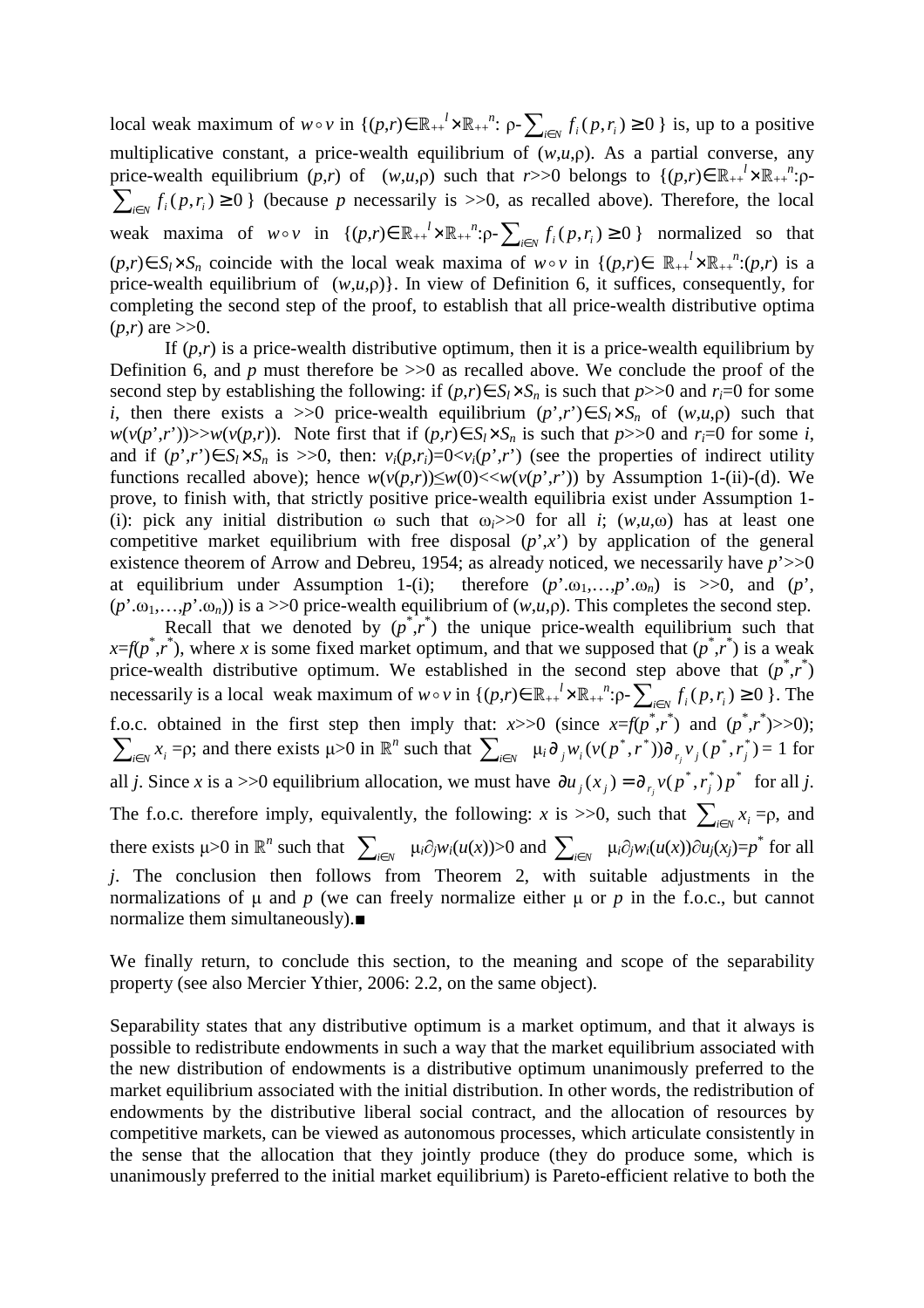private and the social preferences of individuals.

 Separability is closely related to a similar property of the Bergson-Samuelson social welfare function (Bergson, 1938; Samuelson, 1947: Chap. VIII). We established in Theorem 2 that Pareto-optimal redistribution was equivalent to the maximization, in the set of accessible allocations, of a weighted average  $\sum_{i \in N} \mu_i(w_i \circ u)$  of individual social utility functions, with arbitrary weights  $\mu \in S_n$ . Such "social-social" utility functions  $\sum_{i \in N} \mu_i(w_i \circ u)$ are Bergson-Samuelson social welfare functions whenever  $\sum_{i \in N} \mu_i w_i$  are strictly increasing in ophelimities (that is, strictly increasing functions  $u(\mathbb{R}^{\mu}_{+}) \to \mathbb{R}$ , or, in a restrictive but nevertheless possible interpretation of the construct, strictly increasing in some open neighbourhood of the set of distributive optima; note that the latter is implied by the f.o.c. of Theorem 2-(ii)). The distributive liberal social contract therefore yields solutions to the problem of the joint optimization of allocation and distribution, which belong to the general class of solutions defined by Bergson and Samuelson, provided that the social welfare functions that they implicitly maximize are increasing in all individual private utilities in some relevant subset of  $u(\mathbb{R}^{\mu})$ . These solutions are distinguished, within the general framework of Bergson-Samuelson, by the following two specific features: the social welfare function is a weighted average of pre-existing individual social utility functions; and the equilibrium allocation of the social contract is required to be unanimously weakly preferred to the initial equilibrium allocation, that is, it must not be vetoed by any individual agent comparing it with this initial allocation. The distributive liberal social contract solutions, in other words, consists of a set of Bergson-Samuelson solutions constrained by existing individual views on distribution (through the aggregation of individual social preferences) and by initial equilibrium allocation (through individual rights of veto on redistribution).

The separability property relies upon a set of four main conditions: (i) Walrasian equilibrium; (ii) non-paternalistic utility interdependence; (iii) lump-sum endowment transfers; (iv) and nonsatiation of the distributive Pareto preordering. Each of them can be considered as essential for the property, independently of the three others; and they together delineate the scope and the limits of the property. We concentrate our comments on condition (iii) (lumpsum transfers), which requires a specific attention within the present construct, where redistribution proceeds from the distributive preferences of individuals.<sup>8</sup>

Strategic transfers of individuals or coalitions, if any, could operate, in principle, through two channels, namely: the strategic manipulation of others' transfers; or the strategic manipulation of market prices.

The distributive liberal social contract, such as defined in section 2, is a cooperative solution to the problem of optimal redistribution which, by construction, only considers the transfers preferred by the grand coalition, hence ignores the first channel. A full-fledged gametheoretical foundation for this cooperative solution is developed in Mercier Ythier, 1998ab, in the single-commodity setup (see also Mercier Ythier, 2006: 2.2 and 6.1). We provide natural assumptions on individual distributive preferences, implying that any system of redistributive

<sup>&</sup>lt;sup>8</sup> Conditions (i) and (iii) are traditional topics of distribution theory. Their relations with the separability of allocation and distribution are appropriately discussed in the formulation of this theory by Bergson and Samuelson in the references cited above, where the lump-sum transfers are construed as taxes maximizing a social welfare function which is given a priori. Condition (iii), in particular, reduces then to a mere technical characteristic of the tax system. Conditions (ii) and (iv) have been elaborated and discussed in the literature on general equilibrium with interdependent utilities referred to at the beginning of this section and reviewed in Mercier Ythier, 2006 (notably in sections 4.1.2, 4.2.3 and 4.2.4).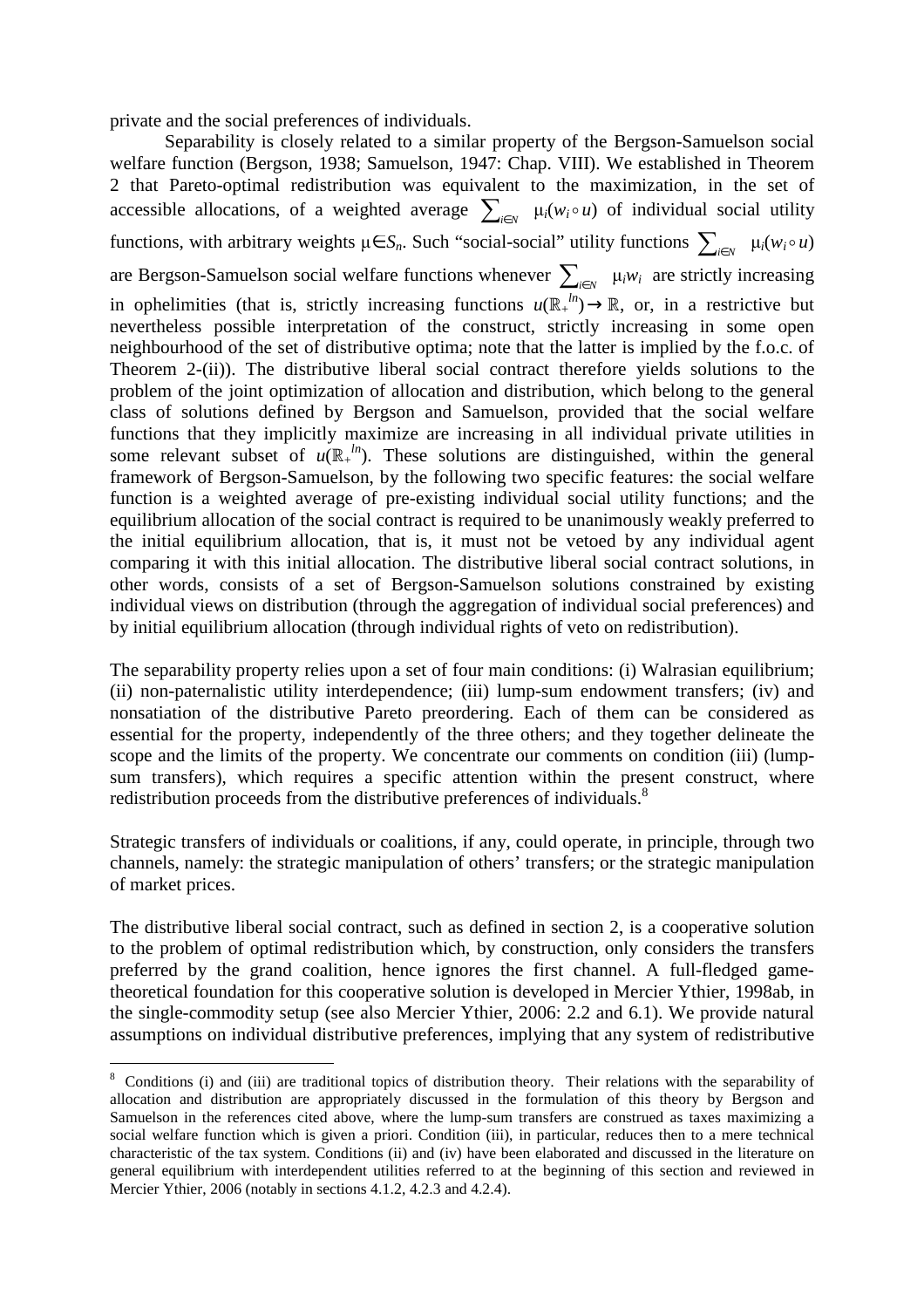transfers blocked by an individual agent or by a coalition, in a cooperative game of simultaneous redistributive transfers, must be blocked by the grand coalition also. The assumptions are: that individuals do not want to redistribute wealth from themselves to the wealthier (*weak self-centredness*); and that they do not object to progressive (that is, inequality reducing) bilateral transfers whenever they are not the donor in the transfer (*nonjealousy*). Status quo (that is, zero transfers) then is the unique strong Nash equilibrium of the game of transfers at the distributive optimum of a liberal social contract<sup>9</sup>. This property in turn provides an ex post justification to the pattern of simultaneous interactions built in the game of transfers and associate equilibrium concept. In sum, once performed the lump-sum transfers of endowments of the distributive liberal social contract, and once achieved the associate Walrasian equilibrium, the resulting distributive optimum appears robustly selfsustained, as the unique status quo strong Nash equilibrium of a relevant cooperative game of simultaneous redistributive transfers.

The grand coalition could, in principle, "play with the market" when performing the endowment transfers of the social contract, but misses the reasons for it. Lump-sum redistribution suffices as an instrument for the achievement of a distributive Pareto optimum unanimously preferred to the initial market equilibrium, which is the object of the distributive liberal social contract. The considerable informational, computational and transactional difficulties of the task of solving the "millions of equations with millions of unknowns" of economic equilibrium and enforcing the associate transactions are adequately resolved by the markets in this construct. Put differently, the separability property, and notably the underlying condition (i) (Walrasian equilibrium) allows the grand coalition to save the considerable costs of discovering the equilibrium correspondence of the economy and of enforcing a particular equilibrium, by making these knowledge and enforcement costs useless for the achievement of the objectives of the social contract<sup>10</sup>.

The second channel for strategic redistribution is not operative, therefore, at the level of the grand coalition under condition (i). But we cannot apply the same statement, in principle at least, to proper sub-coalitions of the latter. A well-known case for the strategic manipulation of equilibrium market prices by means of voluntary endowment transfers is made by the large body of literature on the transfer paradox (see the brief discussion of this literature, in relation to distribution theory, in Mercier Ythier, 2006: 4.3). The latter refers to the logical possibility that an agent or group of agents of a Walrasian economy withholding, destroying or transferring some fraction of their initial endowment ends up better off (and/or the recipients of transfers, if any, worse off) in ophelimity terms, due to the effects of their endowment manipulations on equilibrium market prices. This possibility has been amply

<sup>&</sup>lt;sup>9</sup> This property implies that the transfers of the social contract crowd out all other voluntary transfers, whether individual or collective (see Mercier Ythier, 2006: 6.1.1, notably 6.1.1.2).

<sup>&</sup>lt;sup>10</sup> There nevertheless remains some room for a price policy within this construct, when the endowment distribution of the social contract induces several market equilibria, such that some are distributive optima unanimously preferred to the initial equilibrium allocation, and others are not. Choosing a vector of market prices inside the (typically finite) set of equilibrium price systems then becomes a way of selecting an allocation endowed with the wished properties. An alternative way is lump-sum redistribution itself, since autarkic market equilibrium is generically unique (see footnote  $\frac{7}{1}$  above; note that it is not necessary to fully crowd out market exchange to make a market optimum the unique equilibrium of the economy: it suffices to select an endowment distribution in the fiber associated with the target allocation, and to take it "sufficiently close" to the latter, in the sense of belonging to a suitable connected component of the set of regular economies which contains the set of market optima (Balasko, op. cit.: 3.4.4 and 7.3.10)). The choice of the policy instrument (price policy versus lump-sum transfers) for removing the indeterminacy of market equilibrium (if any) should be determined by the comparison of their costs, notably informational, computational and enforcement costs. The latter are not modeled in the construct. This omission can be viewed as an assumption that these costs are not so large as to make the social contract unenforceable in such situations.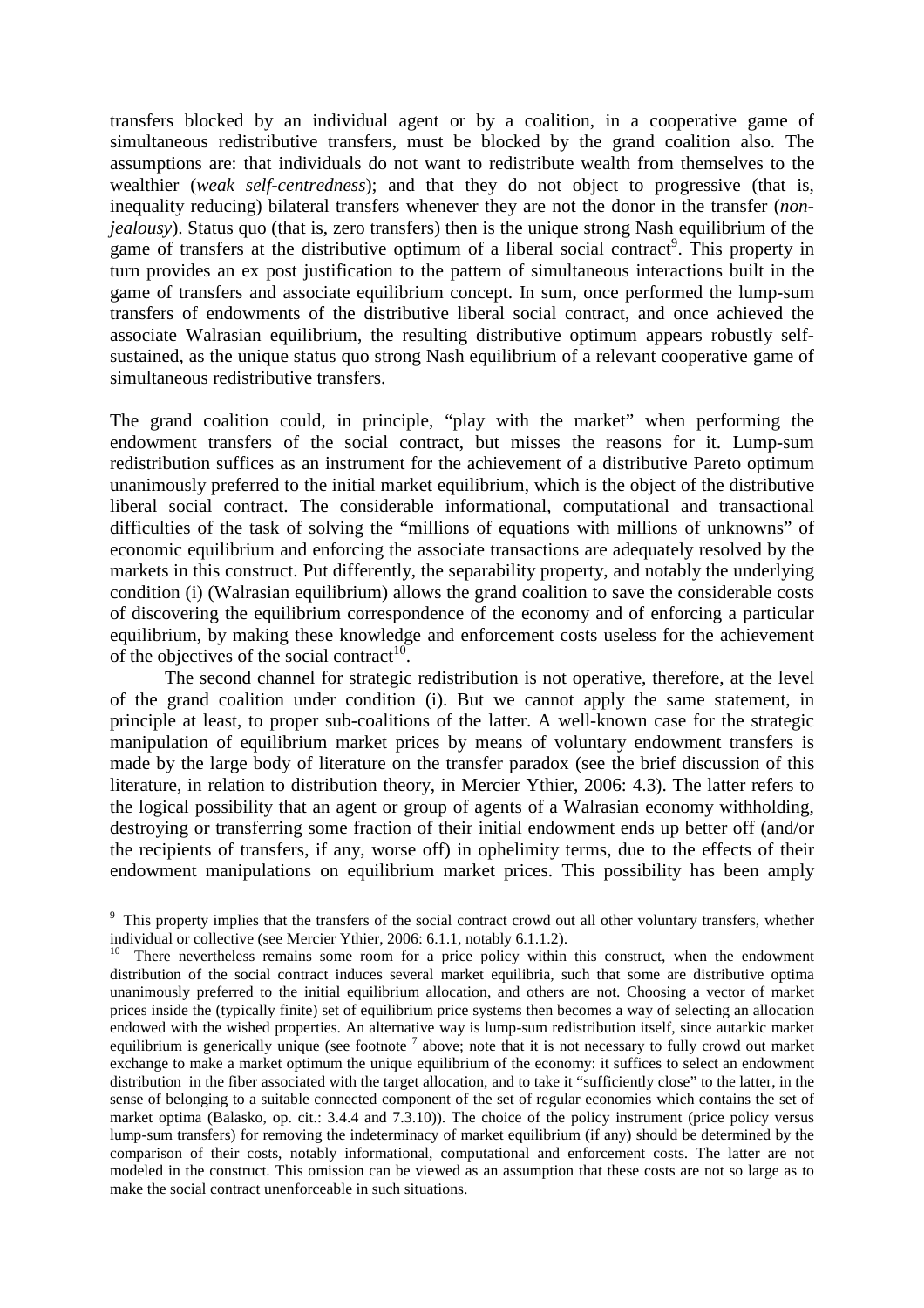documented by the production of numerous theoretical examples, most often referring to the context of international trade (see the references of Mercier Ythier, 2006 above for a selected sample of such examples).

 The embedding of such strategic manipulations of Walrasian equilibrium in the definition of social equilibrium confronts basic difficulties, which notably include the logical possibility of wars of gifts, and the discontinuities of the Walrasian equilibrium correspondence associated with variations in the number of equilibria. The discussion of these issues goes beyond the scope of this article. We will content ourselves here with the simple remark that the deliberate manipulation of Walrasian equilibrium by means of endowment transfers supposes very demanding conditions to become effective, notably: the existence of a coalition which, while a proper subset of the whole of society, nevertheless is large enough to be able to exert a sizeable influence on general equilibrium by means of transfers in the endowments of its members; the practical ability of this large coalition to act collectively through some adequate institutional representation, and to impose the effects of this collective action on the other members of society (effects which necessarily are detrimental to some of the latter); and a sufficient knowledge of the Walrasian equilibrium correspondence, that is, an ability to determine, with sufficient accuracy for conscious and deliberate action, the effects of endowment transfers on equilibrium prices. There seems to be little real basis, to say the least, for the three conditions to hold within a nation. And it is debatable whether the third one actually holds in the international context.

 In sum, the manipulation of Walrasian equilibrium by means of endowment transfers appears pointless at society level, and seems generally unfeasible at sub-society level.

Note, to conclude this comment of condition (iii), that the exclusion of strategic transfers which it assumes, while it is not implied by the other conditions for separability, nevertheless heavily depends upon condition (i). In other words, lump-sum redistribution is an independent assumption, which is compatible with the other three conditions, and which generally becomes irrelevant in the presence of non-market exchange<sup>11</sup>. An analogous remark applies to non-paternalistic utility interdependence as well<sup>12</sup>. The set of four conditions underlying the separability property analyzes, therefore, to finish with, as follows: a basic hypothesis on the (ideal) organization and functioning of market exchange (condition (i)); the design of a redistribution institution exactly compatible with the former (conditions (ii) and (iii)); and the hypothesis of civil peace as a common foundation, and/or joint consequence, of market exchange and social contract redistribution (condition (iv)).

#### **5- Supported distributive optima**

 $\overline{a}$ 

This section draws the consequences of the public good characteristics of the distribution of ophelimity or wealth (Kolm, 1966, op. cit.), in terms of the latter's valuation by suitably defined supporting prices at distributive optimum.

We first recall the definition of a *market price equilibrium*, and then proceed to the construction, on an analogous pattern, of a notion of *social contract price equilibrium*.

**Definition 7:** Attainable allocation *x* is a *market price equilibrium* with free disposal of

<sup>&</sup>lt;sup>11</sup> This reliance of condition (v) on conditions (i) and (ii) is nicely illustrated, notably, by the literatures on strategic bequests and on the Samaritan's dilemma (see Mercier Ythier, 2006: 2.1 and 7.1.3).

<sup>&</sup>lt;sup>12</sup> Tutelary transfer motives are generally incompatible with Walrasian exchange (Mercier Ythier, 2006: 4.2.3) and 4.2.4) and with non-strategic redistribution (Mercier Ythier, 2006: 2.3 and 7.1.2).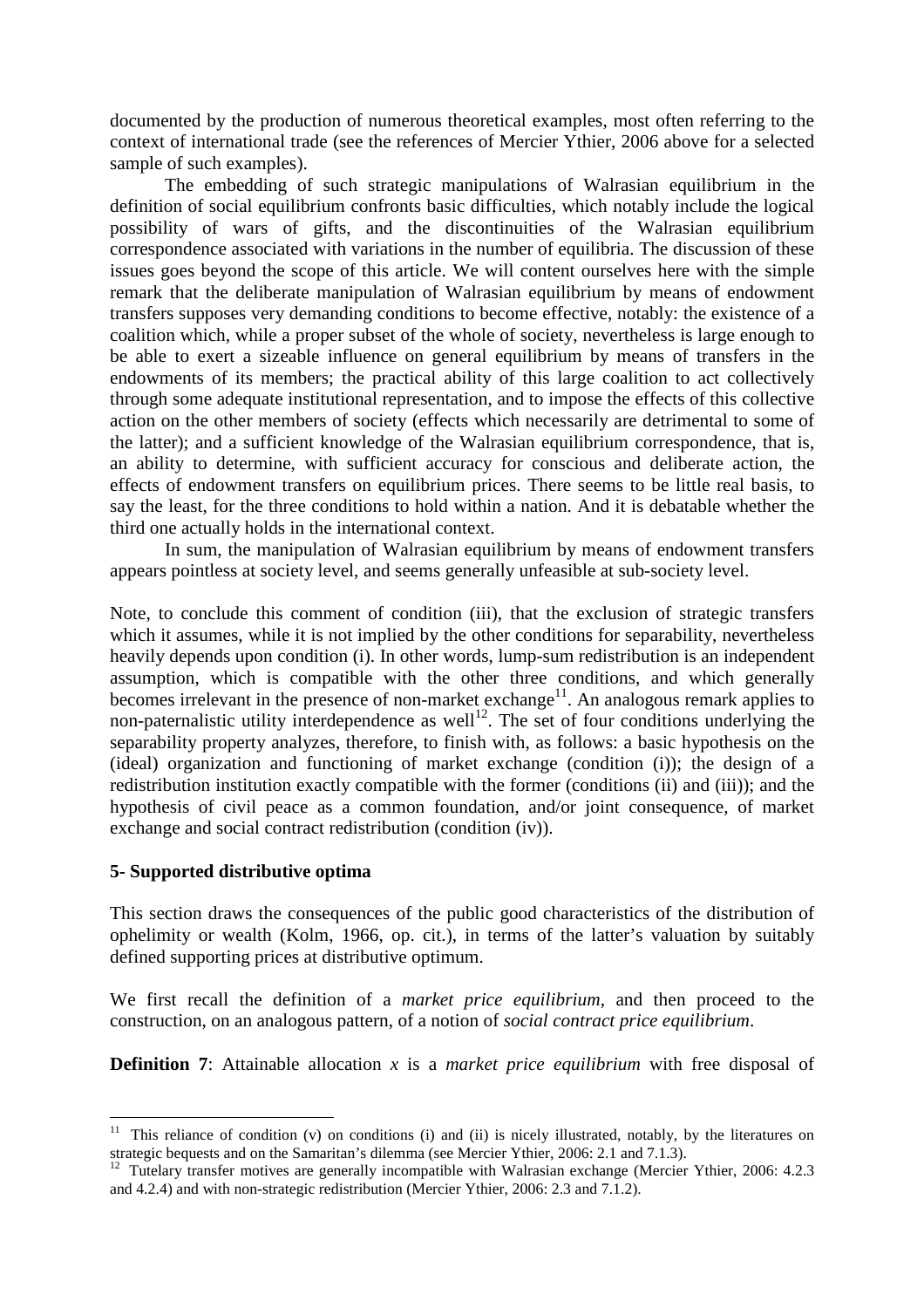(*w*,*u*,*p*) if there exists a vector of market prices  $p \ge 0$  such that  $p \cdot (p - \sum_{i \in N} x_i) = 0$  and  $x_i$ maximizes  $u_i$  in  $\{z_i \in \mathbb{R}^l : p.z_i \leq p.x_i\}$  for all *i*.

Under Assumption 1-(i), market price equilibrium is equivalent to market optimum, as a consequence of the first and second theorems of welfare economics (Appendix: Proposition 6).

We saw in section 4 that, under Assumption 1 and the differentiable nonsatiation of the weak distributive preordering of Pareto, the weak distributive optima of (*w*,*u*,ρ) could be identified with the maxima of  $\sum_{i \in N} \mu_i(w_i \circ u)$  in the set of attainable allocations  $A = \{x \in \mathbb{R}^{\mu} : \sum_{i \in N} x_i \leq \rho\}$ , the vector of weights  $\mu$  running over the unit-simplex  $S_n$  (Theorem 2). This fact yields the following definition of a *supported distributive optimum*:

**Definition 8**: A weak distributive optimum *x* of  $(w, u, \rho)$  is *supported* by vector  $\mu \neq 0$  of  $\mathbb{R}^n$  if *x* maximizes  $\sum_{i \in N} \mu_i(w_i \circ u)$  in the set of attainable allocations of the social system.

The maxima of the "social-social" welfare functions  $\sum_{i \in N} \mu_i(w_i \circ u)$  with strictly positive weights are of special interest from a normative perspective, as they take into account, to some extent at least, the distributive preferences of *all* individuals. For this reason, we label them *inclusive* distributive optima below, defined formally as follows:

**Definition 9:** A weak distributive optimum is *inclusive* if it is supported by a  $>>0$  vector  $\mu$ .

Supported distributive optima are identical to weak distributive optima by Theorem 2. The set of inclusive distributive optima is contained in the set of strong distributive optima as an immediate consequence of definitions. The latter inclusion is proper in general (see the remark following Theorem 5, in section 6 below). We denote by  $P_{w}^{**}$  the set of inclusive distributive optima. We therefore have  $P_w^* \subset P_w^* \subset P_w$ , with generally proper inclusions.

We know from Theorem 1-(i) and Theorem 2-(ii) that any weak distributive optimum is supported by a strictly positive vector of market prices. A pair  $(\mu, p) \in \mathbb{R}^n + \times \mathbb{R}^n + \mu$  (with  $\mu \neq 0$ ) supporting any weak distributive optimum *x* is defined up to a positive multiplicative constant by the first-order conditions of Theorem 2-(ii), and therefore can be chosen so that either  $\mu \in S_n$  or  $p \in S_i$  (but not both, except by coincidence). Note that  $\mu$  need not be unique, in general, for a given p, while p necessarily is unique for any given  $\mu$ . If  $\mu_i$  is  $>0$ , the term  $\mu_i \partial_j w_i(u(x)) \partial_{r_j} v_j(p, p.x_j)$  of the first-order conditions interprets as the marginal valuation, by individual *i*, of individual *j*'s wealth. The sum  $\sum_{i \in N} \mu_i \partial_j w_i(u(x)) \partial_{r_j} v_j(p, p.x_j)$  is the "social-social" marginal valuation of *j*'s wealth at the distributive optimum. It is constant over  $j$   $(=1:$  see the proof of Theorem 3). The distinction of an individual and a "social-social" marginal valuation of individual wealth is a consequence of the public good character of wealth distribution in this setup. The f.o.c.  $\sum_{i \in N} \mu_i \partial_j w_i(u(x)) \partial_{r_j} v_j(p, p.x_j) = 1$  derived in the proof of Theorem 3 correspond, in particular, to the Bowen-Lindahl-Samuelson condition for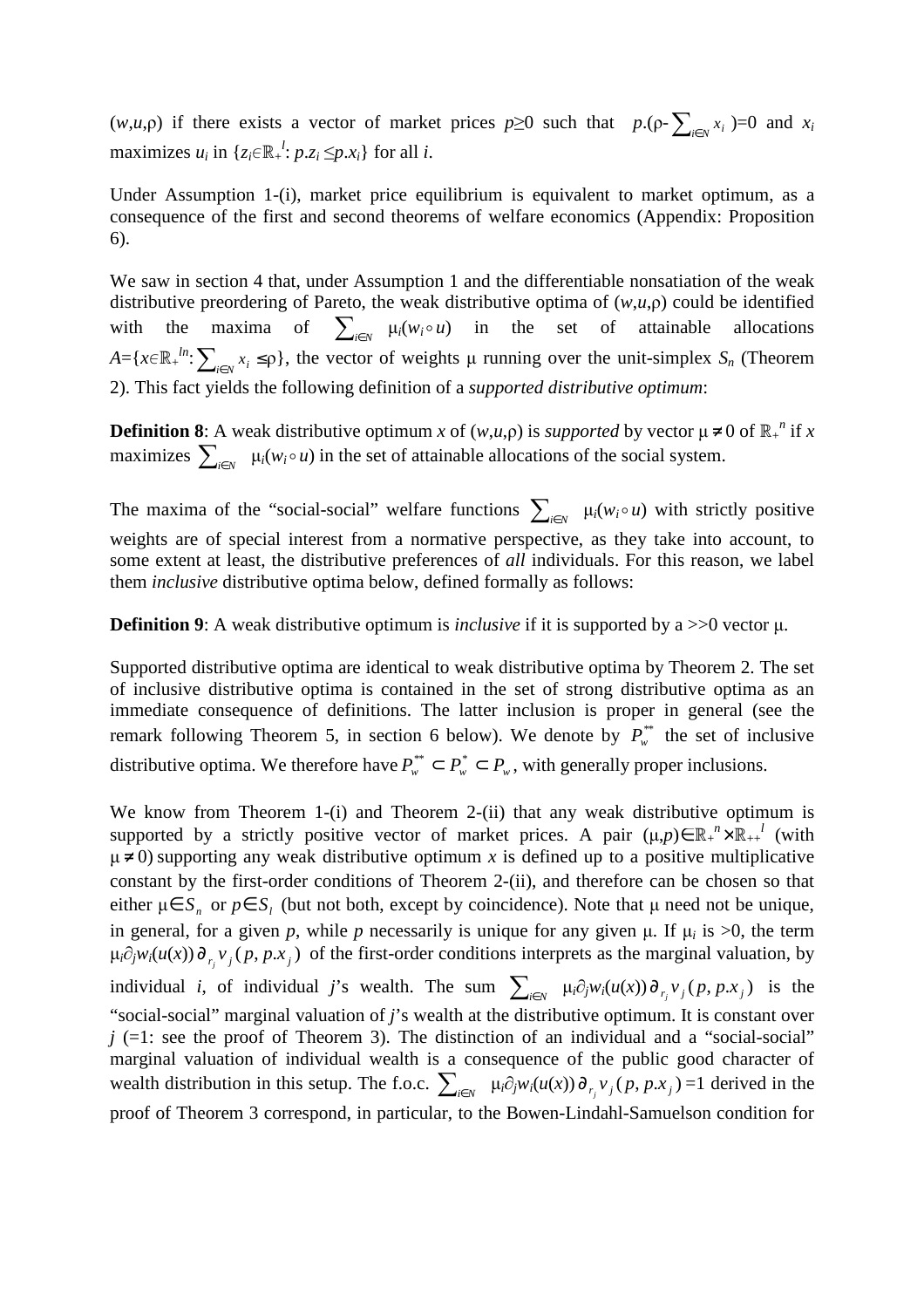the optimal provision of "public good"  $r_j$ <sup>13</sup>

"Social-social" marginal valuations of individual ophelimities are well-defined at any weak distributive optimum, while a complete system of individual marginal valuations of his and others' ophelimities is well-defined only for inclusive distributive optima (as the definition of a meaningful system of marginal valuations of any individual *i* supposes a positive supporting  $\mu_i$ ). These facts, and the normative reason for a special consideration of inclusive distributive optima, justify the introduction of the two additional notions below, which emphasize the inclusive outcomes of social contract redistribution.

Let  $\pi_{ij}$  denote *i*'s marginal valuation of *j*'s wealth, corresponding, in the former paragraph, to a term of the type  $\mu_i \partial_j w_i(u(x)) \partial_{r_j} v_j(p, p.x_j)$ . This corresponds to *i*'s *Lindahl price* of *j*'s wealth, in a scheme of Lindahl pricing of wealth distribution as a public good. Note that  $\pi_{ii}$  necessarily is positive at inclusive distributive optimum under Assumption 1, but that  $\pi_{ii}$  could be negative (resp. =0) for a pair of distinct individuals *i* and *j*, if (and only if) *i* is malevolent (resp. indifferent) to *j* at this optimum that is, if  $\partial_i w_i(u(x)) < 0$  (resp. =0). We let

 $\pi_i = (\pi_{i1}, \ldots, \pi_{in})$  and  $\pi = (\pi_1, \ldots, \pi_n)$  in the sequel. We then define an *inclusive distributive liberal* 

*social contract*, and a *social contract price equilibrium* as follows:

**Definition 10**: Pair  $(\omega', (p', x'))$  is an *inclusive distributive liberal social contract* of  $(w, u, \omega)$ , relative to competitive market equilibrium with free disposal  $(p,x)$  of  $(w,u,\omega)$ , if  $(p,x')$  is a competitive market equilibrium with free disposal of  $(w, u, \omega)$  such that: (i)  $w(u(x')) \geq w(u(x))$ ; (ii) and *x*' is an inclusive distributive optimum of  $(w, u, \rho)$ .

**Definition 11**: Market price equilibrium *x*' of (*w*,*u*,ρ) is a *social contract price equilibrium* of (*w*,*u*, $\omega$ ), relative to competitive market equilibrium with free disposal (*p*,*x*) of (*w*,*u*, $\omega$ ), if: (i)  $w(u(x'))\geq w(u(x))$ ; (ii) there exists  $(p', \pi)$  such that: (a) *p*' supports *x*'; (b)  $\sum_{i\in N}$   $\pi_{ij}=1$  for all *j*; (c) and, for all i,  $r'=(p' \cdot x_1',...,p' \cdot x_n')$  maximizes  $r \to w_i(v(p',r))$  in  $\{r \in \mathbb{R}_+^n : \pi_i.r \leq \pi_i.r'\}$ .

The next theorem establishes the necessary connections between these last two notions, and shows, as a by-product, that the set of  $(\gg 0)$  social contract price equilibria of a social system of private property, relative to a Walrasian equilibrium *x* of the latter, is the set of inclusive distributive optima unanimously weakly preferred to *x*.

**Theorem 4**: Let  $(w, u, \rho)$  verify Assumption 1, and suppose moreover that: for all  $\mu \in S_n$  and all  $\hat{u} \in u(A)$  ∩  $\mathbb{R}_{++}^n$ ,  $\sum_{i \in N} \mu_i \partial w_i(\hat{u}) \neq 0$ ; and for all *p*>>0 and all *i*∈ *N*, function  $r \rightarrow w_i(v(p,r))$  is quasi-concave in  $\mathbb{R}_{++}^n$ . The following propositions (i) and (ii) are then equivalent: (i) Allocation  $x^* = \omega^*$  is a >>0 social contract price equilibrium of ( $w, u, \omega$ ), relative to competitive market equilibrium with free disposal  $(p^0, x^0)$  of  $(w, u, \omega)$ ; (ii) Endowment distribution  $\omega^* = x^*$  is, both: (a) an inclusive distributive optimum of  $(w, u, \rho)$ ; (b) and an inclusive distributive liberal social contract of  $(w, u, \omega)$ , relative to competitive market equilibrium with free disposal  $(p^0, x^0)$ of  $(w,u,\omega)$ . In particular, the set of  $>>0$  social contract price equilibria of  $(w,u,\omega)$  relative to  $(p^{0},x^{0})$  is equal to { $x \in P_{w}^{**}: w(u(x)) \geq w(u(x^{0}))$  }.

*Proof*: The last part of Theorem 4 is a simple consequence of the first part and Definition 10.

<sup>&</sup>lt;sup>13</sup> The f.o.c. ( $\sum_{i\in N}$   $\mu_i \partial_j w_i(u(x))\partial u_j(x_j)=p$  of Theorem 2-(ii) correspond formally, likewise, to Bowen-Lindahl-

Samuelson conditions for "public good"  $x_j$ . For a detailed comment of the paradoxes associated with the formal identification of private wealth with a public good, see Mercier Ythier, 2006: 6, notably pp. 296-300.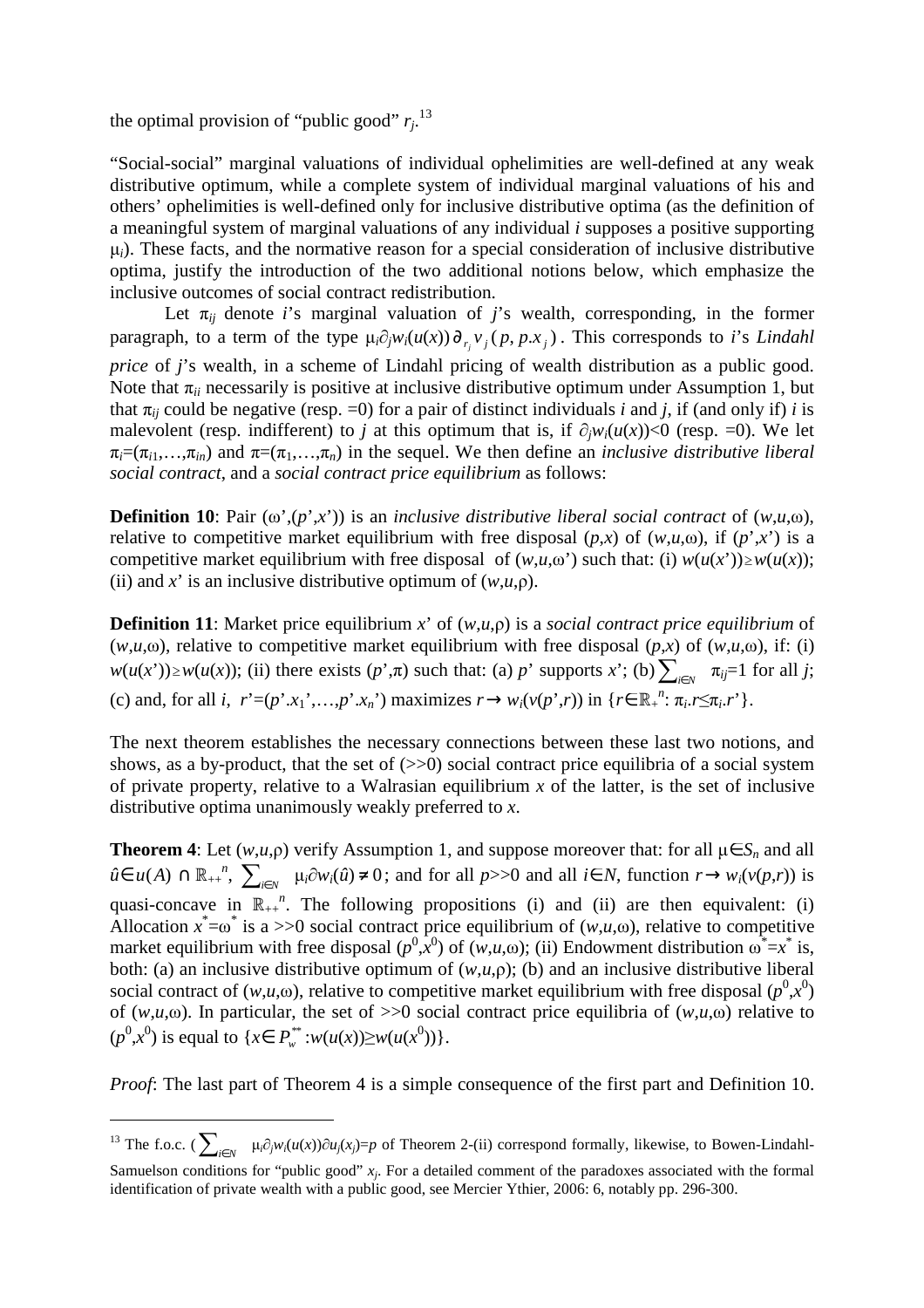Let us prove the first part, that is,  $(i) \Leftrightarrow (ii)$ .

(i) We first prove that (i)  $\Rightarrow$  (ii). Let *x*<sup>\*</sup> be a >>0 social contract price equilibrium relative to competitive market equilibrium with free disposal  $(p^0, x^0)$  of  $(w, u, \omega)$ . Then  $x^*$  is a market price equilibrium by Definition 11. It is supported by a  $\gg$  0 system of market prices  $p^*$ , hence such that  $\sum_{i \in N} x_i = \rho$ . Since  $x^*$  is >>0, we have  $\partial u_i(x_i^*) = \partial_{x_i} v_i(p^*, p^*, x_i^*) p^*$  for all *i*. Moreover, for all *i* there exists  $v_i \in \mathbb{R}_{++}$  such that  $\partial_j w_i (v(p^*, r^*)) \partial_{r_j} v_j (p^*, r_j^*) = v_i \pi_{ij}$  for all  $j \in N$ , by the firstorder conditions for a >>0 maximum of  $r \rightarrow w_i(v(p^*, r))$  in  $\{r \in \mathbb{R}_+^n: \pi_i.r \leq \pi_i.r^*\}$  (where  $r^* = (p^*.x_1^*...., p^*.x_n^*)$ ). Dividing both sides of the f.o.c. by  $v_i$ , adding up over *i* for any given *j*, and using the fact that  $\sum_{i \in N} \pi_{ij}=1$  by Definition 11, one gets the set of Bowen-Lindahl-Samuelson conditions:  $(1/v_i) \partial_j w_i (v (p^*, r^*)) \partial_{r_j} v_j (p^*, r_j^*) = 1$  for all *j*. Letting  $\mu=(1/v_1,...,1/v_n)$ , and combining the findings above, we end up with the following:  $x^*$  is  $>>0$ , such that  $\sum_{i \in N} x_i^* = \rho$ , and there exists  $(\mu, p^*) \in \mathbb{R}_{++}^n \times \mathbb{R}_{++}^l$  such that, for all  $j \in N$ ,  $\sum_{i\in N} \mu_i \partial_j w_i(u(x^*))>0$  and  $(\sum_{i\in N} \mu_i \partial_j w_i(u(x^*))\partial u_j(x^*)=p^*$ . The conclusion follows from Theorem 2 with a suitable normalization of u.

(ii) We now prove the converse (ii)  $\Rightarrow$  (i). Let endowment distribution  $\omega^*$  be an inclusive distributive optimum of  $(w,u,\rho)$  and an inclusive distributive liberal social contract of  $(w,u,\omega)$ relative to competitive market equilibrium with free disposal  $(p^0, x^0)$  of  $(w, u, \omega)$ . From Theorem 2 and the definition of an inclusive distributive optimum:  $\omega^*$  is  $\gg 0$ , such that  $\sum_{i \in N} \omega_i^* = \rho$ , and there exists a  $\mu \in \mathbb{R}_{++}^n$  and a unique  $p^* \in S_l$  such that, for all  $j \in N$ ,  $\sum_{i \in N}$   $\mu_i \partial_j w_i(u(\omega^*)) > 0$  and  $(\sum_{i \in N} \mu_i \partial_j w_i(u(\omega^*)) \partial u_j(\omega_j^*) = p^*$ . We know that, consequently:  $\omega^*$ is a market price equilibrium with free disposal of  $(w, u, \rho)$ , supported by  $p^*$ , and that  $\partial_{r_j} v_j (p^*, p^*, \omega_j^*) = 1/\sum_{i \in N} \mu_i \partial_j w_i (u(\omega^*))$  for all j. Let:  $r^* = (p^*, \omega_1^*, \dots, p^*, \omega_n^*)$ ;  $\pi_{ij} =$  $\mu_i \partial_j w_i (v(p^*, r^*)) \partial_{r_j} v_j (p^*, r_j^*)$  for all  $(i, j)$ . Then  $\sum_{i \in N} \pi_{ij} = 1$  for all j. And for all  $(i, j)$ :  $\partial_j w_i (v(p^*, r^*)) \partial_{r_j} v_j (p^*, r_j^*) = (1/\mu_i) \pi_{ij}$ , with  $1/\mu_i > 0$ .

At this stage, we have proved that: there exists a system of market prices  $p \rightarrow \infty$  which supports  $\omega^*$  as a market price equilibrium of  $(w,u,\rho)$ , and a system of Lindahl prices  $\pi$  such that:  $\pi_{ij} = \mu_i \partial_j w_i (v(p^*, r^*)) \partial_{r_j} v_j (p^*, r_j^*)$  for all  $(i,j)$ ;  $\sum_{i \in N} \pi_{ij} = 1$  for all j; and, for all i,  $r^*$ verifies the first-order necessary conditions for a local maximum of  $r \to w_i(v(p^*, r))$  in { $r \in \mathbb{R}^n$ <sup>n</sup>.  $\pi_i \to \pi_i$ , *r*<sup>\*</sup>). There remains to establish that:  $w_i(u(\omega^*)) \geq w_i(u(x^0))$  for all *i*; and *r*<sup>\*</sup> is a global maximum of  $r \to w_i(v(p^*, r))$  in  $\{r \in \mathbb{R}_+^n : \pi_i.r \leq \pi_i.r^*\}$  for all *i*.

Endowment distribution  $\omega^*$  being a market price equilibrium of  $(w, u, \rho)$  necessarily is the unique Walrasian equilibrium allocation of  $(w, u, \omega^*)$  under Assumption 1-(i) (Balasko, op. cit.: 3.4.4). The definition of a liberal distributive social contract then readily implies that  $w_i(u(\omega^*)) \geq w_i(u(x^0))$  for all *i*.

Finally, the functions  $r \to w_i(v(p^*, r))$  being quasi-concave in  $\mathbb{R}_{++}^n$  by assumption, the first-order necessary conditions for a local maximum of  $r \to w_i(v(p^*, r))$  in  $\{r \in \mathbb{R}_+^n : \pi_i.r \leq \pi_i.r^*\}$ are also sufficient conditions for a global maximum of the same program, as a consequence of the Theorem 1 of Arrow and Enthoven, 1961.■

The assumption that functions  $r \rightarrow w_i(v(p,r))$  are quasi-concave in  $\mathbb{R}_{++}^n$  does not imply significant additional restrictions on individual preferences, relative to the quasi-concavity of distributive utility functions  $w_i$ , as established in the following proposition: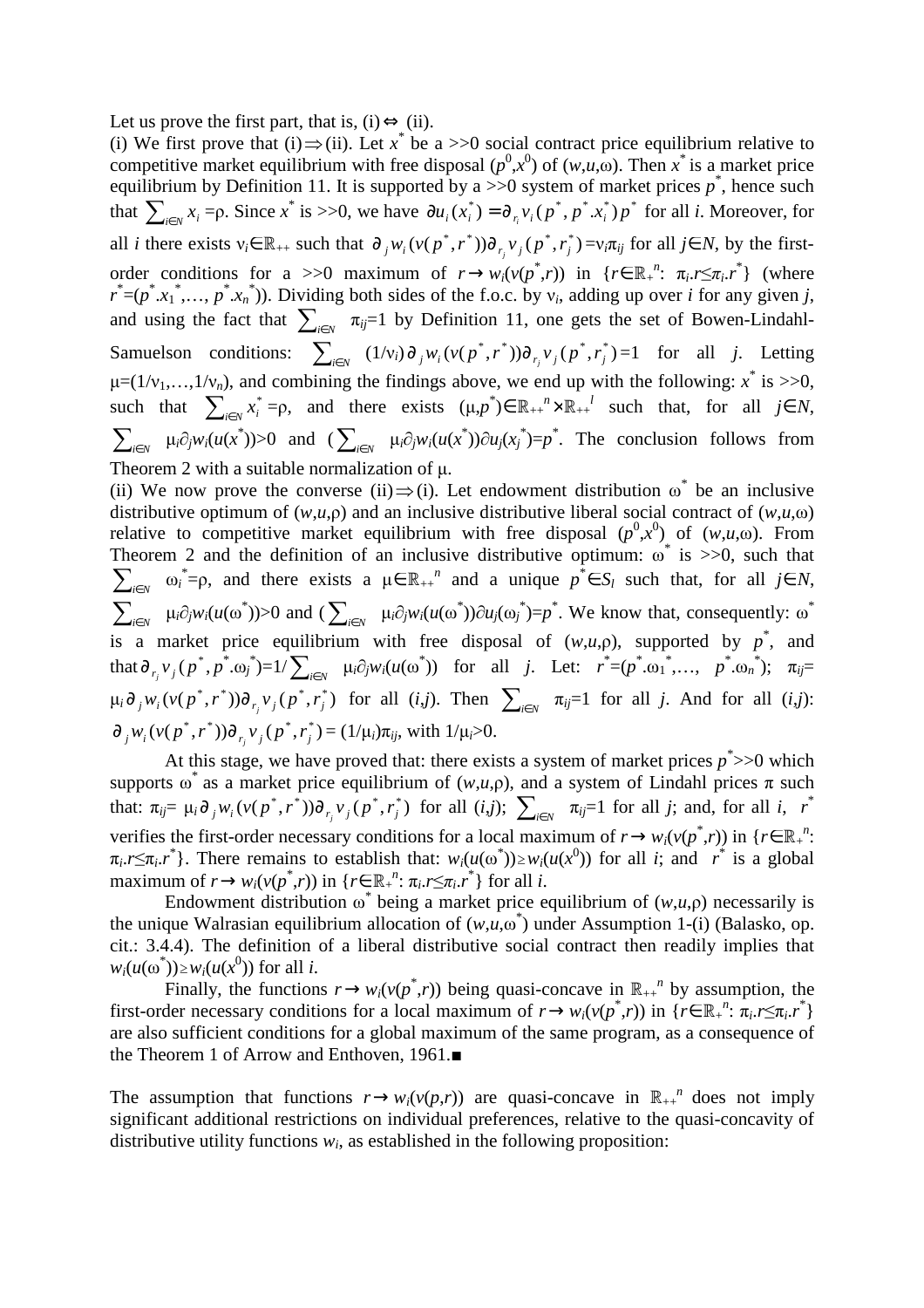**Proposition 1**: Suppose that  $(w,u)$  verifies Assumption 1, and let  $D_{ij}(\hat{u})$  (resp.  $D_{ij}(r)$ ) denote the j-th principal minor of the bordered Hessian of  $w_i$  (resp.  $r \rightarrow w_i(v(p,r))$ ), evaluated at  $\hat{u}$ >>0 (resp. r>>0). Then:  $D_{ij}^{\, \prime}(r) = (\prod_{k \leq j} \partial_{r_k} v_k(p, r_k))^{2} D_{ij}(v(p,r))$  for all  $(p,r)$ >>0, and all i and j. In particular, for all *i*: (i) principal minors  $D_{ij}$ '(*r*) verify the necessary condition for the quasiconcavity of  $r \to w_i(v(p,r))$  in  $\mathbb{R}_{++}^n$ ; (ii) if principal minors  $D_{ij}(\hat{u})$  verify the sufficient condition for the quasi-concavity of  $w_i$  in  $\mathbb{R}_{++}^n$ , then  $r \to w_i(v(p,r))$  is quasi-concave in  $\mathbb{R}_{++}^n$ .

*Proof*: The bordered Hessian of  $\hat{u} \rightarrow w_i(\hat{u})$ , evaluated at  $\hat{u} \gg 0$ , is matrix  $H_i(\hat{u}) =$  $(\hat{u})$  0  $^{2}w_{i}(\hat{u})$  [ $\partial w_{i}(\hat{u})$ ]  $w_i$  $(\hat{u})$  $w_i(\hat{u})$  [ $\partial w_i(\hat{u})$ *i T*  $i^{(u)}$   $\mathbf{L}^{ow}$ ∂  $\partial^2 w_i(\hat{u})$  [∂ . The bordered Hessian of  $r \rightarrow w_i(v(p,r))$ , evaluated at  $r \rightarrow 0$ , is matrix  $H_i^{\prime}(r) =$  $(w_i \circ v)(p, r)$  0  $\int^2 (w_i \circ v)(p, r) \quad [\partial(w_i \circ v)(p, r)]$  $w_i \circ v$ ) $(p, r)$  $w_i \circ v$  $(p,r)$   $\left[ \frac{\partial (w_i \circ v)}{\partial p,r} \right]$ *i T*  $\iota_i$ <sup> $\circ$ </sup>  $\nu \wedge P$ ,  $\iota$   $\iota$   $\iota$   $\iota$   $\iota$   $\iota$   $\iota$   $\iota$   $\iota$   $\iota$   $\iota$   $\iota$   $\iota$   $\iota$   $\iota$   $\iota$   $\iota$   $\iota$   $\iota$   $\iota$   $\iota$   $\iota$   $\iota$   $\iota$   $\iota$   $\iota$   $\iota$   $\iota$   $\iota$   $\iota$   $\iota$   $\iota$   $\iota$  o  $\circ v$ ) $(p,r)$   $\partial(w, \circ$ ∂  $\partial^2 (w_i \circ v)(p,r)$  [∂ The generic entry of  $\partial^2 (w_i \circ v)(p, r)$  which is located on the j-th row and k-th column of  $H_i^{\prime}(r)$  is  $\partial_{jk}^2 w_i(v(p,r))\partial_{r_j}v_j(p,r_j)\partial_{r_k}v_k(p,r_k)$ . The generic entry of  $\partial(w_i \circ v)(p, r)$  (resp.  $[\partial(w_i \circ v)(p, r)]^T$ ) which is located on the k-th column (resp. j-th row) of  $H_i^{\prime}(r)$ , with  $k \leq n$  (resp.  $j \leq n$ ), is  $\partial_k w_i(v(p,r)) \partial_{r_k} v_k(p,r_k)$  (resp.  $\partial_j w_i(v(p, r)) \partial_{r_j} v_j(p, r_j)$ . The multilinearity of the determinant then implies:  $D_{ij}(r)=(\prod_{k\leq j}\partial_{r_k}v_k(p,r_k))^2D_{ij}(v(p,r))$ . The marginal ophelimities of wealth  $\partial_{r_k}v_k(p,r_k)$ being >0 for all *k*,  $D_{ij}$ '(*r*) is equal to 0 if and only if  $D_{ij}(v(p,r))=0$ , and otherwise has the same sign as  $D_i(v(p,r))$ . The second part of the proposition is a simple consequence of these facts and of the Theorem 5 of Arrow and Enthoven, 1961.■

Note, to conclude this section, that the concept of social contract price equilibrium introduced above endorses the separation of allocation and distribution as autonomous processes. There is not, and actually there cannot be, in this setup, any price system that would simultaneously coordinate the allocation and distribution choices of individuals. The reason for this is quite simple indeed, embodied in the basic structure of the construct: for any given endowment distribution, the systems of equilibrium market prices are entirely determined by individual private preferences, through the aggregate excess demand function that the latter induce. Symmetrically, the coordination of redistributive transfers by means of Lindahl prices, if any, must be made on the basis of given market prices. We develop an equilibrium concept of this type in section 7.

#### **6- Global properties of regular distributive efficiency**

This section characterizes the global structure of the sets of inclusive distributive optima and social contract price equilibria, which stems from the characterization of inclusive distributive optima as maxima of positively weighted sums of individual social utilities in the set of attainable allocations. We first elicit, in subsection 6.1, the regularity conditions on the system of individual social preferences ensuring that the sets of inclusive distributive optima and of social contract price equilibria are well-behaved in terms of dimension and connectedness. This general property is complemented, in subsection 6.2, with the presentation of examples of social systems where the social contract solution appears degenerate, for reasons rooted in their basic structure, that is, in the initial endowment distribution or in the system of individual social preferences. Subsection 6.3, finally, provides insights on the type of restrictions on social systems required to obtain a well-behaved social contract solution.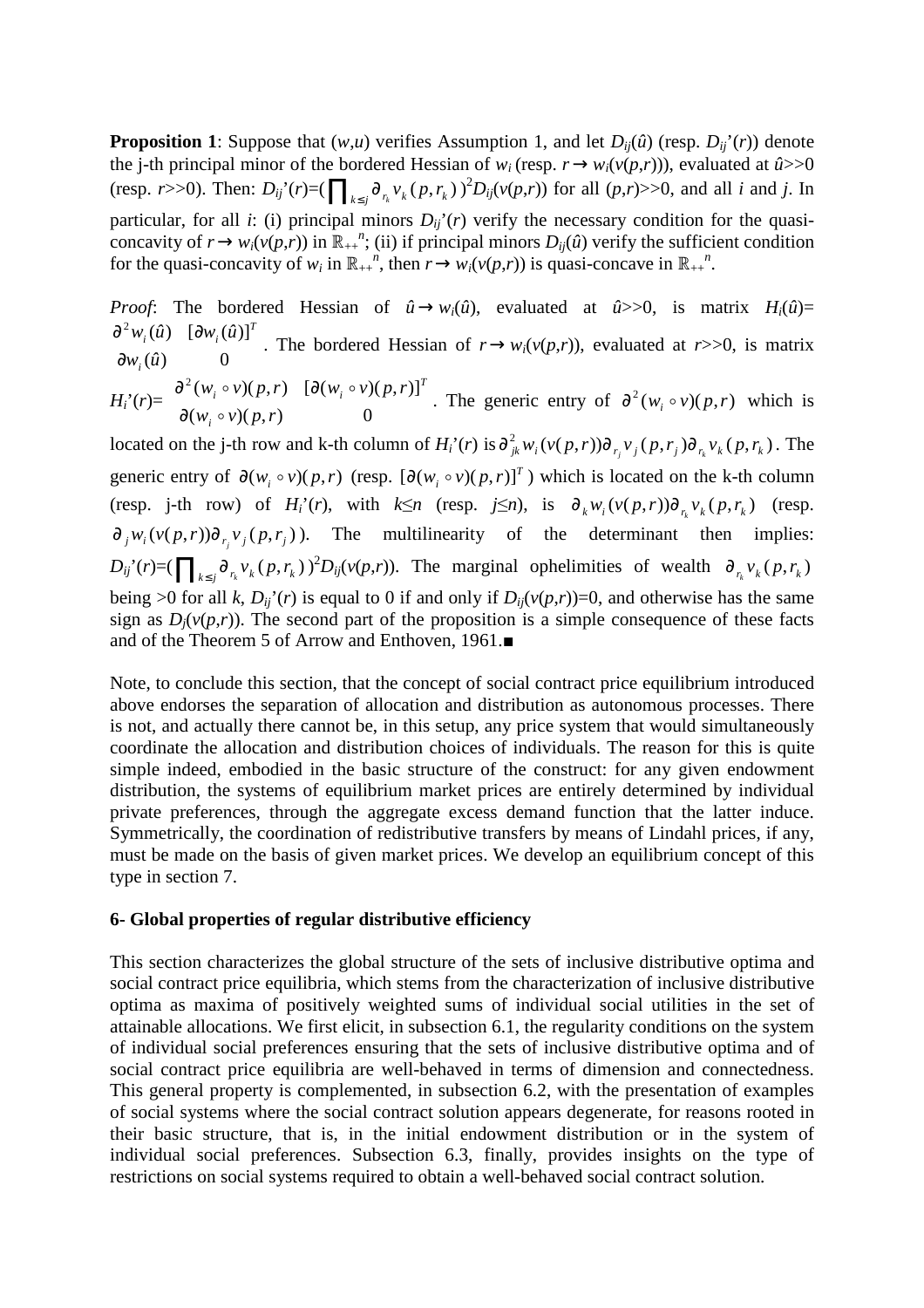#### **6.1- Regular distributive efficiency**

In this subsection, we notably concentrate on correspondence  $\varphi: S_n \to A$  defined by:  $\varphi(\mu)$ =  $\argmax\{\sum_{i\in N} \mu_i w_i(u(x)) : x \in A\}$ . The correspondence is well-defined, and its values are contained in  $P_w$ , when the social system verifies Assumption 1 and the differentiable nonsatiation of the weak distributive preordering of Pareto (Theorem 2).We summarize some of its elementary properties in the next proposition:

**Proposition 2**: Let  $(w, u, \rho)$  verify Assumption 1, and suppose moreover that, for all  $\mu \in S_n$  and all  $\hat{u} \in u(A) \cap \mathbb{R}_{++}^n$ ,  $\sum_{i \in N} \mu_i \partial w_i(\hat{u}) \neq 0$ . Then:  $P_w$  is a nonempty and compact subset of *A*; and φ is a well-defined, upper hemi-continuous, compact- and convex-valued correspondence  $S_n \rightarrow P_w$ .

*Proof*: The continuity of functions  $\sum_{i \in N} \mu_i(w_i \circ u)$  for all  $\mu \in S_n$  and compactness of *A* readily implies that  $\varphi$  is well-defined, that is, that argmax $\{\sum_{i\in N} \mu_i w_i(u(x)) : x \in A\}$  is a nonempty subset of *A* for all  $\mu \in S_n$ . The convex-valuedness of  $\varphi$  is a straightforward consequence of the convexity of set *A* and quasi-concavity of functions  $w_i \circ u$  for all *i*.  $P_w = \bigcup_{\mu \in S_n} \varphi(\mu)$  by Theorem 2. It will suffice, therefore, to finish with, to establish that Graph φ is closed (see Mas-Colell, op. cit.: A.6). Let  $(\mu^q, x^q)$  be a converging sequence of elements of Graph  $\varphi$ , and denote by  $(\mu, x)$  its limit. We want to prove that  $\mu = \varphi(x)$ . From Theorem 2 and the continuity of functions  $\partial w_i$ ,  $u_i$  and  $\partial u_i$  for all *i*: *x* is ≥0, such that  $\sum_{i \in N} x_i = \rho$ , and there exists  $p \in \mathbb{R}^l$  such that, for all  $(i,j) \in N \times N$ ,  $(\sum_{i \in N} \mu_i \partial_j w_i(u(x)) \partial u_j(x_j) = p$ . µ belongs to  $S_n$  by closedness of the latter, so that  $\mu > 0$ . Therefore, *x* verifies the first-order necessary conditions for a weak maximum of *w* in *A*. The f.o.c. are also sufficient, by Assumption 1 and the Theorem 1 of Arrow and Enthoven, 1961. Therefore  $x \in P_w$ , and the conclusion then comes as a simple consequence of Theorem 2.■

Correspondence  $\varphi$  will be viewed, consequently, as a correspondence  $S_n \to P_\nu$  from there on. Let Int  $S_n$  denote the relative interior of  $S_n$  (= $S_n \cap \mathbb{R}_{++}^n$ ). The restriction of  $\varphi$  to Int  $S_n$  appears as a natural candidate for a homeomorphism Int  $S_n \to P_w^{**}$ , provided notably that  $\varphi(\mu)$  and  $\varphi^{-1}(x)$  be single-valued for all  $\mu \in \text{Int } S_n$  and all  $x \in P^*_{w}$ . This need not hold true in general. The following notion of regular distributive efficiency sets minimal sufficient conditions for φ to define such a homeomorphism.

**Definition 12**: The differentiable social system (*w*,*u*,ρ) is *regular with respect to distributive efficiency* if: (i)  $\partial w(u(x))$  is nonsingular for all  $x \in P_w^{**}$ ; (ii) and  $\sum_{i \in N} \mu_i(w_i \circ u)$  is differentiably strictly concave at all  $x \in \varphi(\mu)$  for all  $\mu \in$  Int  $S_n$ .

We show in Theorem 5 below that the second regularity condition (differentiable strict concavity) is sufficient for  $\varphi(\mu)$  to be single-valued for all  $\mu \in$  Int  $S_n$ , and that the first regularity condition of Definition 12 (nonsingularity) is sufficient for  $\varphi^{-1}(x)$  to be singlevalued for all  $x \in P_{w}^{**}$ .

The manifold structure of the set of inclusive distributive optima of differentiable social systems, and of the set of social contract price equilibria of differentiable social systems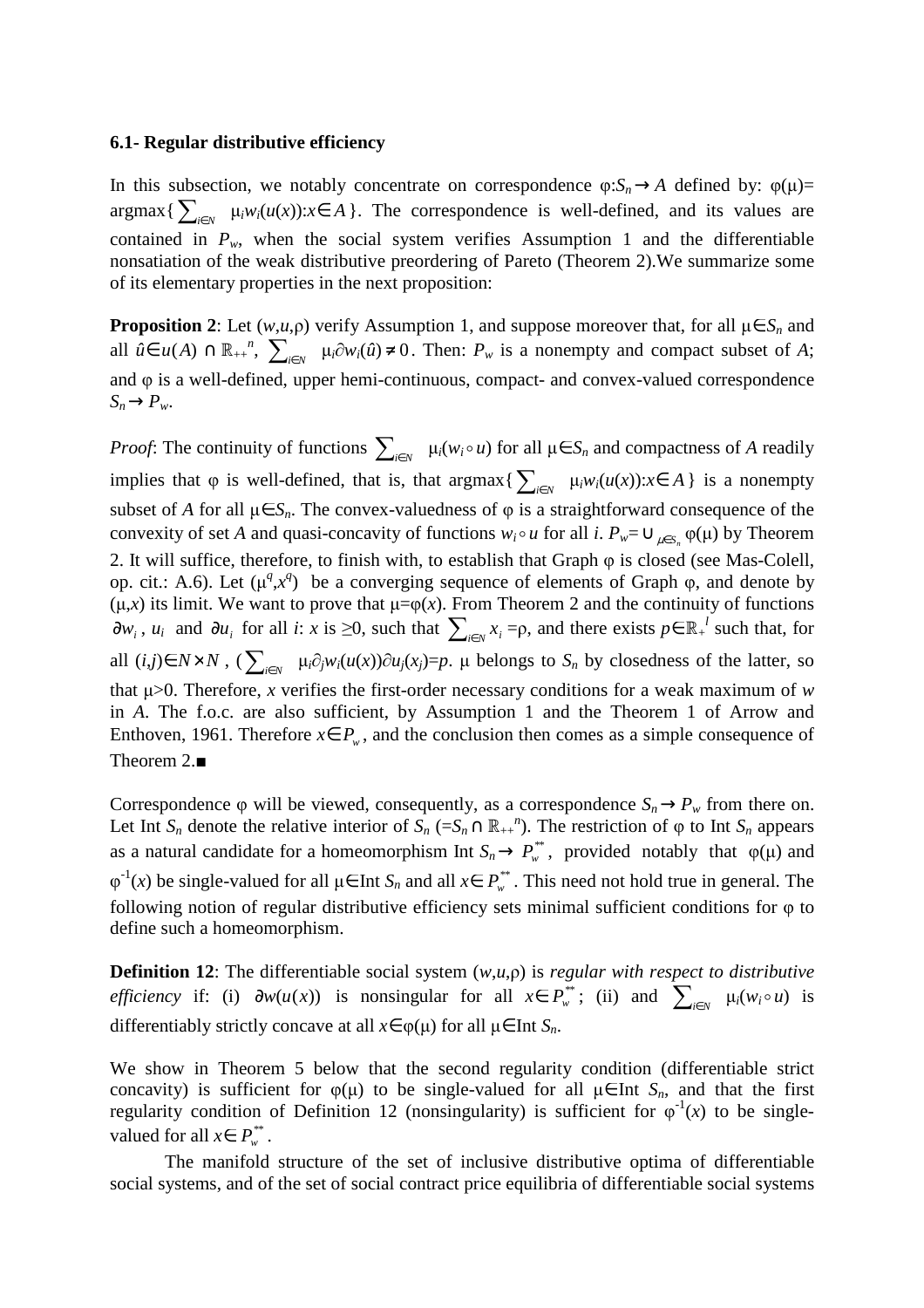of private property, then follows from the first regularity condition by means of the Regular Value Theorem.

**Theorem 5**: (i) Let  $(w, u, \rho)$  verify Assumption 1, and suppose that: for all  $\mu \in S_n$  and all  $\hat{u} \in u(A)$  ∩  $\mathbb{R}_{++}^n$ ,  $\sum_{i \in N} \mu_i \partial w_i(\hat{u}) \neq 0$ ; and  $(w, u, \rho)$  is regular with respect to distributive efficiency. Then  $P_w^*$  is a simply connected C<sup>1</sup> manifold of dimension *n*-1, homeomorphic to Int  $S_n$ . (ii) Suppose moreover that functions  $r \to w_i(v(p,r))$  are quasi-concave in  $\mathbb{R}_{++}^n$  for all *p*>>0 and all *i*∈*N*. Then, for any initial distribution  $\omega \in A$  and any competitive market equilibrium with free disposal  $(p,x)$  of  $(w,u,\omega)$  such that  $x \notin P_w$ , the relative interior of the set of social contract price equilibria of  $(w,u,\omega)$  relative to  $(p,x)$  is a simply connected  $C^1$ manifold of dimension  $n-1$ , whose inverse image by  $\varphi$  is a simply connected, open subset of Int  $S_n$ .

*Proof*: The proof proceeds in three steps.

(i) In Step 1, we prove that: *The restriction of*  $\varphi$  *to Int S<sub>n</sub> is a homeomorphism Int*  $S_n \to P_w^*$ with a  $C^I$  inverse; in particular,  $P_{w}^{**}$  is simply connected.

We first prove that the second regularity condition implies that  $\varphi(\mu)$  is single-valued for all µ∈ Int *S<sub>n</sub>*. Let µ∈ Int *S<sub>n</sub>*. We suppose that  $\varphi(\mu)$  contains two distinct elements *x* and *x*<sup>'</sup>, and derive a contradiction. The definition of  $\varphi$  and the quasi-concavity of functions  $w_i \circ u$  together imply that  $w(u(\alpha x+(1-\alpha)x^*))\ge w(u(x))=w(u(x^*))$  for all real number  $\alpha \in [0,1]$ . The second regularity condition readily implies that the  $C^2$  functions  $w_i \circ u$  are all strictly concave in some neighbourhood *U* of *x* in  $\mathbb{R}^{\bar{h}}$ . For  $\alpha$ <1 sufficiently close to 1, we must therefore have  $w(u(\alpha x + (1-\alpha)x'))$ >> $w(u(x))$ . But  $\alpha x + (1-\alpha)x \in A$ , due to the convexity of the latter set. Therefore  $x \notin \varphi(\mu)$ , the wished contradiction.

We next prove that, for any  $x \in P_w^{**}$ ,  $\varphi^{-1}(x)$  is single-valued and C<sup>1</sup>.

From Theorems 1 or 2:  $x \in P_w^*$  is a >>0 market price equilibrium supported by a >>0 price system p which is unique up to a positive multiplicative constant. Let  $p^*$  denote the unique supporting price system of  $x$  that belongs to  $S_l$ . Theorem 2 implies that for any  $\mu \in \varphi^{-1}(x)$  there exists a unique price system  $\alpha p^*$ , proportional to  $p^*$  with  $\alpha \in \mathbb{R}_{++}$ , such that, for all  $j \in N$ ,  $\sum_{i \in N}$   $\mu_i \partial_j w_i(u(x)) = 1/\partial_{r_j} v_j (\alpha p^*, \alpha p^*, x_j)$ .

The homogeneity of degree 0 of indirect ophelimity functions imply that  $\frac{\partial}{\partial r_j}$  *v*<sub>*j*</sub></sub> (βα*p*<sup>\*</sup>,βα*p*<sup>\*</sup>,*x<sub>j</sub>*)=(1/β)  $\frac{\partial}{\partial r_j}$  *v<sub>j</sub>* (α*p*<sup>\*</sup>,α*p*<sup>\*</sup>,*x<sub>j</sub>*) for all β>0 (positive homogeneity of degree -1 of the derivative). Letting  $\beta = \partial_{r_1} v_1 (\alpha p^*, \alpha p^*, x_1)$  and applying f.o.c.  $\partial u_1(x_1) = \partial_{r_1} v_1 (\alpha p^*, \alpha p^*, x_1) \alpha p^*,$ one gets:  $\partial_{r_j} v_j (\alpha p^*, \alpha p^*, x_j) / \partial_{r_1} v_1 (\alpha p^*, \alpha p^*, x_1) = \partial_{r_j} v_j (\partial u_1(x_1), \partial u_1(x_1), x_j)$  for all  $j > 1$ .

Dividing f.o.c.  $\sum_{i \in N} \mu_i \partial_j w_i(u(x)) = 1/\partial_{r_j} v_j(\alpha p^*, \alpha p^*, x_j)$  by f.o.c.  $\sum_{i \in N} \mu_i \partial_1 w_i(u(x)) =$  $1/\partial_{n_1}v_1(\alpha p^*, \alpha p^*, x_1)$  for all *j*>1, and using the result of the former paragraph, one gets the following equivalent system of *n*-1 equations:  $(1/\sum_{i\in N} \mu_i \partial_1 w_i(u(x)))\sum_{i\in N} \mu_i \partial_j w_i(u(x))=$  $1/\partial_{r_i} v_j(\partial u_1(x_1), \partial u_1(x_1).x_j)$ . Multiplying both sides by  $\sum_{i \in N} \mu_i \partial_1 w_i(u(x))$  and rearranging, one finally gets:  $\sum_{i \in N} \mu_i(\partial_j w_i(u(x)) - (1/\partial_{r_j} v_j(\partial u_1(x_1), \partial u_1(x_1), x_j))\partial_1 w_i(u(x))) = 0, j > 1.$ 

Denote by *B*(*x*) the *n*×*n* matrix obtained from Jacobian matrix  $\partial w(u(x))$  by substracting column-vector  $(1/\partial_{r_j} v_j (\partial u_1(x_1), \partial u_1(x_1), x_j))\partial_1 w(u(x))$  to the first and j-th columns of  $\partial w(u(x))$  for all *j*>1, and by  $C(x)$  the  $n \times (n-1)$  matrix obtained from  $B(x)$  by deleting its first column. The system of f.o.c. obtained at the end of the former paragraph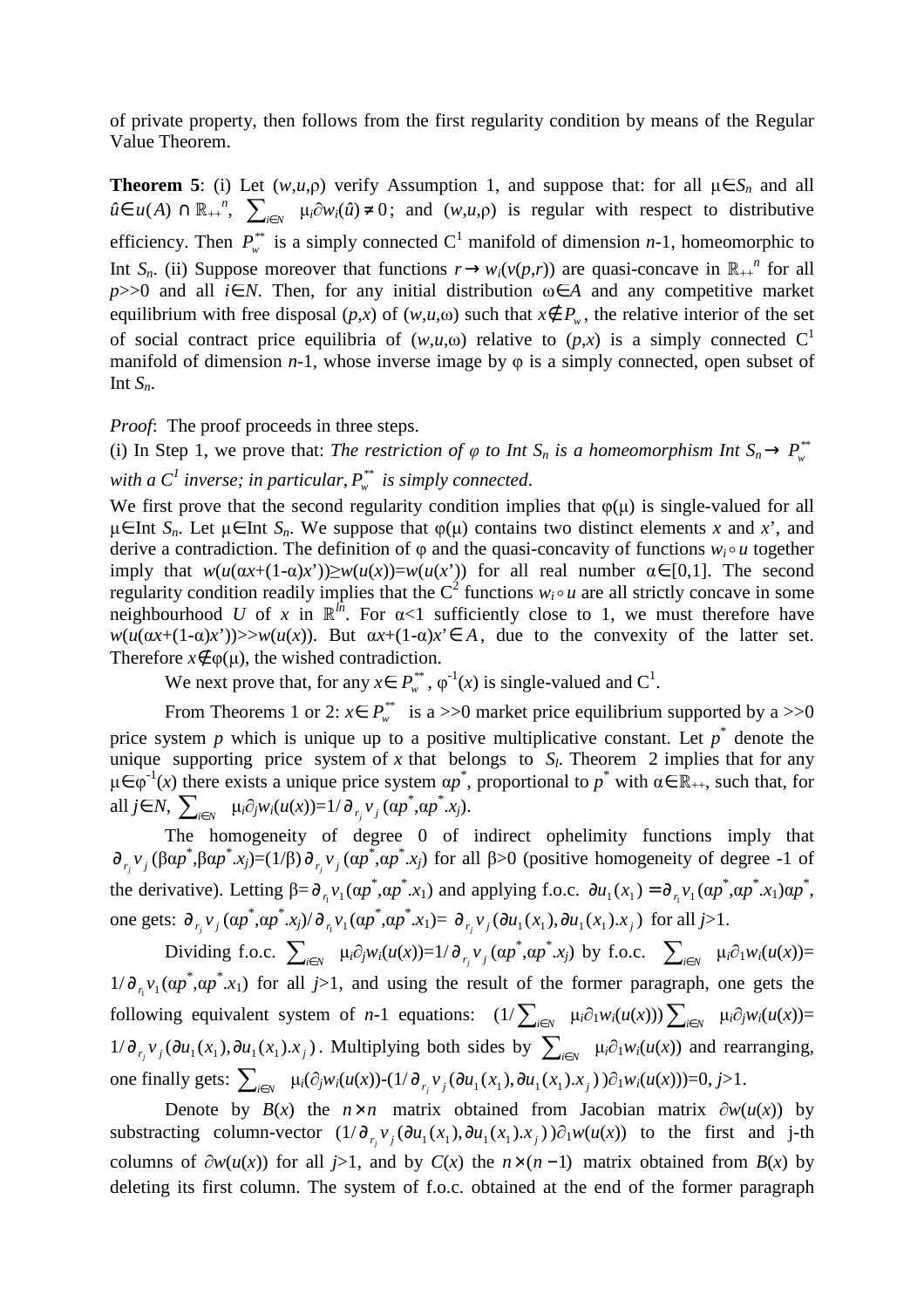writes, in matrix form:  $\mu$ .*C*(*x*)=0, or equivalently  $[C(x)]^T$ . $\mu^T$ =0, which, for any given *x*, characterizes the kernel of the transpose of  $C(x)$ . The first regularity condition of Definition 12 and the multilinearity of the determinant imply  $|\partial w(u(x))| = |B(x)| \neq 0$ , hence rank  $C(x)$ =rank  $[C(x)]^T$ =*n*-1. Therefore dim Kernel  $[C(x)]^T$ =*n*-(*n*-1)=1, that is, the kernel of  $[C(x)]^T$  is a homogeneous line of  $\mathbb{R}^n$ , which moreover admits a >0 directing vector since  $\varphi^{-1}(x) \subset \text{Kernel } [C(x)]^T$ . Its intersection with hyperplane  $\{z \in \mathbb{R}^n : \sum_{i \in N} z_i = 0 \}$  reduces, consequently, to {0}. This implies in turn that the  $n \times n$  matrix  $D(x)$  obtained from  $B(x)$  by substituting the transpose of the unit diagonal row-vector  $(1,...,1)$  of  $\mathbb{R}^n$  for its first column is nonsingular, for: rank  $D(x) = \text{rank} \left[ D(x) \right]^T = n - \text{dim} \left[ D(x) \right]^T = n - \text{dim} \left[ D(x) \right]^T = n - \text{dim} \left[ D(x) \right]^T = n - \text{dim} \left[ D(x) \right]^T = n - \text{dim} \left[ D(x) \right]^T = n - \text{dim} \left[ D(x) \right]^T = n - \text{dim} \left[ D(x) \right]^T = n - \text{dim} \left[ D(x) \right]^T = n - \text{dim} \left[ D(x) \right]^T = n - \text{dim} \left[ D(x) \right$ { $z \in \mathbb{R}^n$ :  $\sum_{i \in N} z_i = 0$  } ∩ Kernel  $[C(x)]^T = n$ . Therefore equation  $\mu.D(x)$ -(1,0,...,0)=0, viewed as a linear equation in  $\mu$  for any fixed  $x \in P_w^{**}$ , admits a unique solution, =(1,0,...,0).[*D*(*x*)]<sup>-1</sup>. We can let  $\varphi^{-1}(x)=(1,0,...,0)$ .  $[D(x)]^{-1}$ . Moreover,  $\varphi^{-1}$  is C<sup>1</sup> by Assumptions 1-(i)-(b) and 1-(ii)-(b) (C<sup>2</sup> utility functions) and the implicit function theorem applied to function  $\mathbb{R}^n \times \mathbb{R}_{++}^{h} \to \mathbb{R}^n$ .  $(\mu, x) \rightarrow \mu$ .*D*(*x*)-(1,0,...,0) at any point  $(\mu, x) \in S_n \times P_w^*$  such that  $\mu \in \varphi^{-1}(x)$ .

From there on, the restriction of  $\varphi$  to Int  $S_n$  is denoted by  $\varphi'$ .

Theorem 2 and the definition of inclusive distributive optimum readily imply that  $\varphi$ (Int  $S_n$ )=  $P_{w}^{**}$ . Function  $\varphi$ ' therefore is a one-to-one mapping Int  $S_n \to P_{w}^{**}$  with a C<sup>1</sup> inverse. We now prove that  $\varphi'$  is continuous. Let sequence  $\mu^q$  converge to  $\mu$  in Int  $S_n$ . The compactness of *A* implies that sequence  $\varphi'(\mu^q)$  admits a converging subsequence in *A*. Let *x* be the latter's limit. The continuity of  $(\mu, x) \to \sum_{i \in N} \mu_i w_i(u(x))$  implies that inequalities  $\sum_{i\in N} \mu_i^q w_i(u(\varphi'(\mu^q))) \ge \sum_{i\in N} \mu_i^q w_i(u(z))$ , which hold true for all pairs  $(\mu^q, \varphi'(\mu^q))$  and all *z*∈ *A* by definition of  $\varphi$ ', extend to the limit pair ( $\mu$ ,*x*). That is, *x*= $\varphi$ '( $\mu$ ).

Finally, Int  $S_n$  is simply connected, as a convex set. Therefore,  $P_w^{**} = \varphi'$  (Int  $S_n$ ) is simply connected, as homeomorphic to the former. This completes the proof of the first step. (ii) In Step 2, we prove that:  $P_w^*$  *is a C<sup>1</sup>* manifold of dimension n-1.

Let *g* denote the C<sup>1</sup> function  $\mathbb{R}_{++}^n \times \text{Int } P_u \to \mathbb{R}^n$  defined by  $g(\mu, x) = \mu \cdot D(x) - (1, 0, \dots, 0)$  (see Step 1 above). Under Assumption 1-(i), Int  $P_u$  is a  $C^1$  manifold of dimension *n*-1 (Mas-Colell, op. cit.: 4.6.9). Function *g* therefore is a C<sup>1</sup> function on a C<sup>1</sup> manifold of dimension  $2n-1$ , mapping into a C<sup>∞</sup> manifold of dimension *n*. From Theorem 2, Graph  $\varphi$ ' =  $g^{-1}(0)$ .  $\partial_{\mu}g(\mu,x)=D(x)$ , which is a nonsingular  $n \times n$  matrix at any  $x \in P_{w}^{**}$  by the first regularity condition (see Step 1 above). Therefore rank  $\partial g(\mu, x)=n$  everywhere in Graph  $\varphi'$ , that is, 0 is a regular value of *g*. The Regular Value Theorem (see Mas-Colell, op. cit.: H.2.2) then implies that Graph  $\varphi$ ' is a C<sup>1</sup> manifold, whose dimension is equal to dim( $\mathbb{R}_{++}^n \times$ Int  $P_u$ )-dim  $\mathbb{R}^n = n-1$ . Finally, denote by :  $h_{(\mu,x)}$  a local C<sup>1</sup> diffeomorphism  $\mathbb{R}^{n-1} \to$  Graph  $\varphi$ ' at some point  $(\mu,x)$  of Graph  $\varphi$ ; pr<sub>2</sub> the projection Graph  $\varphi \to P_w^{**}$  defined by  $pr_2(\mu, x) = x$ ; and  $\Phi$  function  $P_{w}^{**} \to$ Graph  $\varphi$ ' defined by  $\Phi(x)=(\varphi^{-1}(x),x)$ . Note that pr<sub>2</sub> is C<sup>∞</sup>, while  $\Phi$  is C<sup>1</sup> by Step 1 of this proof. Therefore,  $pr_2 \circ h_{(\mu,x)}$  is a local C<sup>1</sup> diffeomorphism  $\mathbb{R}^{n-1} \to P_{w}^{**}$  at ( $\mu,x$ ), whose C<sup>1</sup> inverse is  $(h_{(\mu,x)})^{-1} \circ \Phi$ . This completes the proof of Step 2.

(iii) In Step 3, finally, we prove the second part of Theorem 5.

Let *L* denote the set of social contract price equilibria of  $(w, u, \omega)$  relative to the Walrasian equilibrium (*p*,*x*) of the latter, and suppose that  $x \notin P_w$ . From Theorem 4,  $L \cap \mathbb{R}_{++}^{h} =$  $P_{w}^{**} \cap \{z \in \mathbb{R}^{ln}: w(u(z)) \geq w(u(x))\}.$  The continuity of *w* and *u* and the openness of  $P_{w}^{**}$  then imply that Int *L* is equal to  $P_{w}^{**} \cap \{z \in \mathbb{R}^{ln}: w(u(z)) \geq w(u(x))\}$ . Since  $x \notin P_{w}$ , open set  $\{z \in \mathbb{R}^{ln}:$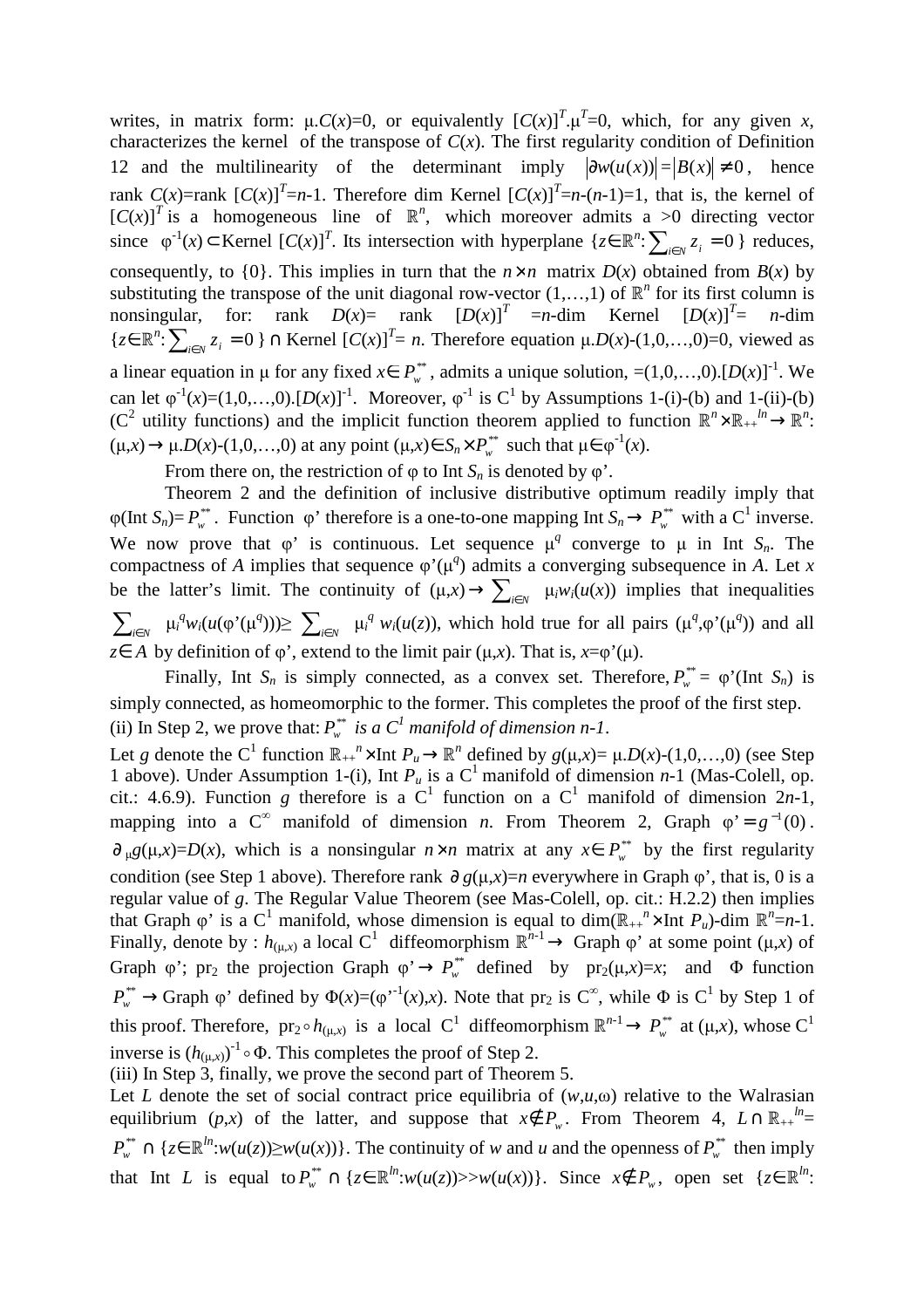$w(u(z)) \geq w(u(x))$  is nonempty. And  $P_w^* \cap \{z \in \mathbb{R}^m : w(u(z)) \geq w(u(x))\}$  is nonempty by the proof of the second part of Theorem 1. Therefore, so is Int *L* (since  $P_{w}^{**}$  is open). Functions *w*<sub>*i*</sub> o *u* being quasi-concave, set { $z \in \mathbb{R}^m$ : $w(u(z))$ >> $w(u(x))$ } is convex, and is therefore an open convex subset of  $\mathbb{R}^{ln}$ , hence is a simply connected C<sup>∞</sup> manifold of dimension *ln*.  $P_{w}^{**}$  being a simply connected  $C^1$  manifold of dimension *n*-1<*ln* by Steps 1 and 2 above, so is its intersection with  $\{z \in \mathbb{R}^{ln}: w(u(z)) \geq w(u(x))\}$ . That is, Int *L* is a simply connected C<sup>1</sup> submanifold of  $P_w^*$ , of same dimension as the latter. Consequently,  $\varphi^{-1}$ (Int *L*) is a simply connected, open subset of Int *Sn*.■

Note, to conclude this first subsection, that, as a straightforward consequence of definitions, if  $w_i \circ u$  is *strictly* quasi-concave for all *i* (an assumption that we are not willing to make in general, for the reasons discussed in the last paragraphs of section 3, but that proves useful below for illustrative purposes), then  $P_w^* = P_w$ . If, moreover, the social system is regular with respect to distributive efficiency, we have  $P_w^* = \text{Int } P_w$  by Theorem 5, so that, in particular, inclusion  $P_w^* \subset P_w^*$  is proper in this case (see Proposition 2). Theorem 5 then yields a simple geometric representation of well-behaved social contract solutions for 3-agents social systems, illustrated in Figure 1.

The Figure exploits the following consequences of the assumptions of Theorem 5 and the strict quasi-concavity of functions  $w_i \circ u$ .

From Assumption 1-(i)<sup>14</sup>:  $u(A)$  is a convex subset of dimension *n* of  $u(\mathbb{R}^{l})=\mathbb{R}^{n}$ ; function  $x \to u(x)$  is a homeomorphism  $P_u \to u(P_u)$  and a C<sup>1</sup> diffeomorphism Int  $P_u \to u(x)$ Int  $u(P_u)$ ; the set of market-efficient ophelimity distributions  $u(P_u)(=u(P_u^*))$  coincides with the upper frontier of *u*(*A*), that is, with set  $\{\hat{u} \in \partial u(A) : \hat{u} > \hat{u} \neq \partial u(A)\}$ ; its relative interior is a smooth (C<sup>1</sup>) hypersurface (that is, *n*-1 dimensional submanifold) of  $\mathbb{R}^n$ .

These facts and Theorem 5 then imply that  $u(P_w^*)$  is a smooth hypersurface of  $\mathbb{R}^n$ contained in Int *u*( $P_u$ ). The same property applies, essentially, to Int *u*( $L$ )={ $\hat{u} \in u(P_w^*)$ :  $w(\hat{u}) \gg w(u(x^0))$ , that is, to the interior of the set of ophelimity distributions of inclusive social contract solutions associated with initial market equilibrium allocation  $x<sup>0</sup>$ , when the latter is not a distributive optimum: this set is a C<sup>1</sup> hypersurface of  $\mathbb{R}^n$  contained in  $u(P_w^*)$ .

Introducing the additional assumption of strict quasi-concavity of functions  $w_i \circ u$ yields the following additional properties: the ophelimity distribution that maximizes  $w_i$  in  $P_u$ is unique; and Int  $u(P_w)=u(P_w^*)$  (for *u* is a homeomorphism  $P_u \to u(P_u)$ , and Int  $P_w = P_w^{**}$  by the strict quasi-concavity assumption).

In Figure 1, we denote by  $\hat{u}^i$  the maximum of  $w_i$  in  $P_u$ , and by  $\hat{u}^0$  the ophelimity distribution associated with some market equilibrium allocation  $x^0 \notin P_w$ . From the facts above,  $u(P_w)$  is the subarea of surface Int  $u(P_u)$  delimited by the continuous curves

<sup>&</sup>lt;sup>14</sup> The convexity of  $u(A)$  is a simple consequence of Assumptions 1-(i)-(b) and -(c) and the normalization  $u(0)=0$ . Function  $x \to u(x)$  is a homeomorphism  $P_u \to u(P_u)$  as a consequence of Assumptions 1-(i)-(b) and -(c) (e. g. Mas-Colell, op. cit.: 4.6.2) and a C<sup>1</sup> diffeomorphism Int  $P_u \to$  Int  $u(P_u)$  as consequence of Assumption 1-(i) (Mas-Colell, op. cit.: 4.6.9). Equality  $u(P^*_{u}) = {\hat{u} \in \partial u(A) : \hat{u} > \hat{u} \Rightarrow \hat{u}' \notin \partial u(A) }$  follows from the definition of strong market optimum and the continuity of private preferences (as implied by Assumption 1-(i)-(a)), while equality  $u(P_u)=u(P_u^*)$  follows from the strict monotonicity and continuity of private preferences (as implied by Assumptions 1-(i)-(a) and -(c)); its global structure of smooth  $n-1$  dimensional manifold follows from Assumption 1-(i) by Mas-Colell, op. cit.: 4.6.9.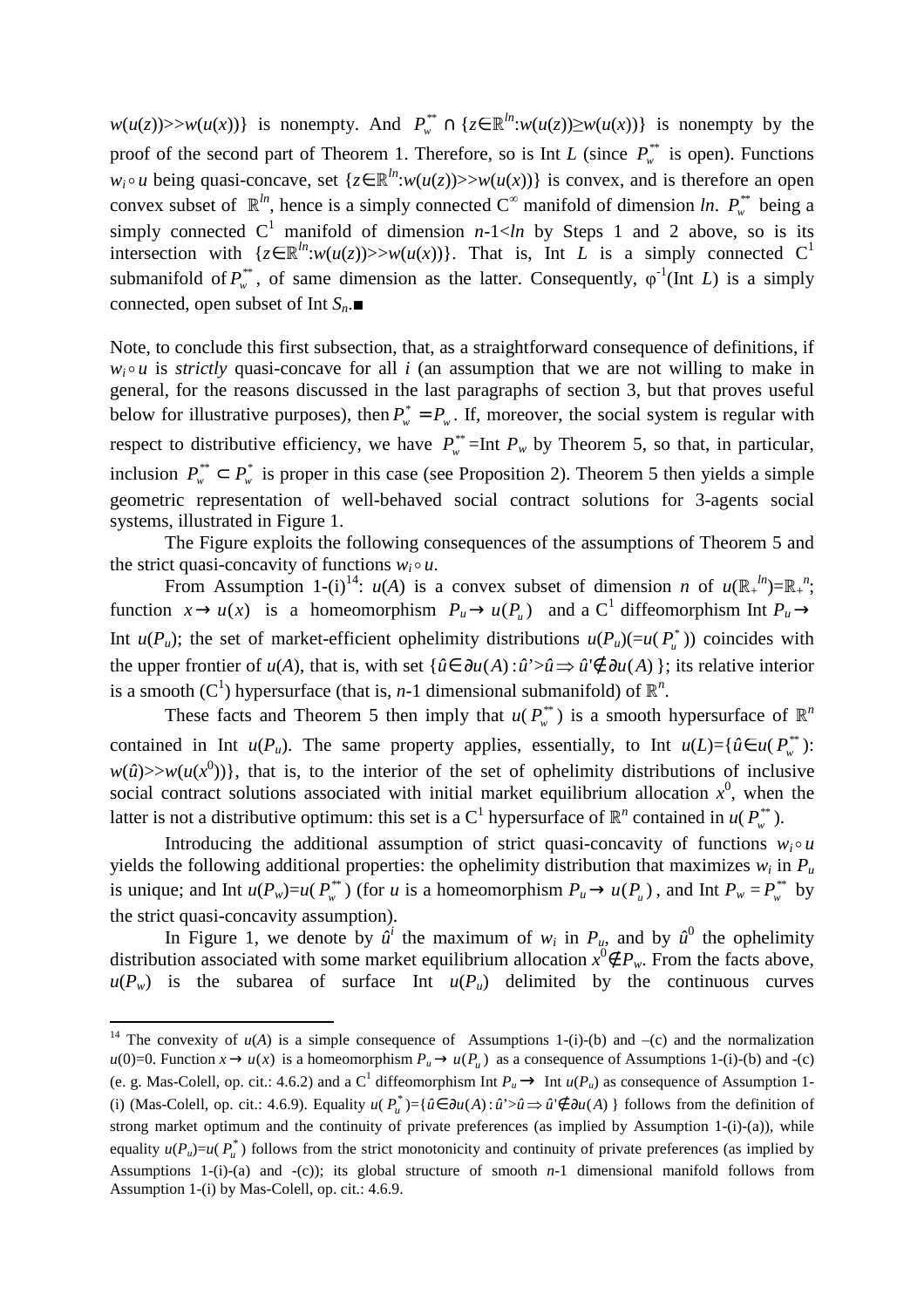$\hat{u}^i \hat{u}^j = \argmax\{(w_i(\hat{u}), w_j(\hat{u})) : \hat{u} \in P_u\}$  for all pairs  $\{i, j\}$  of distinct individuals of *N*={1,2,3}. The set of ophelimity distributions associated with the inclusive distributive optima of the social system is the relative interior of the former surface, that is, surface  $u(P_w) \setminus (\hat{u}^1 \hat{u}^2 \cup \hat{u}^2 \hat{u}^3 \cup \hat{u}^1 \hat{u}^3)$ . Finally, set  $u(L \cap \mathbb{R}_{++}^{h})$  is the subarea of the former delimited by the indifference curves of  $w_2$  and  $w_3$  through  $\hat{u}^0$ , and Int  $u(L)$  is its relative interior.

[Figure 1 approximately here]

#### **6.2- Examples** <sup>15</sup>

 $\overline{a}$ 

The three examples that we develop in this subsection exhibit four cases of social systems where the distributive liberal social contracts, while well-defined in the formal sense of Definition 4, nevertheless appear degenerate in some important respects. We first briefly summarize their main characteristics, and next proceed to the detailed derivation of their salient properties.

The social systems of the first two examples have a representative agent, in the sense that they "behave" as single rational (i.e. preference-maximizing) agents.

In Example 1, all individuals have the same social utility function, while they may differ in their private preferences. These unanimous distributive preferences make a representative agent in the common sense of the notion. They also make a representative agent in the abstract sense above, as its individual optimum is the unique social contract solution, irrespective of the initial distribution. This case of degeneracy stems from a conspicuous violation of the first regularity condition of Definition 12.

In Example 2, we develop two variants of social systems from the same basic Walrasian exchange economy with transferable (quasi-linear) private utility.

The assumption of transferable utility implies the existence of a representative consumer, that is, the invariance of aggregate demand to redistribution.

 In the first variant, the social system consists one self-centred utilitarian and *n*-1 egoistic individuals. Distribution is not a relevant object for the social contract, in the sense that, with these assumptions, any market optimum is a distributive optimum. The distributive liberal social contract then translates into the maximization of aggregate wealth on the one hand, and the status quo in distribution on the other hand. The social system is ruled, so to speak, according to the views of the representative consumer, which do not coincide with any of the individual views of actual consumers, but which, in a literal sense, coincide with their sum. This case of degeneracy involves the violation of the second regularity condition.

 In the second variant, the social system is made of a benevolent Sovereign and his egoistic subjects. Individual preferences verify the first and second regularity conditions. The degeneracy of the social contract proceeds from the assumption that the Sovereign has complete control over the numeraire. He implements, consequently, his own optimum, with the effect of precluding the achievement of any inclusive social contract. The representative agent, in this last case, is the Sovereign.

The social system of Example 3 has no representative agent. It is made of unsympathetically isolated individuals, who only feel concerned with their own wealth and welfare. It identifies,

<sup>&</sup>lt;sup>15</sup> This subsection owes much to my lecture notes from Mas-Colell's course on general equilibrium theory at Harvard, notably the part relative to representative consumer theory.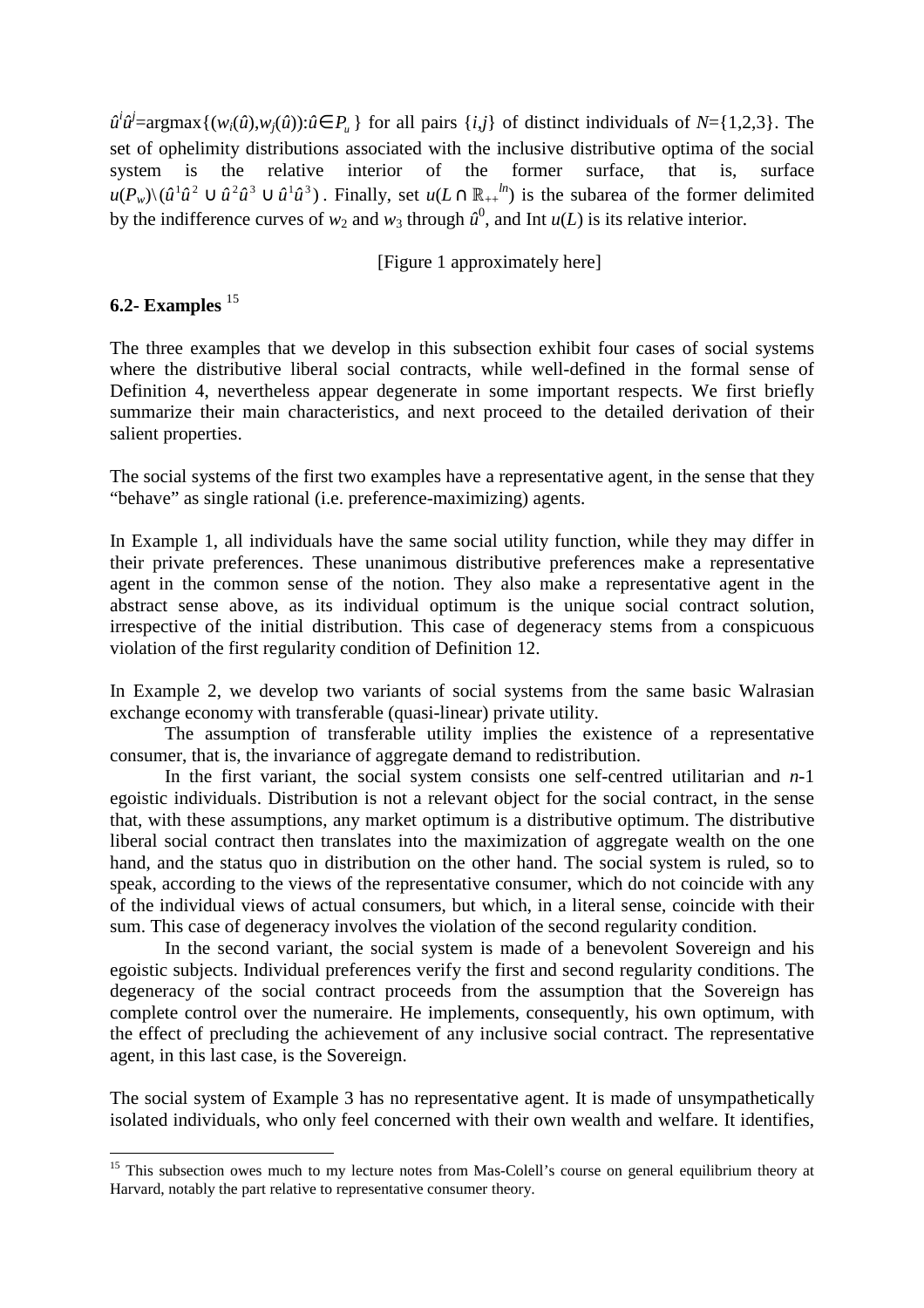therefore, with the Walrasian exchange economy that it contains. It verifies all the assumptions of Theorem 5, and nevertheless exhibits, for obvious reasons, the same type of trivial status quo social contracts as the first variant of Example 2 above.

#### **Example 1**: *Unanimous distributive preferences*

Let  $(w, u, p)$ , verifying Assumption 1, be such that all individuals have the same distributive utility function  $w^*$ . Distributive utility function  $w^*$  then is also the unique "social-social" utility function of the social system, that is,  $\sum_{i \in N} \mu_i w_i = w^*$  for all  $\mu \in S_n$ . We suppose, moreover, that w<sup>\*</sup> is strictly increasing and strictly concave. The social system then verifies all assumptions of Theorem 5, except the first regularity condition which, clearly enough, is violated everywhere in  $P_w^*$ . Function  $w^*$  has a unique maximum in *A*, which we denote by  $x^*$ . One easily verifies that  $P_w$ ,  $P_w^*$  and  $P_w^*$  then degenerate to the singleton  $\{x^*\}$ . The latter is also equal to  $\varphi(\mu)$  for all  $\mu \in S_n$ , so that  $\varphi^{-1}(x^*) = S_n$ . This example therefore exhibits a simple (actually, a trivial) case of violation of the properties of Theorem 5 derived from the sole violation of the first regularity condition.

#### **Example 2**: *Transferable private utility*

In this example, it will be convenient to adopt the setup of Balasko, 1988, that is: individual private preferences are defined and  $C^{\infty}$  on the whole of  $\mathbb{R}^{l}$ , monotone, differentiably strictly convex and bounded from below, and the first commodity is selected as the numeraire (that is, its price is normalized to 1). Walrasian demand and indirect ophelimity functions are then well-defined C<sup>∞</sup> functions on  $\{p \in \mathbb{R}_{++}^l : p_1 = 1\} \times \mathbb{R}$ , and we moreover suppose that the restrictions of the latter to  $\{p \in \mathbb{R}^{\{1\}} + \{p_1 = 1\} \times \mathbb{R}^{\{1\}}$  are of the type  $v_i(p, r_i) = r_i + b_i(p)$ , that is, we suppose that individuals' private preferences are quasi-linear in the numeraire for nonnegative consumption bundles. In other words, we consider a special case in the general class of exchange economies with transferable utility (Bergstrom and Varian, 1985).

Roy's identity and Walras Law readily imply that aggregate demand  $\sum_{i \in N} f_i(p, p, \omega_i)$ is invariant to redistribution, that is:  $\omega \to \sum_{i \in N} f_i(p, p, \omega_i)$  is constant in the set of nonnegative distributions  $\omega$  such that  $\sum_{i \in N} \omega_i = \rho$ . There is, consequently, a unique equilibrium vector of market prices  $p^*$  such that  $\sum_{i \in N} f_i(p, p, \omega_i) = \rho$  (from Balasko, op. cit.: 3.4.4), that is, this economy has a unique system of equilibrium prices, independent of distribution ω. Moreover, aggregate demand  $\sum_{i \in N} f_i(p, r_i)$  writes  $(r_1 + ... + r_n + \sum_{i \in N} \sum_{k \in L, k \ge 2} p_k \partial_{p_k} b_i(p), -\sum_{i \in N} \partial_{p_2} b_i(p)), \dots, -\sum_{i \in N} \partial_{p_n} b_i(p)),$  hence is of the general type  $G(p,r_1+\ldots+r_n)$ , so that the economy has a representative consumer for nonnegative distributions (Balasko, op. cit.: 7.Ann.3). Finally, the set of market optima associated with nonnegative wealth distributions  $(r_1,...,r_n) \in S$  is:  $\{(r_1+\sum_{k\in I}\sum_{k\geq 2}p_k\partial_{p_k}b_1(p^*))\}$  $\sum_{k \in L, k \geq 2} p_k \partial_{p_k} b_1(p^*), -\partial_{p} b_1(p^*)), \quad (r_2 + \sum_{k \in L, k \geq 2} p_k \partial_{p_k} b_2(p^*)$  $\sum_{k \in L, k \geq 2} p_k \partial_{p_k} b_2(p^*)$ ,  $- \partial_p b_1(p^*)$ ) ,...,  $(r_n +$  $(p^*)$  $\sum_{k\in L, k\geq 2} p_k \partial_{p_k} b_n(p^*)$ ,  $-\partial_p b_1(p^*))$ :  $(r_1,...,r_n) \in S_n$ , identical to  $S_n$  up to a simple one-to-one linear transformation. Abusing notations, we denote by  $P<sub>u</sub>$  the intersection of the latter set with  $\mathbb{R}^{n}$ , that is, the set of nonnegative market optima.

We now turn to the assumptions on distribution.

In a first variant of the Example, we suppose that agent 1 is a self-centred utilitarian,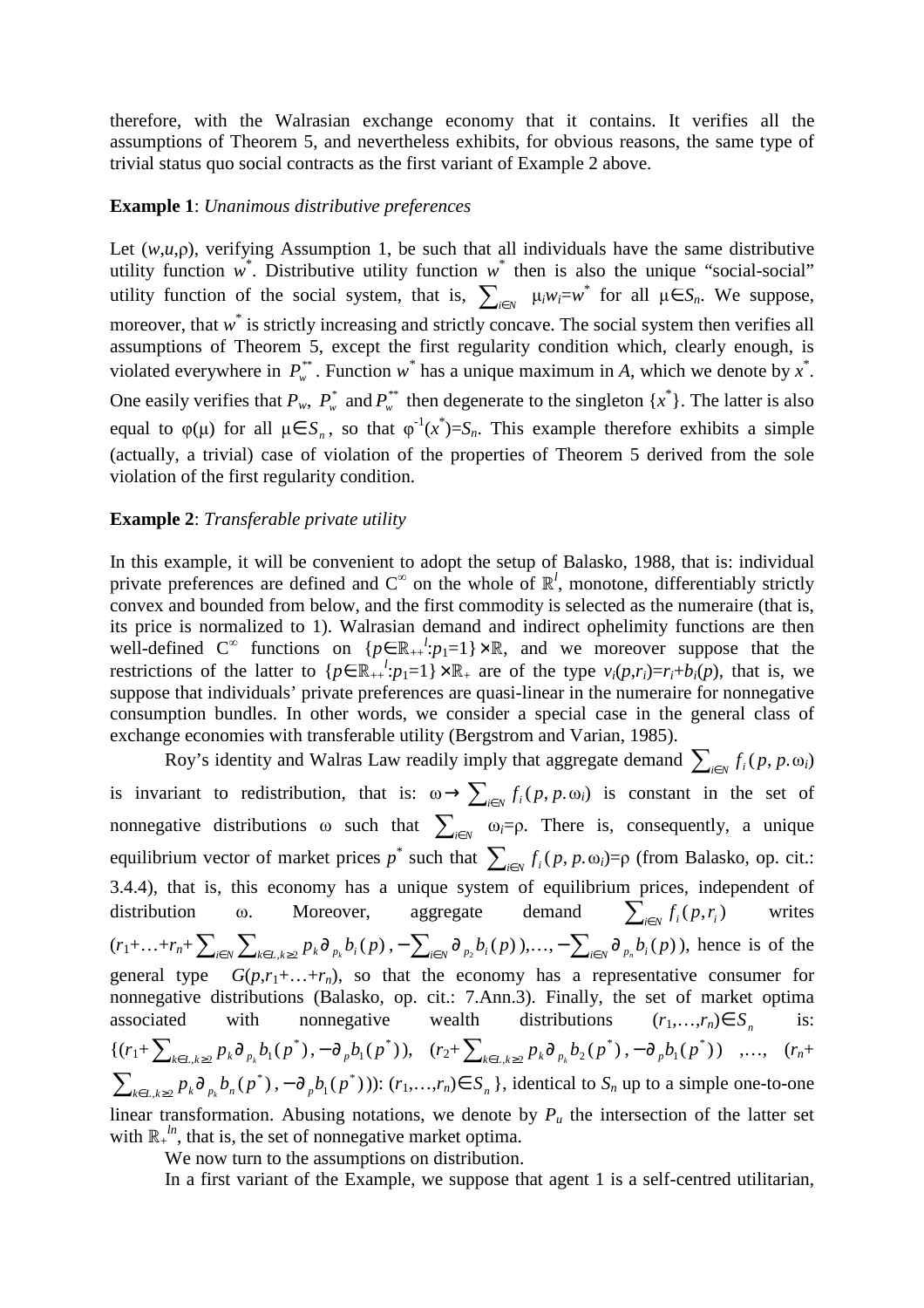endowed with linear distributive utility function  $w_1:\hat{u}\to\sum_{i\in N} \alpha_{1i}\hat{u}$  such that  $\alpha_{1i}=\beta<\alpha_{11}$  for all *i* $\geq$ 2. All other individuals are egoistic, that is: *w<sub>i</sub>* is the *i*-th canonical projection pr<sub>*i*</sub>:  $\hat{u} \rightarrow \hat{u}_i$ for all *i*≥2. The social system then verifies the first regularity condition, as  $|\partial w(\hat{u})| = \alpha_{11}$  for all  $\hat{u}$ . But it violates the second one. In view of the characterization of the set  $P_u$  of nonnegative market optima above, "social-social" utility functions  $\sum_{i \in N} \mu_i(w_i \circ u)$  appear essentially as linear functions of the distribution of wealth. In other words, the wealth of any pair of individuals are perfect substitutes relative to  $\sum_{i \in N} \mu_i(w_i \circ u)$ . One easily verifies, in particular, that the set of maxima of  $\sum_{i \in N} \mu_i(w_i \circ u)$  in  $A \subset \mathbb{R}^{\mu}$  is the whole set  $P_u$  if  $\sum_{i\in N}$   $\mu_i(w_i \circ u)$  puts the same weight on all ophelimities, that is, if  $\mu_1 \alpha_{11} = \mu_1 \beta + \mu_2 = \ldots =$  $\mu_1\beta+\mu_n$ . Simple calculations show that there exists one and only one such  $\mu$  in  $S_n$ , which is  $> 0.$  Denoting by  $P_w^*$  the set of nonnegative market optima, we therefore have  $P_w^* = P_u$ , which contradicts the first property of Theorem 5. Distribution appears essentially irrelevant as an object of social contract in this social system. The sole basis for unanimous agreement is the concern for market efficiency, that is, to use Marshall's terminology (as this social system exhibits some of the main characteristics of Marshall's static equilibrium), the concern for the maximization of the sum of private surpluses, or, equivalently, for the maximization of aggregate wealth (the "wealth of nation", to use the words of Adam Smith). Moreover, the set of allocations unanimously weakly preferred to any given  $x \in P_u$  reduces to {*x*}. The distributive liberal social contract therefore naturally leads to status quo in this setup, in spite of the existence of individual 1's distributive concerns.

 The second variant of the Example is the macro-social transposition of Becker's theory of family interactions (1974). It is illustrated by Figure 2 for a 3-agents social system. Agent 1 (say, Pharao<sup>16</sup>) owns the numeraire (that is,  $\omega_{11}=1$ ), and has a concave strictly increasing, differentiably strictly concave in  $\mathbb{R}_{++}^n$  distributive utility function  $w_1$ . All other individuals are egoistic as above. The determinant of  $\partial w(\hat{u})$  reduces to  $|\partial w(\hat{u})| = \partial_1 w_1(\hat{u}) \neq 0$ . The first regularity condition holds true, therefore, in this social system. The second regularity condition is also verified, by the Proposition 3 of subsection 6.3 below. We denote by  $x^*$  the unique maximum of Pharao's social utility in the set of feasible allocations, and suppose that it is  $>>0$ . If one moreover assumes, for simplicity, that the initial distribution  $\omega$  is a Walrasian equilibrium, the achievement of Pharao's optimum then supposes some redistribution of wealth and numeraire from himself to all others. Therefore,  $w(u(x^*))>>w(u(\omega))$ , and  $\omega \notin P_w$ . Since Pharao has a complete control over the resources in numeraire, the natural distributive outcome for this social system is allocation  $x^*$ . The latter is a distributive optimum unanimously preferred to the initial Walrasian equilibrium. It corresponds, consequently, to a distributive liberal social contract in the formal sense of Definition 4. This social contract is not inclusive, and actually there cannot be any more exclusive social contract, in a formal sense, than this one, as the "social-social" utility function that it maximizes coincides with the sole social utility function of Pharao. Figure 2 displays the variant of Figure 1 that corresponds to this configuration of the social system:  $u(P_\mu)$  is represented by an isosceles

<sup>&</sup>lt;sup>16</sup> From Ramsey to Ramses II, so to speak : Barro's companion paper of Becker's in the  $82<sup>nd</sup>$  issue of the JPE (1974) develops a macroeconomic analogue of the same model, where the representative agent is a dynastic sequence of altruistically related generations. This construct has often been compared, in subsequent literature on the same topic, with Ramsey's Mathematical Theory of Savings (1928). It seems to me that, besides their undeniable practical virtues in terms of legibility and tractability, these models draw much of their obvious power of seduction from their metaphorical resonance with an archetype, nicely characterized by Karl Polanyi under the label of "redistribution" (and contrasted by him with the market on the one hand, and with reciprocity on the other hand: *The Great Transformation*, 1944, Chap. 4; see also Max Weber, 1921).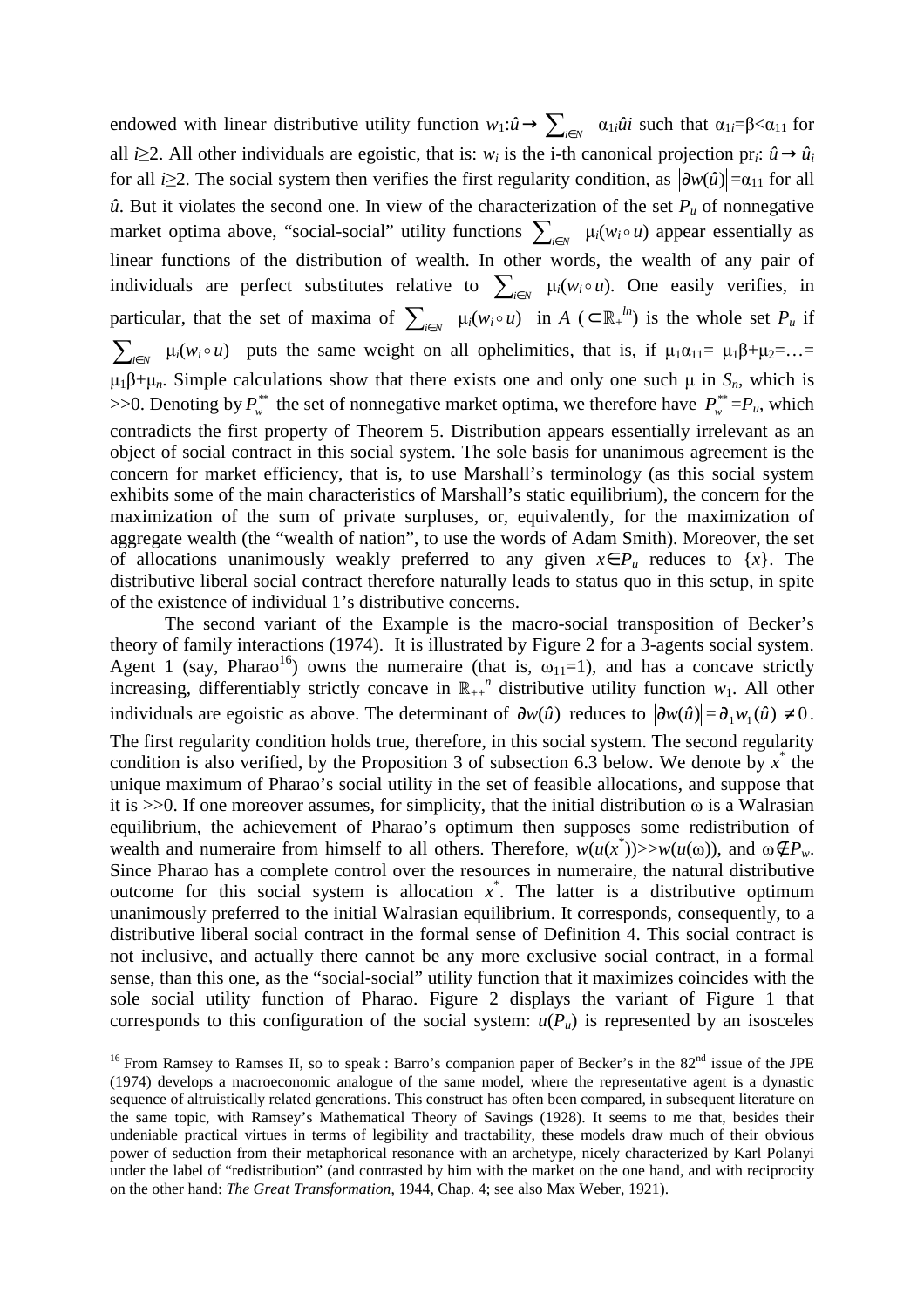triangle of base  $\sqrt{2}$  obtained from  $S_3$  by means of translation  $(z_1, z_2, z_3) \rightarrow (z_1+b_1(p^*) , z_2+b_2(p^*) , z_3+b_3(p^*))$ ;  $\hat{u}^* = u(x^*)$ ; the curve connecting points  $u(\omega)$ ,  $\hat{u}^*$  and  $\hat{u}$ <sup>"</sup> is Pharao's indifference curve through  $u(\omega)$ ; and the set of ophelimity distributions associated with the inclusive social contract solutions such that  $w(u(x))>>w(u(\omega))$  is, consequently, the interior of surface *û* \* *û*'*û*''.

[Figure 2 approximately here]

#### **Example 3**: *Unsympathetic isolation*

Let  $(w, u, \rho)$  verify Assumption 1, and suppose that  $w_i = pr_i$  or all *i*, that is, all individuals are indifferent to the private wealth or welfare of others (universal distributive indifference). This social system verifies all the assumptions of Theorem 5, and notably, in particular, the first regularity condition, since  $\partial w(\hat{u}) = 1_n$  for all  $\hat{u}$ , and the second regularity condition, for the differentiable strict concavity of all private utility functions implies the differentiable strict concavity of  $x \to \sum_{i \in N} \mu_i(w_i(u(x)) = \sum_{i \in N} \mu_i u_i(x_i)$  for all  $\mu > 0$  (see Proposition 3 below). The social system (*w*,*u*,ρ) then identifies, essentially, with the Walrasian exchange economy (*u*,*p*). In particular: all market optima are distributive optima, that is,  $P_w = P_u$ ; and, of course, the distributive liberal social contract implies status quo, that is,  $\{z \in P_w : w(u(z)) \geq w(u(x))\} = \{x\}$ for all *x*∈*Pu*. As is well-known, general Walrasian exchange economies, such as characterized by Assumption 1-(i), generally do not have representative agents (Balasko, op. cit.: 7.Ann.3).

#### **6.3- Regular social systems**

This last subsection makes a brief first exploration of the restrictions on admissible social systems required for a well-behaved liberal social contract solution to optimal redistribution. By social contract solution, we mean any distributive optimum unanimously weakly preferred to the initial market equilibrium (see the end of section 2), or the set they constitute. This makes the norm of the distributive liberal social contract defined in section 1.

The social contract solution is well-behaved if, notably: it is inclusive; it is not, or not always, a status quo; and it makes a simply connected subset of the set of market optima, of same dimension as the latter (that is, of dimension *n*-1). We consider each of these characteristics in turn, and some of their implications for the underlying social systems.

Inclusiveness is a basic normative requirement, designed to provide a universal foundation to the social contract, by ensuring the effective inclusion of all individual preferences in the design of aggregate social utility functions. It notably implies the use of the weak Pareto Principle (the weak distributive preordering of Pareto) for comparing allocations, and, consequently, of the strong Pareto optimum for the definition of distributive optimum, but actually demands still more than that (since the inclusion  $P_w^* \subset P_w^*$  is proper, as noticed in 6.1 above).

 The variant of Becker's social equilibrium analyzed in the Example 2 of subsection 6.2 suggests that the implementation of an inclusive social contract might require a sufficiently balanced initial distribution, or at least may be greatly eased by it. It should not be the case, in other words, that a single agent, or a group of agents (say, for example, "the Rich") are able and willing to take advantage of their dominant position at the initial allocation, to implement their own optimum, so performing a literal interpretation of redistribution as unilateral Charity from benevolent benefactors to passive and silent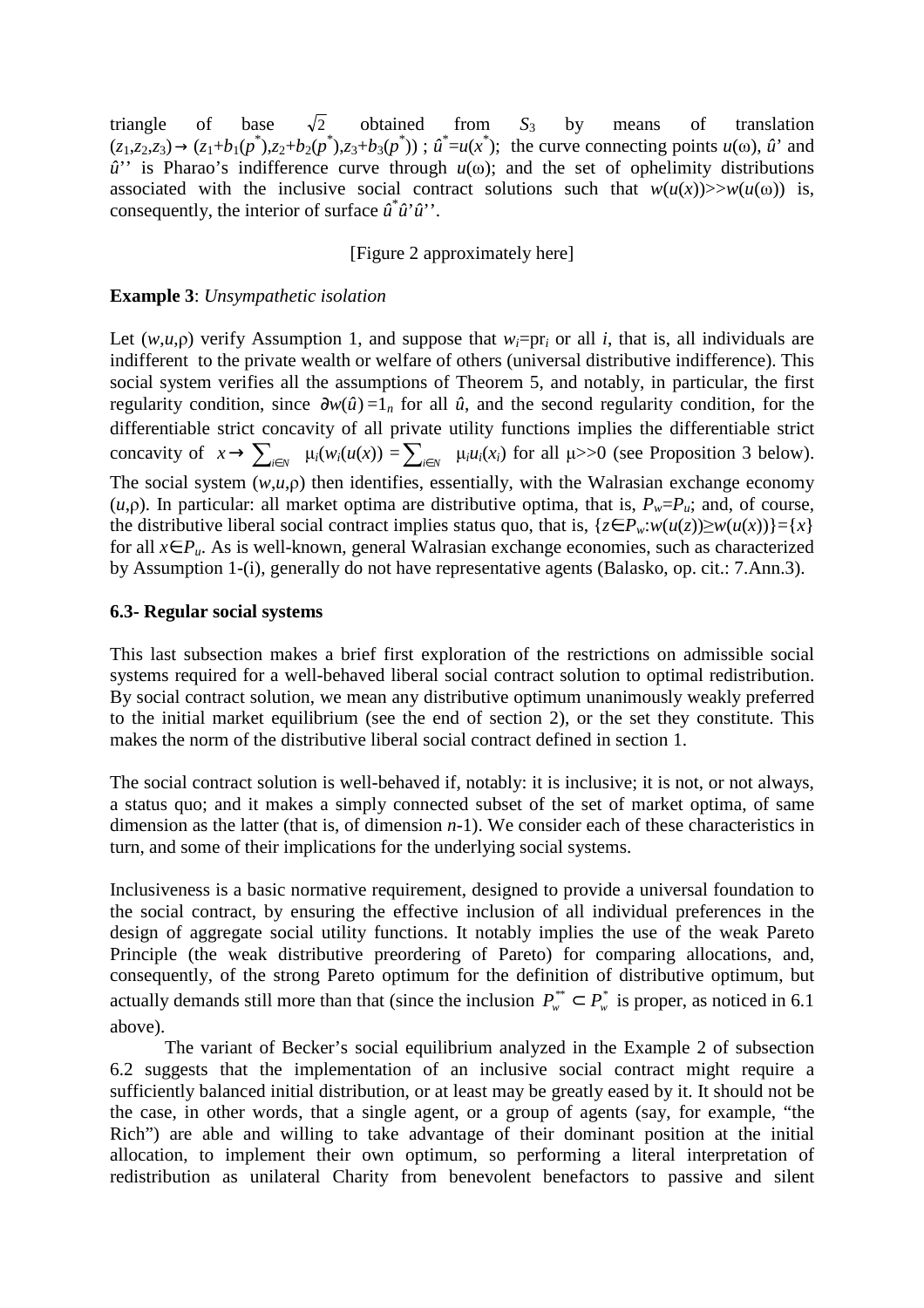beneficiaries (see Mercier Ythier, 2006, notably 3.3.3 and 6.2, for a discussion of the theoretical literature on charitable donations). Note that such exclusive social contracts are always accessible from any initial market optimum  $x \notin P_w$  (formally,  $\partial P_w \cap \{z \in \mathbb{R}_+^{l_n}: w(u(z)) \geq 0\}$  $w(u(x))$ } generally is nonempty, as clearly appears from Figure 1). The remark above, therefore, does not refer so much to the logical possibility or impossibility of exclusive solutions, as to the plausibility of the selection of an inclusive outcome, and to the general characteristics of the social system which condition the latter. A reasonably balanced initial distribution certainly is a favourable circumstance. A pervasive awareness of the robustness conferred to social contract by universal participation is another one, still more important than the former. It seems reasonable to think that the real counterpart of the abstract notion of v liberal social contract studied in this article, if any, supposes the both of them and their mutual reinforcement, in its state of maturity at least.

The second condition for a well-behaved social contract is that it explains effective redistribution, that is, that the social contract solution is not, or not always, the status quo. In a minimal interpretation of this requirement, this supposes that some market optima at least are not distributive optima, that is, formally, that inclusion  $P_w \subset P_u$  is proper. The latter supposes in turn that preferences exhibit some taste for redistribution such as, for example, some degree of inequality aversion, at the individual level of course (see the social system of the Homo Economicus of Example 3), but also at the aggregate level (confer the Marshallian social system of Example 2). The second regularity condition of Definition 12 essentially supposes the latter, that is, a taste for averaging exhibited by the positively weighted sums of individual social utility functions at associate inclusive distributive optima. We establish below that this regularity condition does not impose any serious restrictions on *non-malevolent* individual distributive preferences, for two complementary reasons.

First of all, the set of smooth  $(C^2)$ , monotone preference preorderings on  $\mathbb{R}^{\mu}$  {0} that are differentiably strictly convex in  $\overrightarrow{A}$  is open and dense in the set of smooth monotone distributive preference preorderings on  $\mathbb{R}^{\mu}_{+}(\{0\})$ , as a consequence of Mas-Colell, op. cit.: 8.4.1, and its elements admit utility representations that are differentiably strictly concave in *A*, as a consequence of Mas-Colell, op. cit.: 2.6.4. In other words, the strict concavity of utility representations in the set of admissible allocations is a generic property of smooth convex monotone social preferences at the individual level, hence also at the aggregate level.

 The genericity argument above is not completely satisfactory, nevertheless, as, first, it is mute on non-monotone (that is, malevolent) social preferences, and as, second, it derives the strict concavity of the "social-social" utility function from the strict concavity of individual social utility functions. We argued in section 3 that the latter was not realistic, due to the large-scale character of the object of preferences, and the distributive indifference that it seems normally to imply within widespread parts of their domain of definition. Fortunately enough, it can easily be established (see Proposition 3 below) that the *concavity* of individual *distributive* utility functions and *strict concavity* of *private* utility functions in *A*, which are much easier to defend, suffice for the strict concavity of *positively* weighted sums of individual social utilities in *A*, provided that individual distributive utility functions are monotone (non-malevolence) and increasing in own ophelimity.

The violation of the second regularity condition in the first variant of Example 2, therefore, is not robust, as it appears narrowly related with the specificities of quasi-linear ophelimity. Robust difficulties with this regularity condition, if any, will stem from distributive malevolence.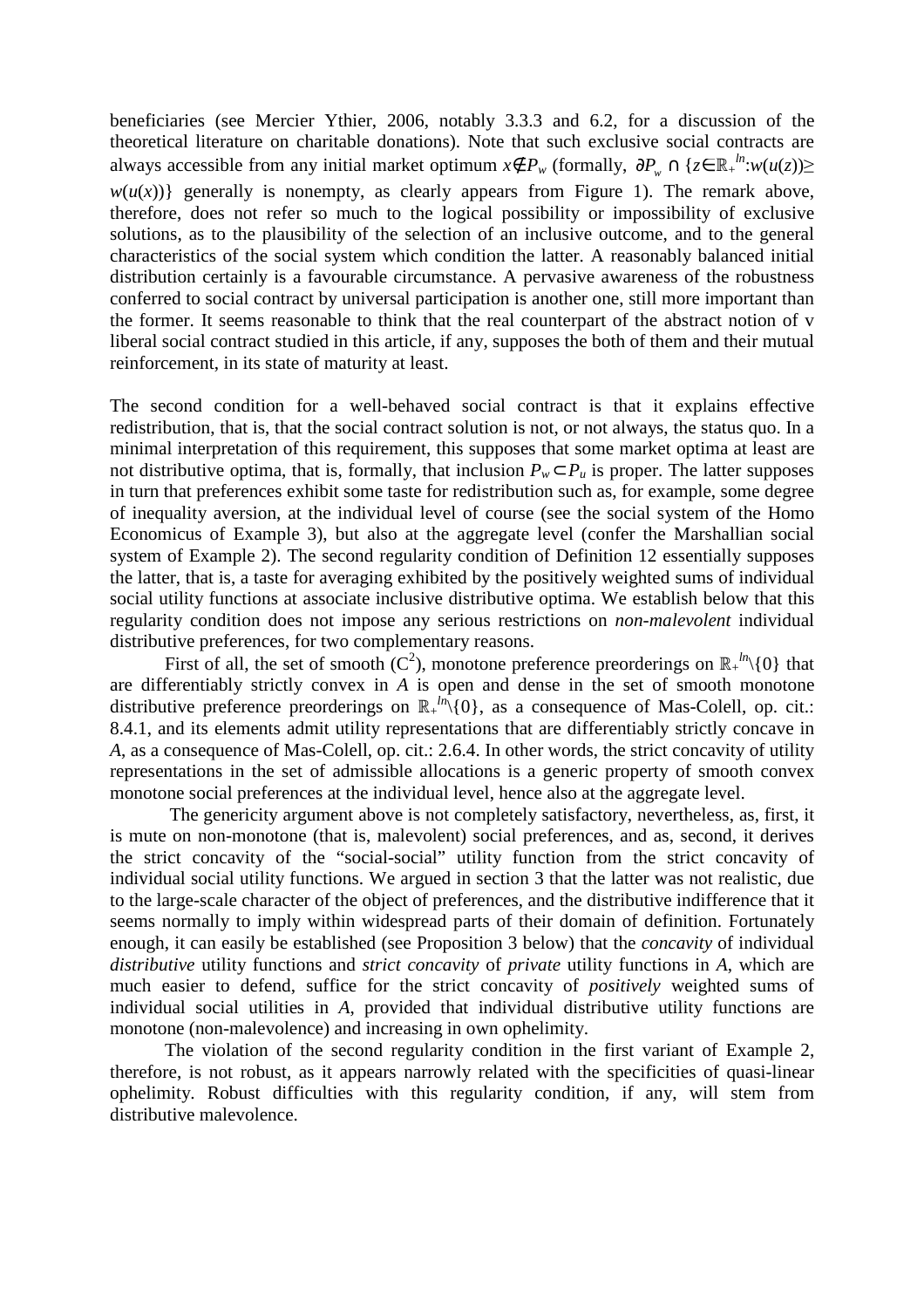**Proposition 3:** Suppose that for all *i*:  $w_i$  is concave in *A*, increasing, and increasing in its i-th argument;  $u_i$  is strictly concave in *A*. Then  $\sum_{i \in N} \mu_i(w_i \circ u)$  is strictly concave in *A* for all  $\mu$  $>0$ .

*Proof*: For any pair of distinct attainable allocations  $(x,x')$  and any  $0<\alpha<1$ , we have  $u(\alpha x + (1-\alpha)x') > \alpha u(x) + (1-\alpha)u(x')$  since the  $u_i$  are all strictly concave in *A* and  $x_i$  is different from *x<sub>i</sub>*<sup>'</sup> for at least one *i*. Therefore,  $w_i(u(\alpha x + (1-\alpha)x^i))\ge w_i(\alpha u(x) + (1-\alpha)u(x^i))$  for all *i*, with a strict inequality for any *i* such that  $u_i(\alpha x + (1-\alpha)x') > \alpha u_i(x) + (1-\alpha)u_i(x')$ , by the monotonicity assumptions. And *w*<sub>*i*</sub>(α*u*(*x*)+(1-α)*u*(*x*<sup>'</sup>))≥α*w*<sub>*i*</sub>(*u*(*x*))+(1-α)*w*<sub>*i*</sub>(*u*(*x*<sup>'</sup>)) by concavity for all *i*. Hence: *w*(*u*(α*x*+(1-α)*x*'))>α*w*(*u*(*x*))+(1-α)*w*(*u*(*x*')). And therefore, for any µ>>0: µ.*w*(*u*(α*x*+(1-α)*x*'))>  $\alpha\mu(w(u(x))+(1-\alpha)\mu(w(u(x')))$ .

The third condition for a well-behaved social contract solution concerns the global structure of the solution set, as a simply connected set of dimension *n*-1 (Theorem 5-(ii)). The latter obtains as a simple consequence of the same properties of the set  $P_w^*$  of inclusive distributive optima (see Step 3 of the proof of Theorem 5).

The simple connectedness of  $P_w^*$  means, essentially, that this set has no "holes". The set of market optima  $P_u$  also is simply connected (Balasko, op. cit.: 3.2 and 3.3). This mathematical property is suggestive of the possibility of performing redistribution along a continuous path of minimal length of  $P_u$  or  $P_w^*$ , by means of continuous adjustments in the distribution of endowments (see Balasko, op. cit.: 3.2 for further developments of this interpretation). It follows from the first and second regularity conditions of Definition 12 (see Step 1 of the proof of Theorem 5).

The dimensional property dim  $P_w^* = n-1$  states that the set of inclusive distributive optima has the maximum dimension consistent with the separability property  $P_w^* \subset P_u$  (since dim Int  $P_u = n-1$ ). This corresponds to a property of non-degeneracy in the strict (mathematical) sense. The first regularity condition is the minimal sufficient condition for the latter, as appears clearly from Step 2 of the proof of Theorem 5. This regularity condition supposes, essentially, that individuals have diverging views on desirable redistribution at any inclusive distributive optimum. More formally, the rows of matrix  $\partial w(u(x))$  at  $x \in P_w^{**}$  are the Jacobian vectors  $\partial w_i(u(x))$ , pointing in the direction of the best (local) redistributions from  $u(x)$  from the perspective of individual *i*. The first regularity condition therefore states, equivalently, that the families of Jacobian vectors  $\{\partial w_i(u(x)) : i \in I\}$  have maximal rank for any nonempty  $I \subset N$  at any inclusive distributive optimum. Hence the interpretation above.

The need for this regularity condition is a direct consequence of the public good character of private wealth and welfare distributions in this setup. The condition is automatically verified, for example, and can therefore remain implicit, in the social system of the Homo Economicus of Example 3 ( $x \rightarrow u(x)$  is a homeomorphism  $P_u \rightarrow u(P_u)$  for monotone strictly convex private preferences, as is well-known: see footnote <sup>14</sup> above). The very existence of a distributive liberal social contract, if any, supposes a balance between: (i) on the one hand, some degree of conformity in individuals' tastes for redistribution, which must be sufficient to imply unanimous agreement relative to some acts of redistribution at least; (ii) and, on the other hand, divergences in individual views relative to distribution, which must be sufficient to make a contractual solution meaningful, as opposed to the more centralized modes of collective action that would proceed from the exact conformity of individual distributive preferences in large subsets of *N* (with the social system of Example 1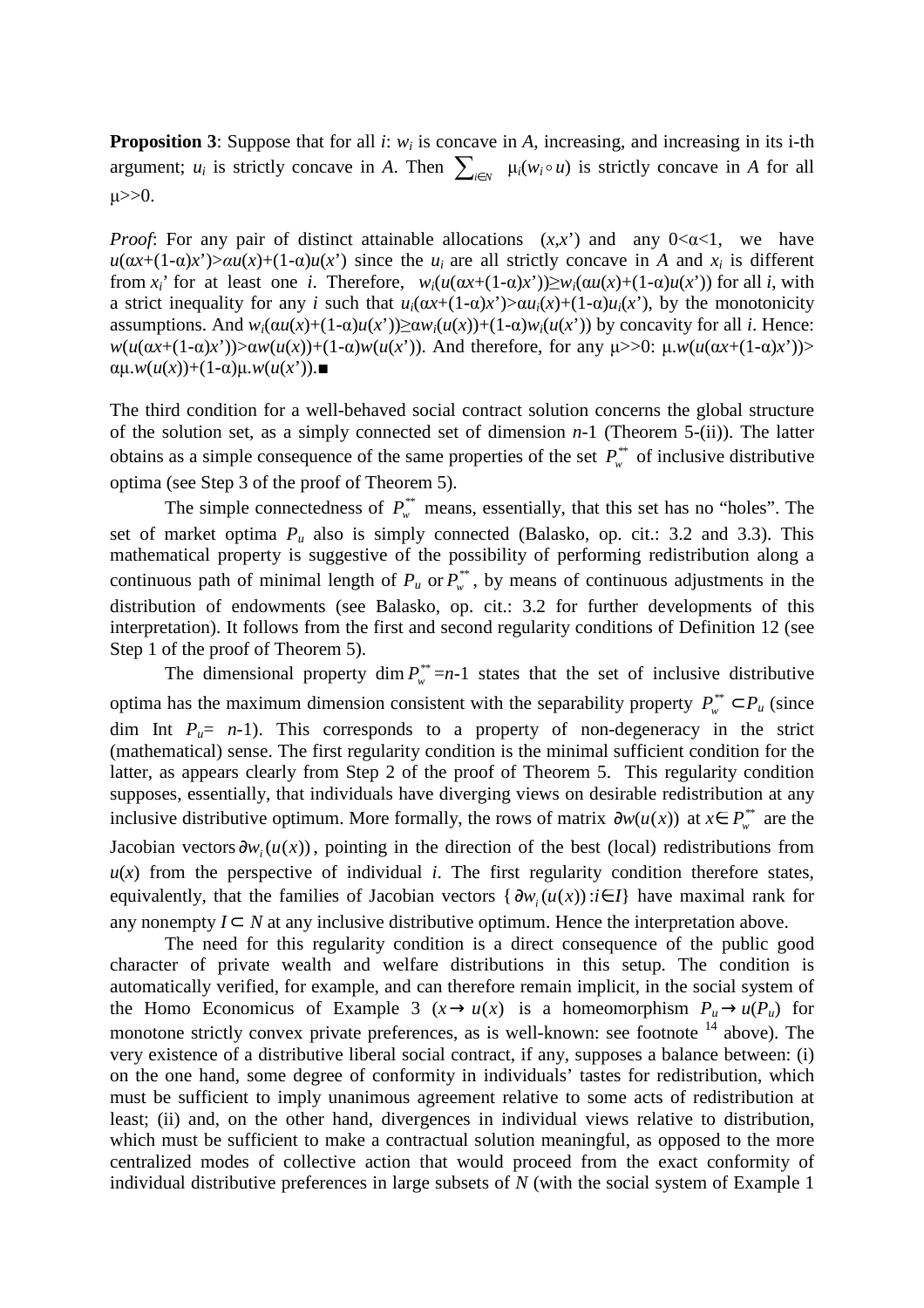as a limit case).This balance of the social contract deduces quite naturally from actual characteristics of individual preferences, which commonly balance propensities to redistribute associated with altruistic feelings, empathy, or sense of distributive justice, on the one hand, against care for own wealth and welfare on the other hand. To put it more completely, the liberal social contract most naturally interprets as the reflection, at the aggregate level, and translation into redistributive transfers, of these characteristics of actual individual preferences confronted with actual initial endowment distribution or actual pre-transfer market equilibrium allocation.

 A major, if not unique, source of divergence of individual views on redistribution is self-centredness, which consists for an individual to put a larger weight on his own wealth than on the individual wealth of others, or of a suitable selection of the latter. The following Proposition derives, on this simple basic pattern, two assumptions on the system of individual social preferences which imply the first regularity condition, namely: the *distributive indifference to the wealthier*, which supposes that every individual puts, so to speak, a "null weight" on the wealth of any other individual at least as rich as himself at any inclusive distributive optimum; and the *positive diagonal dominance* of the Jacobian matrix of  $r \rightarrow w(v(p,r))$  at any inclusive distributive optimum. These results should only be viewed as simple indications about a possible line of research for obtaining general characterizations of systems of preferences compatible with the first regularity condition. There seems to be scope for substantial improvements on this topic, quite clearly.

**Proposition 4**: Let (*w*,*u*,ρ) verify Assumption 1, and suppose that, for any weak price-wealth distributive optimum  $(p,r)$ >>0 such that  $f(p,r) \in P_w^{**}$ : (i) either  $\partial_j w_i(v(p,r_i)) = 0$  for all pair of distinct individuals (*i*,*j*) such that  $r_i \leq r_j$ ; (ii) or matrix  $\partial w(v(p,r)) \partial_r v(p,r)$  has a positive dominant diagonal. Then (*w*,*u*,ρ) verifies the first regularity condition of Definition 12.

*Proof*: (i) Let (*w*,*u*,*p*) verify the first assumption, and suppose, without loss of generality, that *r*<sub>1</sub>≥*r*<sub>2</sub>≥…≥*r*<sub>*n*</sub>. Then  $\partial w(v(p,r))$  is a triangular matrix, whose sub-diagonal entries are all =0. Therefore:  $|\partial w(v(p,r))| = \prod_{i \in N} \partial_i w_i(v(p,r))$ , which is >0 by Assumption 1-(ii)-(a). The conclusion follows from the equivalence of weak price-wealth distributive and weak distributive optimum (Theorem 3).

(ii) Let  $(w, u, \rho)$  verify the second assumption. Note that the generic entry located on the i-th row and j-th column of matrix  $\partial w(v(p,r)) \partial_r v(p,r)$  is  $\partial_j w_i(v(p,r)) \partial_{r_j} v_j(p,r_j)$ . The multilinearity of the determinant therefore implies that:  $|\partial w(v(p,r)).\partial_r v(p,r)|=$  $\left(\prod_{i\in N}\partial_{r_i}v_i(p,r_i)\right)\left|\partial w(v(p,r))\right|$ , where  $\prod_{i\in N}\partial_{r_i}v_i(p,r_i)$  is >0. The diagonal dominance assumption implies that  $\left|\frac{\partial w(v(p,r))}{\partial r}(p,r)\right|$  is >0. Therefore  $\left|\frac{\partial w(v(p,r))}{\partial r}(p,r)\right|$  is >0, and the conclusion follows from the equivalence of weak price-wealth distributive and weak distributive optimum as above.■

#### **7- Social contract equilibrium**

We very briefly return, to conclude the formal developments of this article, on the notion of social contract equilibrium.

The social contract solution developed in this article leaves, when it is well-behaved, a substantial amount of mathematical indeterminacy relative to distribution, as measured by the dimension (=*n*-1) of the manifold of price-wealth social contract equilibria or, equivalently,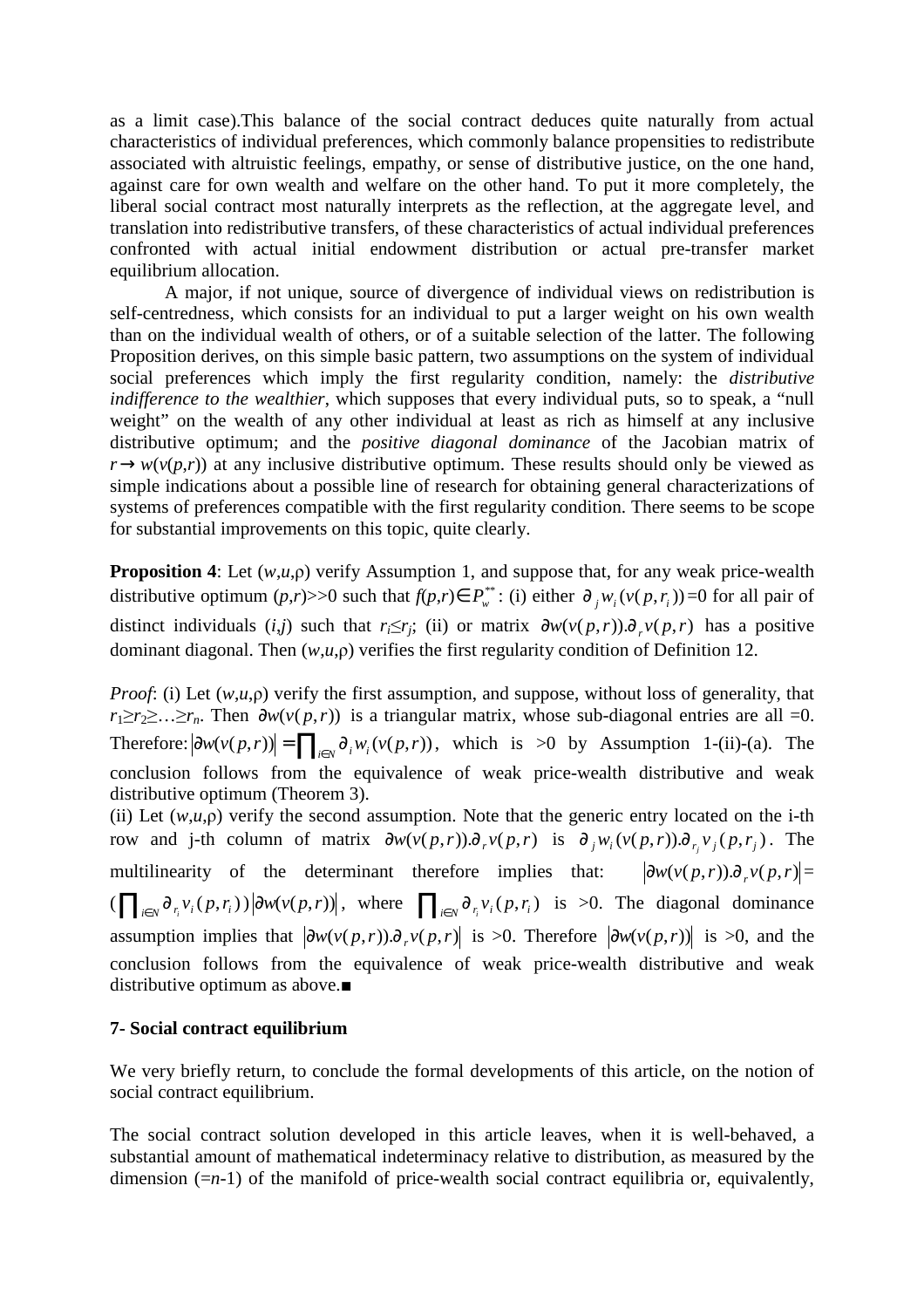by the dimension of the set of supporting vectors of weights of the associate "social-social" utility functions (Theorem 5-(ii)).<sup>17</sup> A natural solution for removing this remaining indeterminacy in our setup is Lindahl equilibrium, construed as a process of social communication which uses Lindahl pricing to elicit and coordinate individual preferences relative to distribution treated as a public good. Mercier Ythier, 2004, defines the notion, and analyzes its existence and some of its determinacy properties in the one-commodity setup. We extend it to the present setup in Definition 13 below, and establish, as a corollary of Theorem 4, that it actually yields an inclusive social contract solution. The associate wealth distribution, moreover, is unanimously strictly preferred to the wealth distribution induced by the initial market equilibrium allocation evaluated at social equilibrium market prices, when the initial market equilibrium allocation is not itself an inclusive distributive optimum. These properties of social equilibrium hold true provided that indirect individual social utility functions  $r \rightarrow w_i(v(p,r))$  exhibit suitable properties of preference for averages at social equilibrium market prices.

We let  $\Pi$  denote set  $\{\pi = (\pi_1, ..., \pi_n) \in \prod_{i \in N} \mathbb{R}^n : \sum_{i \in N} \pi_{ij} = 1 \text{ for all } j\}.$ 

**Definition 13**:  $(\pi, p^*, x^*) \in \Pi \times S$ <sub>*l*</sub> × *A* is a *social contract equilibrium* of  $(w, u, \omega)$ , relative to competitive market equilibrium with free disposal  $(p^0, x^0)$  of  $(w, u, \omega)$ , if: (i)  $w(u(x^*)) \geq w(u(x^0))$ ; (ii)  $x^*$  is a market price equilibrium supported by  $p^*$ ; (iii) and for all *i*,  $r^* = (p^* . x_1^* ,..., p^* . x_n^*)$ 1 \*  $p^*$ ,  $x_1^*$ , ...,  $p^*$ ,  $x_n^*$  $\text{maximizes } r \to w_i(v(p^*, r)) \text{ in } \{r \in \mathbb{R}_+^n : \pi_i.r \leq \pi_i. (p^*, x_1^0, ..., p^*, x_n^0) \}$ 1 \*  $p^*$   $x_1^0$ , ...,  $p^*$   $x_n^0$   $\}$ .

The notion differs from the social contract price equilibrium of Definition 11 by maintaining the initial market equilibrium allocation  $\hat{x}^0$  in the specification of the right-hand side of individual "budget constraints". It shares with the former the fundamental feature of endorsing the separation of allocation and distribution as autonomous processes of coordination of: (i) on the one hand, individual decisions relative to market demand, coordinated by market prices for given distribution; (ii) and on the other hand, individual choices relative to distribution, coordinated by Lindahl shares for given market prices.

**Corollary**: Let  $(w, u, \rho)$  verify Assumption 1, and suppose moreover that: for all  $\mu \in S_n$  and all  $\hat{u} \in u(A)$  ∩  $\mathbb{R}_{++}^n$ ,  $\sum_{i \in N} \mu_i \partial w_i(\hat{u}) \neq 0$ ; and for all *p*>>0 and all *i*∈ *N*, function  $r \rightarrow w_i(v(p,r))$  is quasi-concave in  $\mathbb{R}_{++}^n$ . If  $(\pi, p^*, x^*)$  is a social contract equilibrium of  $(w, u, \omega)$ , relative to competitive market equilibrium with free disposal  $(p^0, x^0)$  of  $(w, u, \omega)$ , such that  $x^*>>0$ , then endowment distribution  $\omega^* = x^*$  is, both: (a) an inclusive distributive optimum of  $(w, u, \rho)$ ; (b) and an inclusive distributive liberal social contract of  $(w,u,\omega)$ , relative to competitive market equilibrium with free disposal  $(p^0, x^0)$  of  $(w, u, \omega)$ . If, moreover,  $x^0 \notin P_w^*$  and  $r \to w_i(v(p^*, r))$  is strictly quasi-concave for all *i*, then  $w(u(x^*))$ >> $w(v(p^*, (p^*, x^0_1, ..., p^*, x^0_n))$ 1 \*  $p^*$   $(x_1^0$ , ...,  $p^*$   $(x_n^0)$  )).

 $17$  Note that indeterminacy in the sense above does not preclude a substantial explanation power of the notion, as measured by the ratio of the magnitude of hypersurface  $u(L)$ , computed from the relevant integral, relative to the magnitude of hypersurface  $u(P_w)$  or  $u(P_u)$  (see Figure 1 and the associate remarks, following the proof of Theorem 5). In other words, the set of social contract solutions could represent a very small fraction of the set of Pareto-efficient distributions in the distributive sense and, a fortiori, in the market sense. This will be the case, notably, if the initial market allocation is close to the set of distributive optima, or, equivalently, if the value of the transfers of the social contract represents a small fraction of the total value of the equilibrium allocation. This could very well be the case in practice, as redistributive transfers seem to represent only a small fraction of aggregate market wealth in real economies.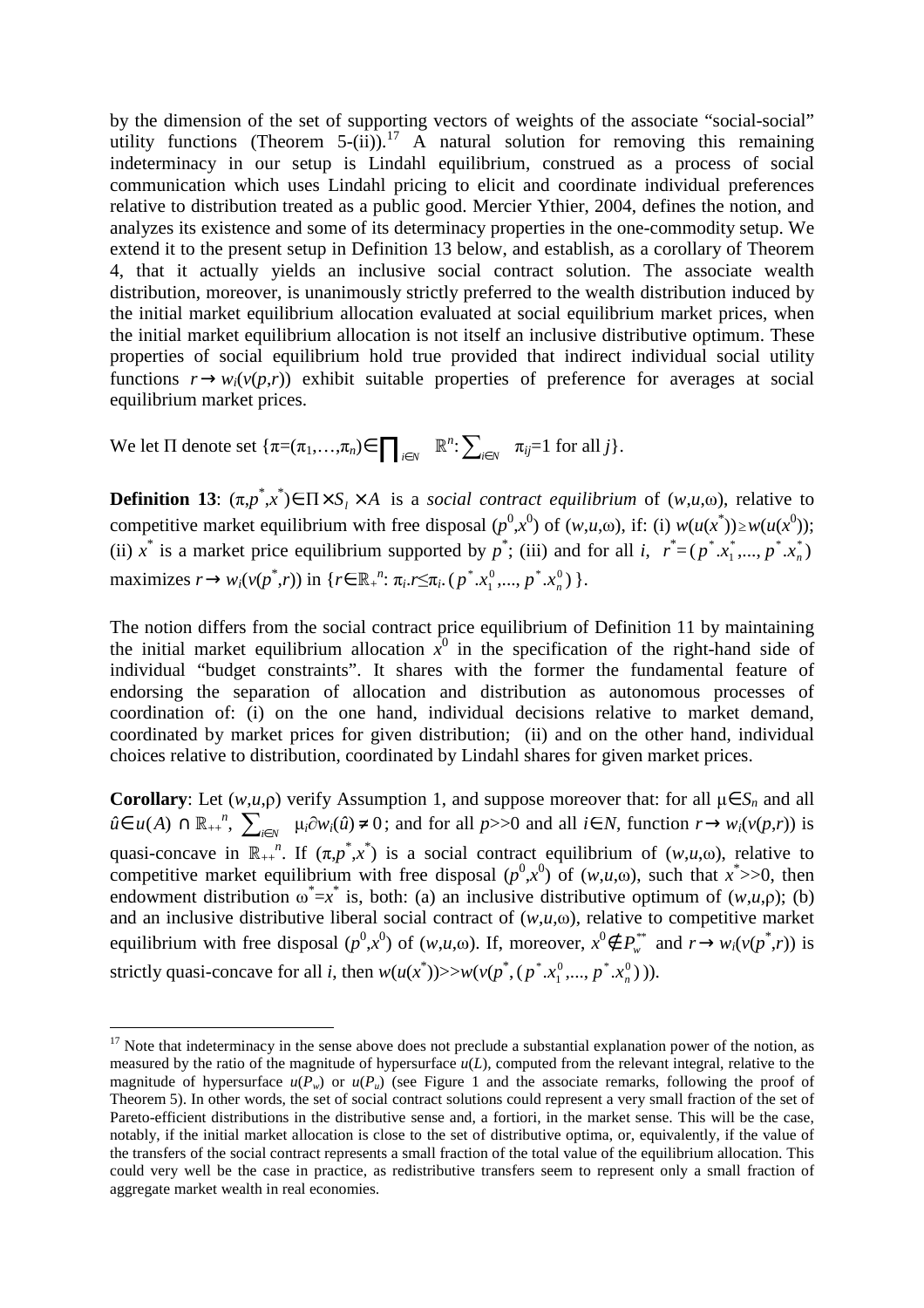*Proof*: Let  $(\pi, p^*, x^*)$  be a social contract equilibrium of  $(w, u, \omega)$ , relative to competitive market equilibrium with free disposal  $(p^0, x^0)$  of  $(w, u, \omega)$ , such that  $x^*>>0$ , and denote  $r^* = (p^*, x_1^*, ..., p^*, x_n^*)$ 1 \*  $p^*$  *x*<sub>1</sub><sup> $\ldots$ </sup>, *p*<sup> $\cdot$ </sup> *x*<sub>n</sub><sup> $\ddot{\!}$ </sub>). Function  $r \rightarrow w_i(v(p^*$ *,r*)) being strictly increasing in *r<sub>i</sub>*, the budget</sup> constraint must be satiated at any of its maxima in  $\{r \in \mathbb{R}^n : \pi_i.r \leq \pi_i.(p^*.x_1^0,...,p^*.x_n^0)\}$ 1 \*  $p^*$   $x_1^0$ , ...,  $p^*$   $x_n^0$   $\}$ . Therefore  $\pi_i \cdot \vec{r} = \pi_i \cdot (p^* \cdot x_1^0, ..., p^* \cdot x_n^0)$ 1 \*  $p^* . x_1^0, ..., p^* . x_n^0$ , and *r*<sup>\*</sup> also is a maximum of  $r \to w_i(v(p^*, r))$  in { $r \in \mathbb{R}_+^n$ :  $\pi_i \sim \pi_i$ , *r*<sup>\*</sup>). Hence *x*<sup>\*</sup> is a >>0 social contract price equilibrium of  $(w, u, \omega)$ , relative to competitive market equilibrium with free disposal  $(p^0, x^0)$  of  $(w, u, \omega)$ , and the first part of the Corollary follows from the application of Theorem 4.

Suppose that, moreover,  $x^0 \notin P_w^*$  and  $r \to w_i(v(p^*, r))$  is strictly quasi-concave for all *i*. We have  $w(u(x^*)) \geq w(v(p^*, (p^*, x_1^0, ..., p^*, x_n^0))$ 1 \*  $p^*$  *x*<sub>1</sub><sup>*n*</sup>,...,  $p^*$  *x*<sub>n</sub><sup>0</sup>))), *r*<sup>\*</sup> being a maximum of  $r \to w_i(v(p^*, r))$  in  ${r \in \mathbb{R}_+}^n$ :  $\pi_i.r \leq \pi_i.(p^*.x_1^0, ..., p^*.x_n^0)$ 1 \*  $p^*$   $(x_1^0, ..., p^*$   $(x_n^0)$  for all *i* by definition of a social contract equilibrium. Suppose that  $w_i(u(x^*))=w_i(v(p^*, (p^*, x_1^0, ..., p^*, x_n^0))$ 1 \*  $p^*$   $(x_1^0, ..., p^*$   $(x_n^0))$  for some *i*, and let us derive a contradiction. The strict quasi-concavity of  $r \rightarrow w_i(v(p^*, r))$  implies that any strict convex combination  $ar^*+(1-a)(p^*, x_1^0, ..., p^*, x_n^0)$ 1 \*  $p^*$  *x*<sub>1</sub><sup>0</sup>, *m*, *p*<sup>\*</sup> *x*<sub>n</sub><sup>0</sup></sub>, 0< $\alpha$ <1, is strictly preferred by *i* to both *r*<sup>\*</sup> and  $(p^*, x_1^0, ..., p^*, x_n^0)$ 1 \*  $p^*$   $x_1^0$ , ...,  $p^*$   $x_n^0$ ) (since  $w_i(v(p^*, r^*)) = w_i(u(x^*)) = w_i(v(p^*, (p^*, x_1^0, \ldots, p^*, x_n^0))$ 1 \*  $p^*$   $(x_1^0, ..., p^*$   $(x_n^0))$ ). Since moreover  $ar^*$ +(1-α) ( $p^*$ . $x_1^0$ ,...,  $p^*$ . $x_n^0$ ) 1 \*  $p^{\ast}.x_1^0,...,p^{\ast}.x_n^0) \in \{r \in \mathbb{R}_+^n : \pi_i.r \leq \pi_i. (p^{\ast}.x_1^0,...,p^{\ast}.x_n^0) \}$ 1 \*  $p^*$  *x*<sub>1</sub><sup>0</sup>, *m*, *p*<sup>\*</sup> *x*<sub>n</sub><sup>0</sup>) }, *r*<sup>\*</sup> cannot be a maximum of  $r \rightarrow w_i(v(p^*, r))$  in { $r \in \mathbb{R}_+^n : \pi_i.r \leq \pi_i.$  ( $p^*, x_1^0, ..., p^*, x_n^0$ ) 1 \*  $p^*$   $x_1^0$ , ...,  $p^*$   $x_n^0$ ), which yields the wished contradiction.■

#### **8- Rational redistribution: the distributive liberal social contract and the axioms of social choice.**

The distributive liberal social contract operates as an aggregator of individual distributive preferences. The inclusive variant of the notion, which, we argued above, is the most appropriate, maximizes positively weighted sums of individual social utility functions (that is,  $\sum_{i\in N}$   $\mu_i(w_i \circ u)$  with  $\mu$ >>0) in the set of attainable allocations unanimously weakly preferred to the initial market equilibrium (see Theorem 4). It provides a rational foundation for the distribution institution, based on the Pareto principle, that is, on the unanimous preference of the individual members of society. As such, it compares with the alternative solutions sharing the same basic feature, which are developed by social choice theory. The object of this section is to situate the distributive liberal social contract relative to some of the main pieces of this theory, namely, the social welfare functions of Bergson-Samuelson and social welfare functionals of Arrow-Sen, and the axiom of non-dictatorship of Arrow (1951) and liberty axiom of Sen (1970) that pertain to the latter. We use, for that purpose, the synthesis of Sen, 1986.

The distributive liberal social contract has already been related to the Bergson-Samuelson construct in section 4. We briefly summarize our conclusions as follows. The distributive liberal social contract solution shares with the Bergson-Samuelson solution the basic property of separability of allocation and distribution, that is, notably, the fact that the allocation solution necessarily is a market optimum. The elements of the family of "social-social" utility functions  $\{\sum_{i\in N} \mu_i(w_i \circ u): \mu \geq 0\}$  associated with inclusive social contract solutions are Bergson-Samuelson social welfare functions. The liberal social contract construct differs from the Bergson-Samuelson construct in three respects: it generates a whole family of social welfare functions; its "social-social" welfare functions aggregate pre-existing individual social welfare functions, that is, the "social-social" preference relation is primarily deduced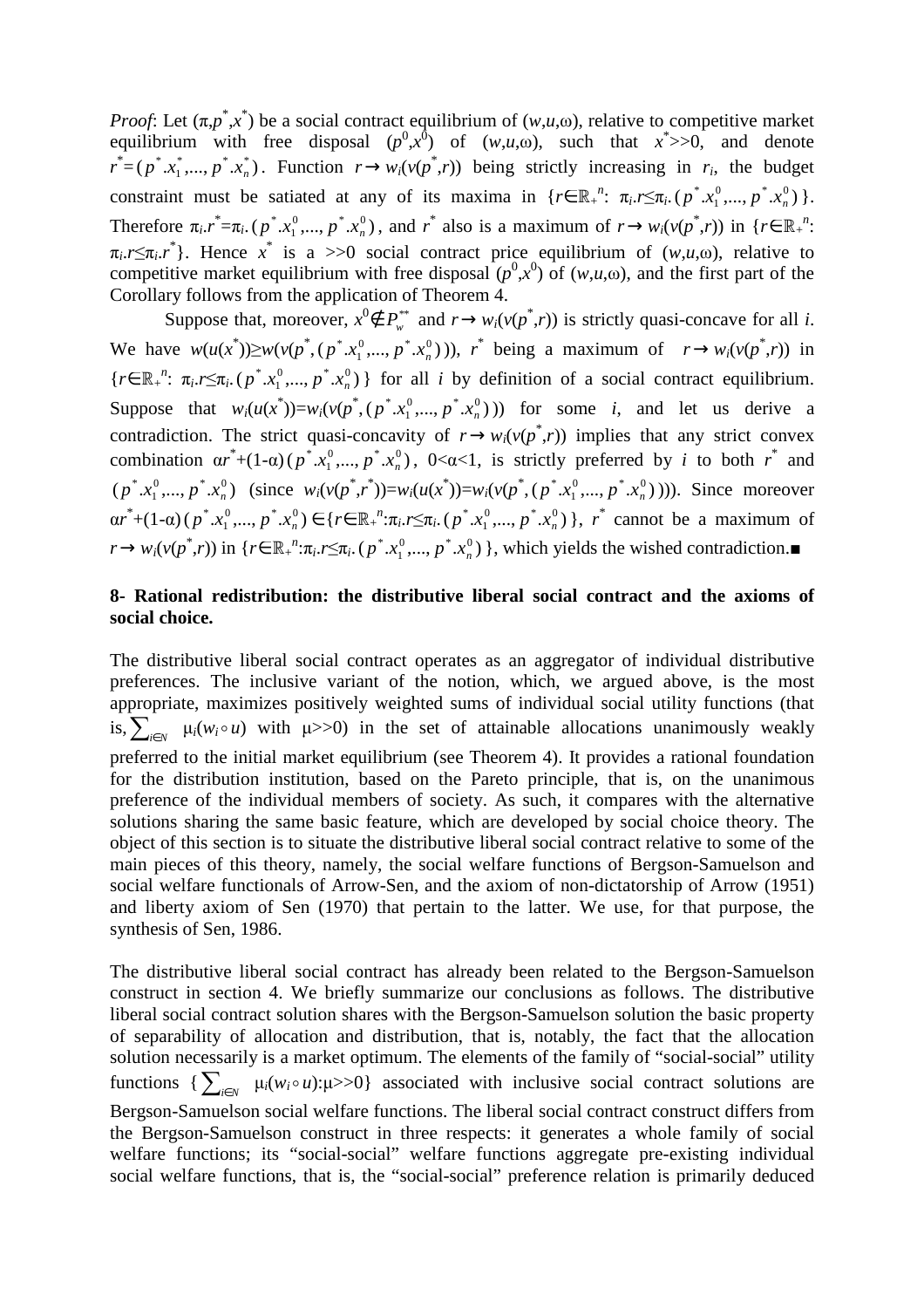from individual *social* ones, and aggregates individual *private* preferences only as a consequence of this primary aggregation of individual *social* preferences; the set of admissible solutions is restricted to the set of attainable allocations unanimously weakly preferred to the initial market equilibrium. The latter two differences make the social contract solution a special case of the Bergson-Samuelson solution for any *given* vector of weights. The first feature (abstractness) can be conveniently reformulated within the framework of the social welfare functionals of Arrow-Sen, to which we now turn.

We show below that the inclusive distributive liberal social contract solutions can be viewed as proceeding from the maximization of the elements of the range a family of social welfare functionals of Arrow-Sen that verify the strong Pareto principle, the non-dictatorship axiom of Arrow and the liberty axiom of Sen for the social systems that verify the assumptions of Theorem 5. These social welfare functionals also verify ordinal non-comparability, but do not verify, in general, pairwise relational independence.

We first construct the relevant family of social welfare functionals, next establish their axiomatic properties (Proposition 5), and finally interpret the results in the light of the underlying definitions and assumptions.

The following assumptions and notations are maintained throughout the sequel: the economy  $(u, \omega)$  is fixed;  $x^{\omega}$  is a fixed market equilibrium allocation of  $(u, \omega)$ ;  $(w, u, \omega)$  verifies the assumptions of Theorem 5, that is, essentially, Assumption 1, the differentiable nonsatiation of the distributive preordering of Pareto, and the distributive regularity of Definition 12. We denote by  $L^{w,x^{\omega}} = \{x \in P_w^{**}: w(u(x)) \geq w(u(x^{\omega}))\}$  the set of inclusive social contract solutions of  $(w, u, \omega)$  relative to initial equilibrium allocation  $x^{\omega}$ .

We now construct a family of social welfare functionals that generates, from the *n*-tuples of individual social utility functions, social preference relations which admit a Bergson-Samuelson social welfare function as utility representation, and whose maxima in the set of attainable allocations are the inclusive distributive optima of the liberal social contract.

Let  $\Psi$  be the set of *n*-tuples  $\psi = (\psi_1, \dots, \psi_n)$  of  $C^2$  increasing functions  $\psi_i : \mathbb{R} \to \mathbb{R}$  such that  $\partial \psi_i > 0$  for all *i*. We identify *n*-tuple  $\psi = (\psi_1, \dots, \psi_n)$  with function  $\mathbb{R}^n \to \mathbb{R}^n$ : $(s_1,...,s_n) \to (\psi_1(s_1),...,\psi_n(s_n))$ . Proposition "There exists  $\psi \in \Psi$  such that  $w' = \psi \circ w$ " defines an equivalence relation over the set of *n*-tuples of individual distributive utility

functions w.<sup>18</sup> We denote by w the equivalence class of w for this equivalence relation in

 ${w:(w,u,\omega)}$  verifies the assumptions of Theorem 5, that is, w is the set of *n*-tuples of distributive utility functions that obtain from the application of *n*-tuples of increasing transformations of Ψ to an *n*-tuple *w* that verifies the assumptions of Theorem 5.<sup>19</sup> *W* denotes

the quotient set { $w:(w,u,\omega)$  verifies the assumptions of Theorem 5}. The elements of *W* are in one-to-one correspondence with the *n*-tuples of individual social preference relations underlying the *n*-tuples of utility representations of  ${w \circ u : (w,u,\omega)}$  verifies the assumptions of Theorem 5 (by Mas-Colell, op. cit.:2.3.11).<sup>20</sup>

<sup>&</sup>lt;sup>18</sup> One easily verifies that set Ψ, viewed as a set of functions  $\mathbb{R}^n \to \mathbb{R}^n$ : $(s_1,...,s_n) \to (\psi_1(s_1),...,\psi_n(s_n))$ , and endowed with the composition of applications  $\circ$ , is a group:  $\psi \circ \psi \in \Psi$  for all  $(\psi, \psi') \in \Psi \times \Psi$ ; the identity function  $\mathbb{R}^n \to \mathbb{R}^n$  belongs to Ψ;  $\psi \in \Psi$  implies  $\psi^{-1} \in \Psi$ ; and  $\circ$  is associative. The reflexivity, symmetry and  $\psi$ transitivity of binary relation "*wRw*' if there exists  $\psi \in \Psi$  such that  $w' = \psi \circ w'$  are simple consequences of the group structure of (Ψ,  $\circ$ ) (of the first three properties above, to be precise).

<sup>&</sup>lt;sup>1</sup> Note that if *w* verifies the assumptions of Theorem 5, then so does  $\psi \circ w$ .

<sup>&</sup>lt;sup>20</sup> Two  $C^2$  utility functions  $w_i$  and  $w_i$ <sup>*'*</sup> with no critical point (that is, nonzero first derivative everywhere) represent the same underlying preference relation if and only if  $w_i^* = \psi_i \circ w_i$ , where  $\psi_i$  is  $C^2$  and has a positive first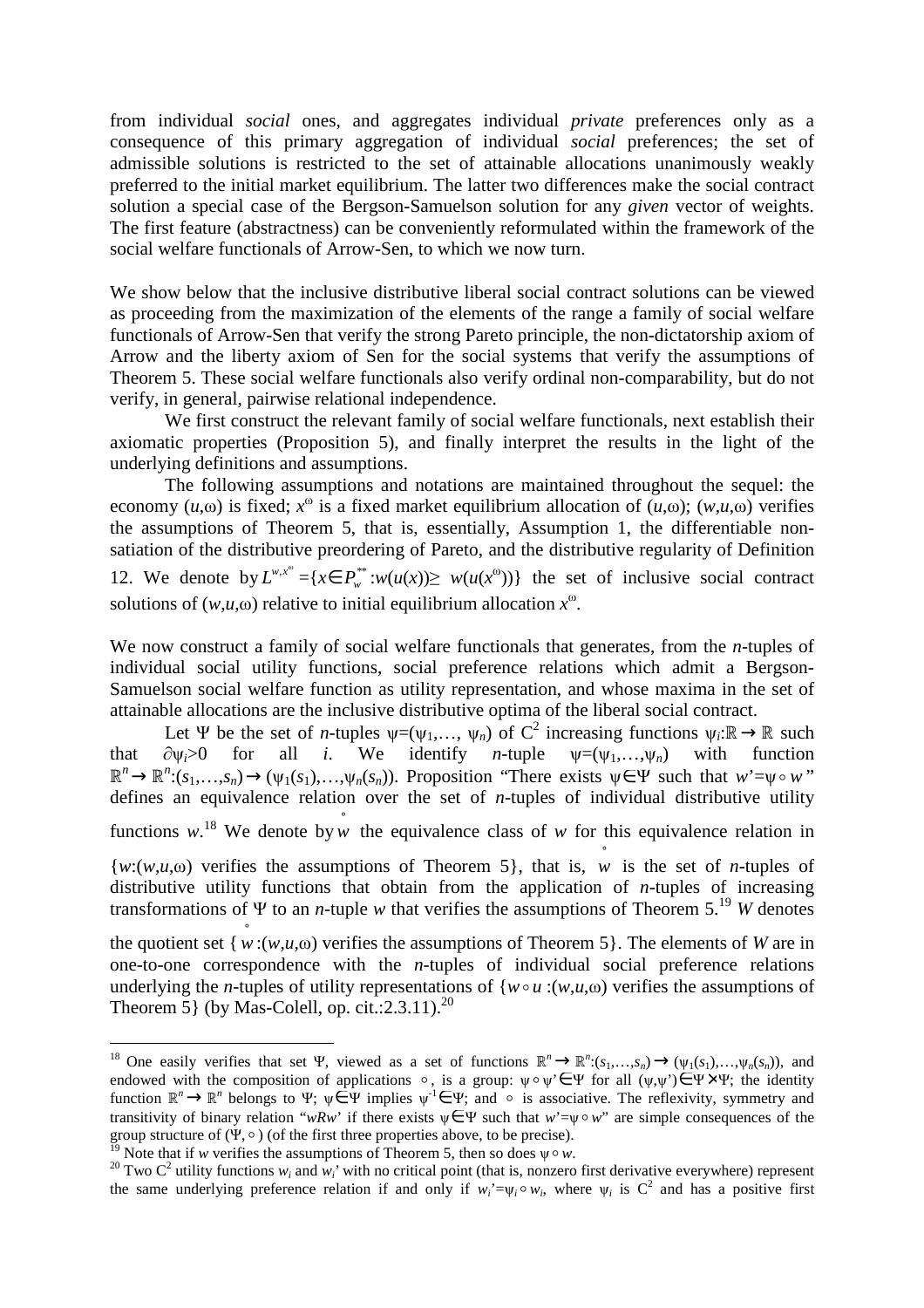Clearly,  $P_w^{**}$  and  $L^{w,x^{\omega}}$  are invariant to any  $\psi \in \Psi$ . That is, inclusive distributive optimum and distributive liberal social contract solution verify the invariance property of ordinal non-comparability (see Sen, 1986: 6.1 for formal definitions of that and other invariance requirements). We can therefore let  $P_w^{**} = P_w^{**}$  and  $L^{w,x^{\omega}} = L^{w,x^{\omega}}$  for any  $w \in w$ .

Pick a single *w* in each  $w \in W$  and denote by  $\Phi$  the resulting subfamily of  $\{w:(w,u,\omega)\}$ verifies the assumptions of Theorem 5}. Φ consists of an arbitrary selection of one single *n*tuple of utility representations for each *n*-tuple of individual social preference relations. This family is maintained fixed in the sequel.

For any  $w \in \Phi$ , and any  $x \in P_w^*$ , let  $F_{w,x}$  be a fixed  $C^2$ , concave, strictly increasing function  $\mathbb{R}^n \to \mathbb{R}$  such that  $F_{w,x} \circ w \circ u$  attains a unique maximum at *x* in *A*. For any  $w' = \psi \circ w$ ,  $\psi \in \Psi$  and  $w \in \Phi$ , define  $F_{w,x}$  by:  $F_{w,x} = F_{w,x} \circ \psi^{-1}$ . Functions  $F_{w,x} \circ w \circ u$  then define the same preference relation over allocations for all *w*∈ ° *w*, which attains a unique maximum at *x* in *A* (formally:  $F_{w^r,x} \circ w^r \circ u = F_{w,x} \circ w \circ u$  for all  $w^r \in w$ , for  $w \in w \cap \Phi$ ). We denote this preference relation by  $R_{w,x}$ , and the induced strict preference relation by  $\sum_{w,x}$  (that is  $z \sum_{w,x} z^x$  if  $z R_{w,x} z^x$ ) and non(*z*'  $R$   $\in$  *z*)). The associate utility representation  $F_{w,x} \circ w \circ u$ , where  $w \in w \cap \Phi$ , is a *w x* , Bergson-Samuelson social welfare function.

For any given  $x \in \text{Int } P_u$ , function  $w \circ u \to R_{w,x}$ , defined on  $\{w \circ u : (w,x) \in W \times L^{w,x^{\omega}}\}$ 

and  $(w,u,\omega)$  verifies the assumptions of Theorem 5 is, by construction, a social welfare functional of Arrow-Sen that verifies ordinal non-comparability. Its range is made of Bergson-Samuelson social preference relations that attain their unique maximum in *A* at allocation *x*.

The maximization of the social preference relations  $R_{w,x}$  induced by the social welfare functionals for any fixed *n*-tuple of individual social preference relations, subject to the aggregate resource constraint of the social system, yields the set  $L^{\psi,x^{\omega}}$  of inclusive social contract solutions unanimously weakly preferred to fixed  $x^{\omega}$  when *x* runs over  $L^{\psi,x^{\omega}}$ , that is:  $L^{\nu,x^{\omega}} = \bigcup_{(w,x):x \in L^{\nu,x^{\omega}}}$  $\cup$   $\bigcup_{\substack{(w,x):x \in I^{w,x^{\omega}}}$  {*z*∈ *A* : *z*<sup>'</sup>  $\succ$   $\bigcup_{\substack{w,x \in I^{w,x^{\omega}}}$  {*z* = *x*<sup>2</sup>  $\succ$  *x*<sub>*x*</sub>*x*<sup>2</sup>  $\succ$  *A* }.

We now proceed to the derivation of some axiomatic properties of this family of social welfare functionals. For the reader's commodity, the definitions of the axioms of social choice that we use below are recalled informally in footnote  $2<sup>1</sup>$ . The social welfare functionals of

<u>.</u>

derivative (sufficiency is a straightforward consequence of definitions; necessity follows from Mas-Colell, op.cit.: 2.3.11).

<sup>&</sup>lt;sup>21</sup> The *strong Pareto principle* states that a social state is preferred (resp. strictly preferred) to another for the social preference relation whenever the former is preferred to the latter for all individual social utility functions (resp. preferred to the latter for all individual social utility functions and strictly preferred to it for one individual social utility function at least). *Pairwise relational independence* states that the social preference relation over any pair of social states is a function of the sole restrictions of individual social utility functions over that pair. A social welfare functional of Arrow-Sen verifies *non-dictatorship* if there is no individual *i* such that, for all *n*tuple of individual (social) utility functions in the domain of the social welfare functional and each pair of social states *x* and *y*, *x* is strictly preferred to *y* for the social preference relation whenever it is strictly preferred to *y* by individual *i*. Finally, the *liberty axiom* of Sen states that everyone is strongly decisive over one pair of social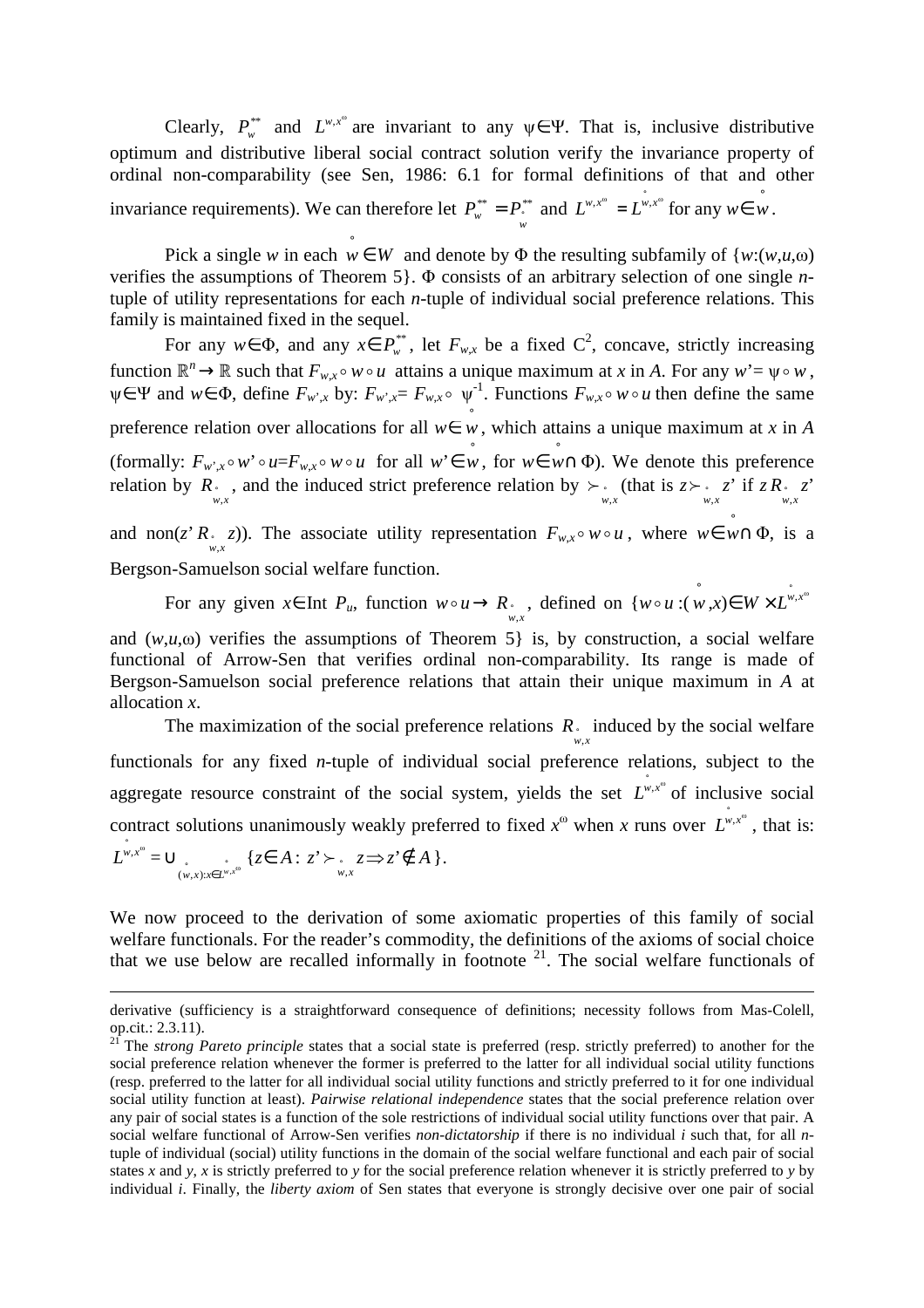family  $\{w \circ u \to R_{w,x} : (w,x) \in W \times L^{w,x^{\omega}}\}$  clearly verify the strong Pareto principle. One can moreover make the following additional statements: these social welfare functionals verify Arrow's non-dictatorship axiom and the liberty axiom of Sen. Formally:

**Proposition 5:** Let market optimum  $x \in \text{Int } P_u$  be fixed, and consider social welfare functional

 $w \circ u \to R$ , defined on  $\{w \circ u : (w,x) \in W \times L^{w,x^{\omega}} \text{ and } (w,u,\omega) \text{ verifies the assumptions of }$ 

Theorem 5}.

<u>.</u>

(i) *Strong Pareto principle*: For all  $w \circ u$  in the domain above and all pair of allocations  $(z, z') \in \mathbb{R}_+^{ln} \times \mathbb{R}_+^{ln}$ ,  $w(u(z)) \geq w(u(z'))$  implies  $z R_{w,x}^2$ , the latter preference being strict whenever

 $w(u(z)) > w(u(z'))$ .

(ii) *Non-dictatorship*: There exists no *i* such that, for all  $w \circ u$  in the domain above,  $w_i(u(z)) > w_i(u(z')) \Rightarrow z \succ \int_{w,x}^{\infty} z'.$ 

(iii) *Liberty*: Let the domain of  $w \circ u \to R$ , be restricted to  $\{w \circ u : (w, x) \in W \times L^{w, x^{\omega}}$ ,  $(w, u, \omega)$ 

verifies the assumptions of Theorem 5, and  $F_{w,x} \circ w: \hat{u} \to F_{w,x}(w(\hat{u}))$  is strictly increasing in  $u(\mathbb{R}^{n})$ . Then: For all *i*, all nonnegative  $x_i$  and  $x_i$ <sup>\*</sup>, and all  $w \circ u$  in the domain above, we have:  $u_i(x_i) > u_i(x_i') \Leftrightarrow w_i(u((x_{n/i}, x_i')) > w_i(u((x_{n/i}, x_i')) \Rightarrow (x_{n/i}, x_i') > w_i(x_{n/i}, x_i'))$ 

where  $(x_{n/i}, z_i)$  denotes the allocation obtained by substituting  $z_i \in \{x_i, x_i\}$  for  $x_i$  in  $x$ . This holds true, in particular, if the domain of the functional is further restricted to  ${w \circ u}$ :  $(w, x) \in W \times L^{w, x^{\omega}}$  and  $(w, u, \omega)$  verifies the assumptions of Theorem 5 and distributive nonmalevolence}.

*Proof*: (i) is a simple consequence of inclusiveness, that is, strictly increasing  $F_{wx}$ .

(iii) We show that if subfamily  $w \circ u \to R$  associated with fixed  $x \in \text{Int } P_u$  has an Arrovian

dictator then either the first regularity condition or inclusiveness is violated. Let *i* be a dictator, that is: for all  $w \circ u$  in the domain of the social welfare functional,  $w_i(u(z)) > w_i(u(z')) \Rightarrow F_{w,x}(w(u(z)) > F_{w,x}(w(u(z')))$ . For any fixed  $w \circ u$ , Assumption 1 then readily implies that  $w_i(u(z)) \geq w_i(u(z)) \Rightarrow F_{w,x}(w(u(z)) \geq F_{w,x}(w(u(z)))$ , by the local nonsatiation of i's social utility function and continuity of individual social utility functions. That is,  $w_i$  and  $F_{w,x} \circ w$  represent the same preference relation over  $u(\mathbb{R}^{\mu})$ . In particular, their Jacobian vectors at any  $\hat{u} \in u(\mathbb{R}_{++}^{ln})$  are positively proportional, that is, there exists  $\alpha \in \mathbb{R}_{++}$  such that ∂*Fw*,*x*(*w*(*û*)).∂*w*(*û*)=α∂*wi*(*û*). For *û*=*u*(*x*), the first regularity condition implies  $\partial F_{w,x}(w(\hat{u})) = \alpha \partial w_i(\hat{u})$ .  $[\partial w(\hat{u})]^{-1} = \alpha e^i$ , where  $e^i$  denotes the i-th vector of the canonical base of  $\mathbb{R}^n$ , whose i-th coordinate =1 and j-th coordinate =0 for all *j*≠ *i*. But this contradicts inclusiveness, which implies  $\partial F_{w.x}(w(\hat{u}))>>0.$ 

(iv) Equivalence  $u_i(x_i) > u_i(x_i') \Leftrightarrow w_i(u((x_{n/i}, x_i')) > w_i(u((x_{n/i}, x_i')))$  is an immediate consequence of Assumption 1-(ii)-(a) (individual distributive utility increasing in own private utility). And  $u_i(x_i) > u_i(x_i') \Rightarrow (x_{n/i}, x_i') > \dots (x_{n/i}, x_i')$  is an immediate consequence of the domain restriction

states at least. A person *i* is *strongly decisive* over a pair of social states  $\{x, y\}$  if the social preference relation induces the same strict ordering over the pair as the individual's social utility function whenever the individual's preference over the pair is strict. See Sen, 1986: 6.2 and 9.5 for formal definitions.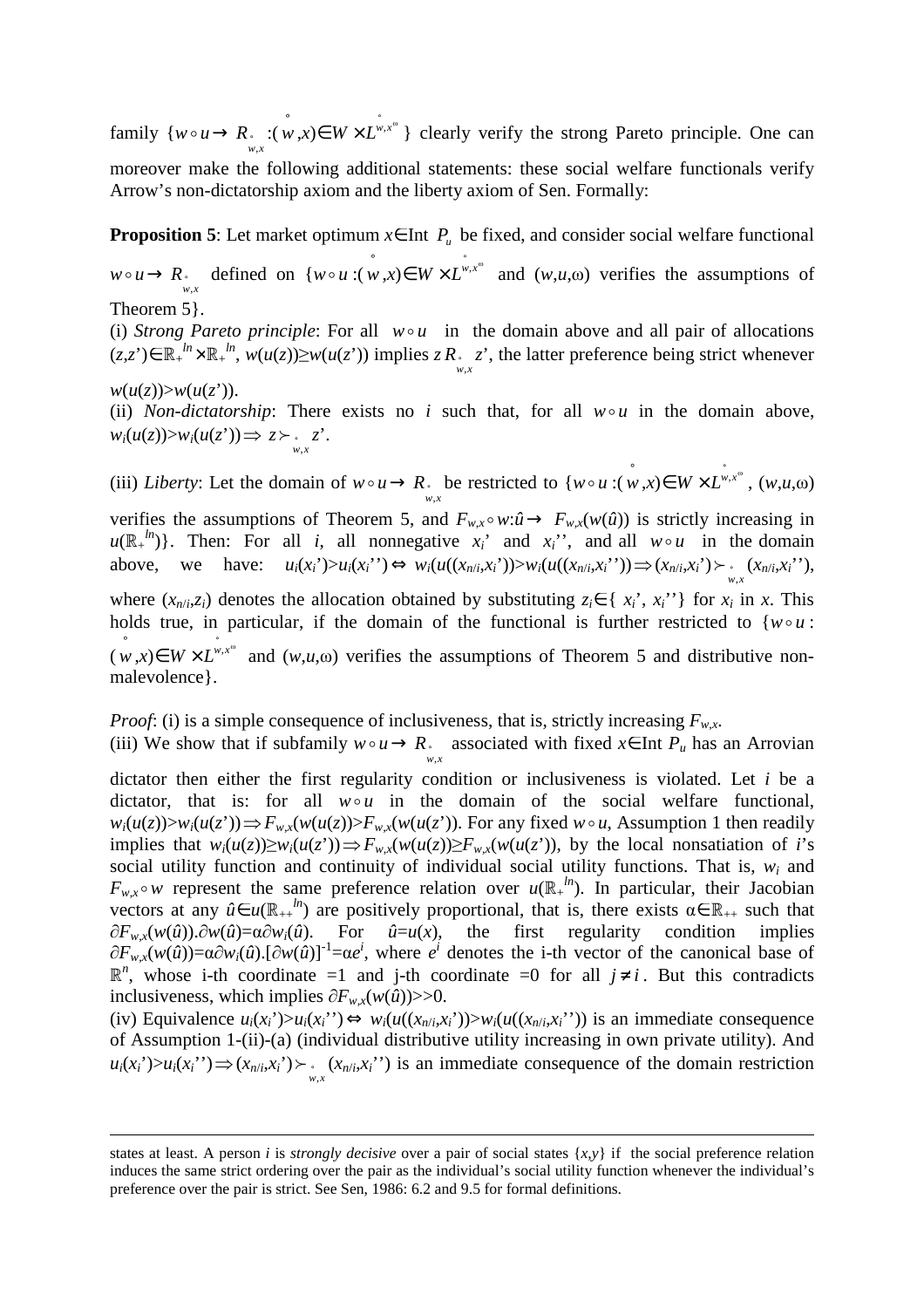" $F_{w,x} \circ w: \hat{u} \to F_{w,x}(w(\hat{u}))$  is strictly increasing over  $u(\mathbb{R}^{\mu})$ ", which implies that  $R_{w,x}$  induces strictly monotone preferences over  $u(\mathbb{R}^{n})$  (since  $u(x)>u(x') \Rightarrow x \succ \ldots \succ x'$ ). If, finally,  $w_i$  is nonmalevolent (that is, nondecreasing) for all *i*, inclusiveness implies that  $F_{w,x} \circ w$  is strictly increasing over  $u(\mathbb{R}^{\mu})$ .

The social welfare functionals of Proposition 5 do not verify, in general, Arrow's axiom of pairwise relational independence. The reason for this is quite elementary: the functions  $F_{wx}$ used to construct the social preference relations  $R_{w,x}$ , from the arbitray selection  $\Phi$  of *n*-tuples

of utility representations, are themselves arbitrary, except for their basic common characteristic of having a unique maximum at *x* in *A*. Consequently, the social preference relations  $R_{w,x}$  and  $R_{w',x}$  associated with two distinct *n*-tuples of individual social preferences

(two distinct equivalence classes  $w$  and  $w'$  of *W*) for a given *x* will generally be distinct. It will not be difficult, in particular, to find pairs of allocations which are ordered similarly by

the individual social preferences of the *n*-tuples of preference relations associated with  $\hat{w}$  and

w', and are ordered differently by  $R_{w,x}$  and  $R_{w,x}$ . The possibility of selecting functions  $F_{w,x}$  so

that the associate functionals verify pairwise relational independence is an open question, that will not be examined here.

The strong Pareto principle of Proposition 5-(i) is an immediate, definitional consequence of inclusiveness, embodied in the definition of the social welfare functionals  $w \circ u \to R$ . ,

through strictly increasing aggregators  $F_{w,x}$ .

Since the social welfare functionals of family  $\{w \circ u \to R_{w,x}: (w,x) \in W \times L^{w,x^{\circ}} \}$  verify ordinal

non-comparability, the strong Pareto principle and non-dictatorship (Proposition 5-(ii)), the relevant extension of Arrow's impossibility theorem to ordinal non-comparable social welfare functionals (Sen, 1986: 6.2) implies violations of independence and/or domain universality. The proof of non-dictatorship above explicitly relies on the latter. Namely, it establishes that the regularity of ∂*w*(*u*(*x*)) at inclusive distributive optimum *x* makes dictatorship incompatible with inclusiveness. The latter being a definitional feature of the social welfare functionals, the domain restriction that appears essential for non-dictatorship is the first condition of distributive regularity (the nonsingularity of the first derivative of  $w \circ u$  in  $P_w^{**}$ ). In other words, given the structural feature of inclusiveness of the functionals, some diversity of individual views on redistribution *within* some *n*-tuple of individual social utility functions of the domain of the functionals (intraprofile diversity, so to speak) suffices to exclude dictatorship in a formal sense. The first regularity condition of Definition 12 is one such sufficient condition. We argued in section 6 that this regularity property and inclusiveness were also the main conditions for a well-behaved liberal social contract solution to optimal redistribution (see subsection 6.3).

Proposition 5-(iii) actually implies more than the strong decisiveness of every individual over his own consumption at distributive optimum, namely, the exact coincidence, for everyone, of his individual (private and social) preferences over his own consumption, with the "social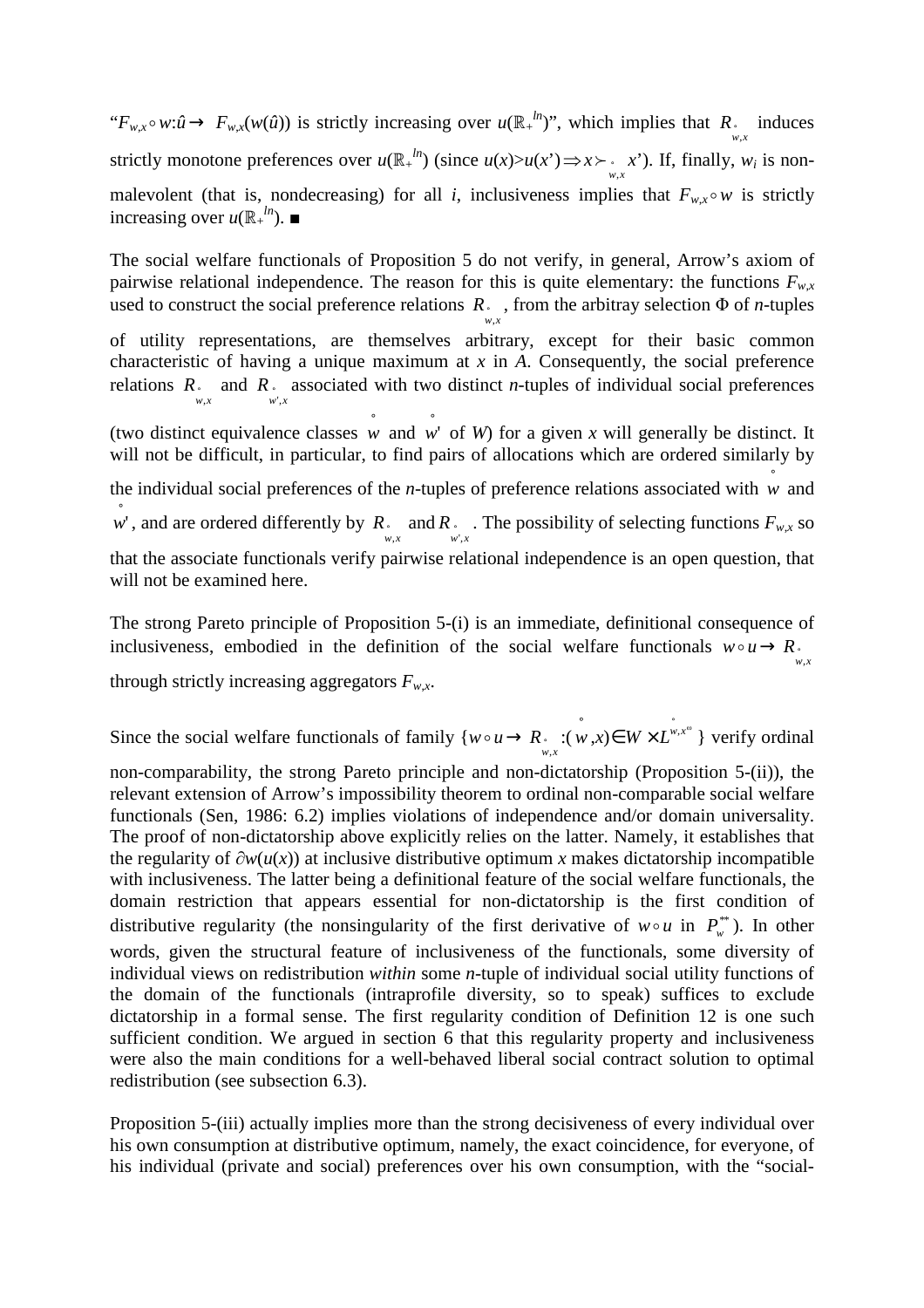social" preferences induced over it at distributive optimum *x* by the family of Bergson-Samuelson preference relations  $R$  associated with *x*. *w x* ,

The social welfare functional 
$$
w \circ u \to R_{\infty}
$$
 over  $\{w \circ u : (w, x) \in W \times L^{w, x^{\omega}}, (w, u, \omega)$ 

verifies the assumptions of Theorem 5, and  $F_{w,x} \circ w$  is strictly increasing} verifies both the strong Pareto principle and the liberty axiom. Sen's impossibility theorem (1970 and 1986: 9.5) implies that this existence result is a consequence of the restrictions on the domain of admissible individual social preferences imposed by the assumptions of Theorem 5 and strictly increasing  $F_{wx} \circ w$ . The latter means, essentially, that the distributive malevolence of individuals is not so intense or widespread as to imply that inclusive "social-social" preferences are nonincreasing in the *private* welfare of some. The aspect of the assumptions of Theorem 5 which appears critical for the existence property is non-paternalism, clearly, that is, the assumption that individuals do not meddle in the consumption choices of others, and derive, instead, their evaluation of social states from the sole consideration of ordinal private welfare. Within the reasonably protective social environment implied by "socialsocial" preferences that are both inclusive and strictly increasing, non-paternalism makes private consumption a protected sphere of individual choices. Combined with private property rights, which notably permits exchange and other alternatives to individual consumption, these assumptions are also essential conditions for the existence of competitive markets in consumption commodities. This existence property interprets, in other words, as an important psychological and social aspect of the separability property of the distributive liberal social contract (sections 1 and 4).

#### To sum up:

(i) the liberty axiom holds true due to domain restrictions which consist, essentially, of nonpaternalististic individual social preferences and inclusive "social-social" preferences strictly increasing in private welfare; these features seem essential for the compatibility of the redistribution institution with market economy;

(ii) non-dictatorship proceeds from a domain restriction which, in addition to non-paternalism, supposes intraprofile diversity in individual views on redistribution at distributive optimum; and also from a structural feature of the social welfare functionals, namely, inclusiveness as strictly increasing aggregator functions  $F_{w,x}$ ; intraprofile diversity and inclusiveness are also the two main conditions for well-behaved liberal social contract foundations for the redistribution institution;

(iii) the strong Pareto principle is a definitional consequence of the same structural feature (inclusiveness);

Although the whole set of liberal social contract solutions can be very easily generated from a family of social welfare functionals, as we just saw above, there remains, nevertheless, a fundamental difference between the liberal social contract and social welfare functional approaches to redistribution, namely, the basic reliance of the former on a notion of individual rights, which is absent from the latter.

This difference finds its formal expression in the fact that the liberal social contract solution typically consists of a large set of allocations for any given *n*-tuple of distributive preferences, while the social preference relation generated by the social welfare functional for the same system of individual preferences selects a single social optimum (its unique maximum in the set of attainable allocations).

 The liberal social contract solution is constrained by individual rights in the sense that the selected distributive optima are required to be unanimously weakly preferred to the market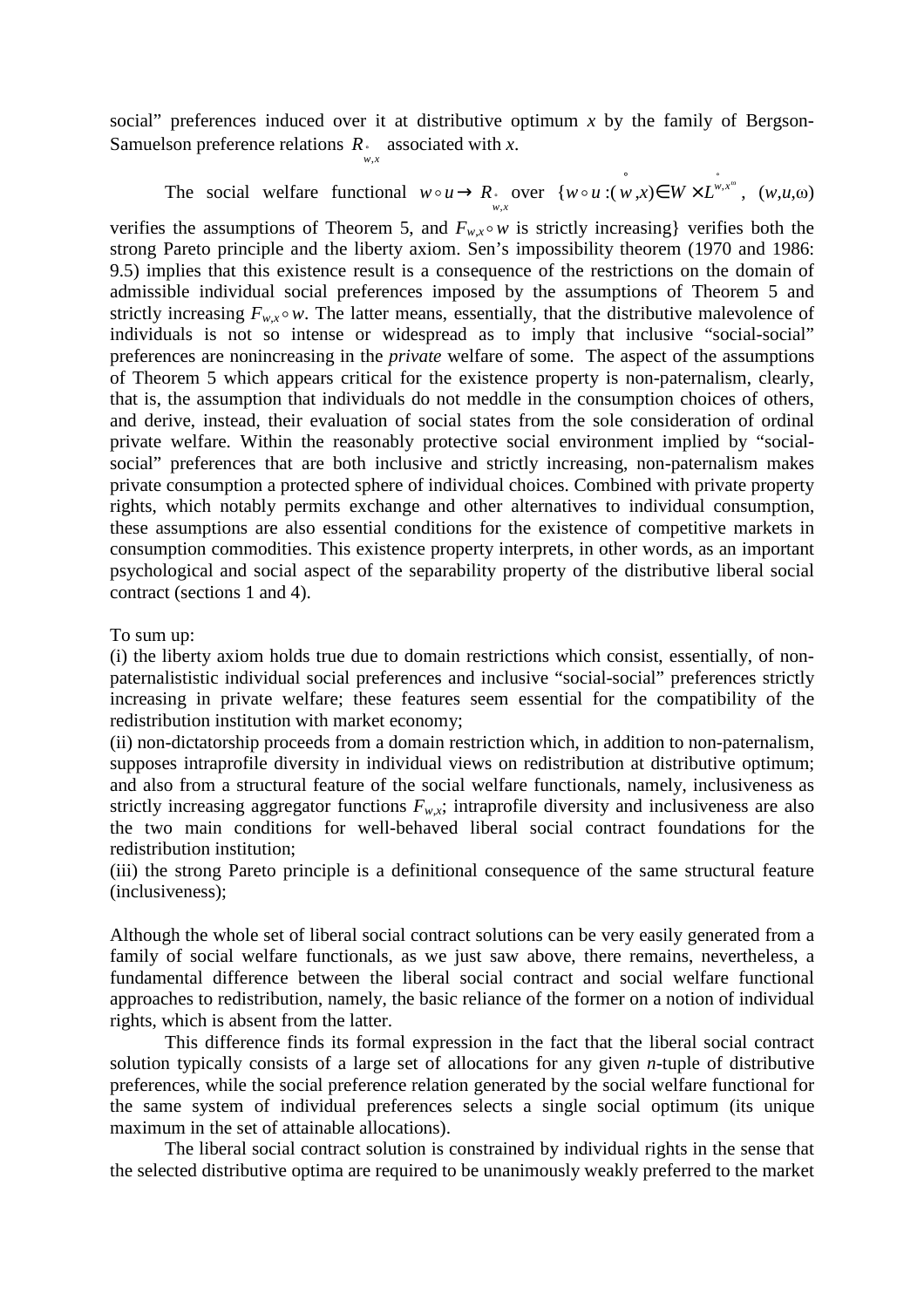equilibrium that prevails prior social contract redistribution. This condition or constraint can be construed as a definition of a liberal social contractual distribution of property rights (here understood as *endowments*<sup>22</sup>), in the sense that such rights exist, that is, are properly founded by the liberal social contract, if and only if they are endorsed by the unanimous weak agreement of the individual members of society. In other words, initial endowments, whatever they are, are redistributed by means of unanimously weakly preferred transfers until weak unanimous agreement is reached, which makes the endowment distribution a liberal social contractual distribution of property rights. Social contractual redistribution bears on endowments. Competitive market exchange achieves the final allocation from a distribution of rights in the sense above. There are, in general, many such distributions of rights that can be reached from an initial non-contractual endowment distribution, due to the character of partial preordering of the Paretian criterion of social choice that is maximized in social contract redistribution. This multiplicity of solutions is reflected in the structure of the solution set  $L^{w,x^{\omega}}$  as the intersection of *n*-1 dimensional set of inclusive Pareto-optima  $P_{w}^{**}$ with *nl*-dimensional convex set  $\{z \in \mathbb{R}^N : w(u(z)) \geq w(u(x^{\omega}))\}$  of allocations unanimously weakly preferred to initial market equilibrium  $x^{\omega}$ . This solution set is typically (that is, under the assumptions of Theorem 5) a set of dimension  $n-1$  if the initial market equilibrium is not a distributive optimum (the latter sufficient condition is also necessary: if  $x^{\hat{\omega}}$  is a distributive optimum, the social contract solution reduces to status quo, that is, to  $\{x^{\omega}\}\)$ . It is therefore, in that sense, a large set whenever social contract redistribution applies (see footnote  $17$  for a qualification, which relies on an alternative definition of the size of set  $L^{w,x^{\omega}}$  as a hypersurface).

To sum up, the liberal social contract solution is free from the interpersonal comparisons of individual *distributive* welfare necessarily implied by the maximization of a Bergson-Samuelson social preference relation of the type above. Exactly as the Pareto optimum relative to *private* utilities is free from the interpersonal comparisons of *private*  welfare implied by the maximization of a Bergson-Samuelson social welfare function of the conventional type.

The liberal social contract solution and social choice solution(s) can be articulated constructively in a simple way, by selecting a functional form for the utility representation of a Bergson-Samuelson preference relation (for example, a weighted average of individual social utilities, or a maximin criterion, or any  $C^2$  approximation of the latter) that seems relevant, and maximizing it in  $L^{w,x^{\omega}}$ . That is, by selecting a social optimum relative to a Bergson-Samuelson social preference relation inside the set of multiple liberal social contract solutions. Note that this procedure applies, in principle, not only to the norm of the distributive liberal social contract (set  $L^{w,x^{\omega}}$ ), but to practical distributive liberal social contract as well, provided that the latter does not reduce to a single allocation. In other words, if the actual constraints associated with imperfect social contracting (see section 1) do not suffice to determine a single outcome of the process of achievement of the norm of the distributive liberal social contract subject to the constraints of *actual* collective action, the remaining indeterminacy (i.e. multiplicity of solutions) interprets as a problem of social choice, which admits, in principle, a social choice solution, that is, the selection of a single outcome by maximization of a well-behaved social preference relation.

<sup>&</sup>lt;sup>22</sup> Property rights can be understood in two complementary senses: as general rules specifying the use an individual can make of his own resources (notably own consumption, gift-giving, selling, consumption in a production process and disposal); or as the set of resources that the individual can freely use in the alternative ways allowed by these general rules. In section 1, we used the term mainly in the first sense (legitimate rules). In this section, we understand it mainly in the second sense (legitimate endowments).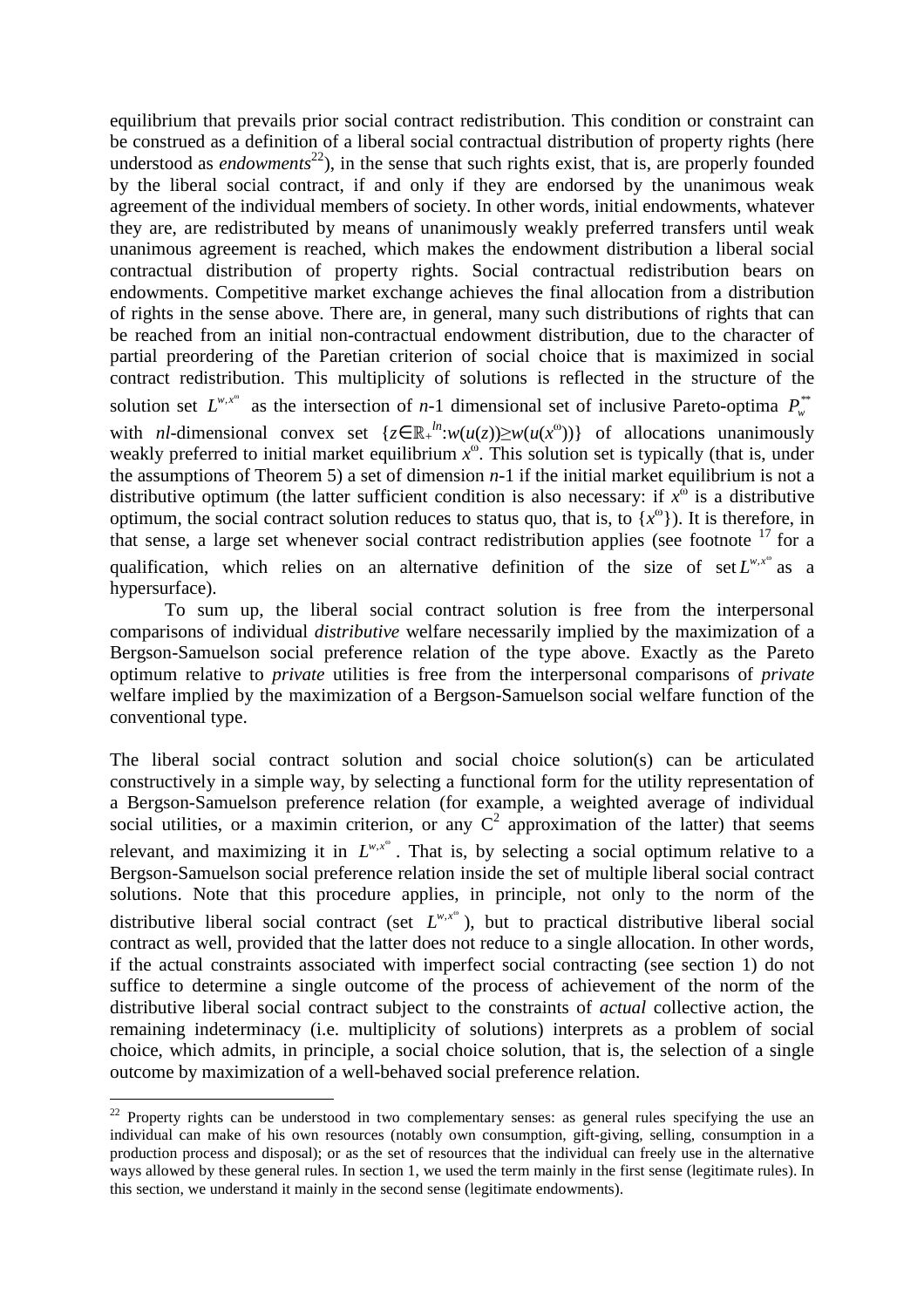The liberal social contract solution is co-determined by individual preferences and by individual rights. We suggested in the discussion of the Beckerian social equilibrium of Example 2 (see subsection 6.3) that a sufficiently balanced initial endowment distribution could be an important favourable condition for a well-behaved liberal social contract solution, and notably for its inclusiveness. Another example of interaction of preferences and rights raising questions about the viability or sustainability of inclusive liberal social contract solutions is the so-called "poor white" problem (Mercier Ythier, 2006: 6.1.2.1, Example 14, referred to in section 1 above), corresponding to a configuration of the social system where transfers to the poorest are rejected by a sizeable fraction of the working and (possibly) middle classes, notably because they are not beneficiaries of the transfers, or because they fear a subsequent rise in the relative status of the beneficiaries. If a large set of donors nevertheless wants to perform such transfers from their own resources, then the liberal social contract solution, which here corresponds to status quo, cannot be sustained as a social equilibrium. That is, the coalition of donors will deviate from it, and the distribution of rights will be an object of social contest for some time. This example and the former illustrate the necessity of developing an approach in terms of social equilibrium, in the game-theoretic sense, for a complete analysis of the liberal social contract, fully taking into account the role of rights in the determination of the resulting social state, and notably the possible nonexistence or non-sustainability of a liberal social contract solution in some configurations of rights and preferences.

#### **9- An epistemological post-scriptum**

The norm of the distributive liberal social contract derived in this article is a rational norm for collective action.

It is an element of social reality only insofar as it influences actual collective action inside state institutions or outside of them, that is, only insofar as elements of a practical distributive liberal social contract are implemented.

It certainly is possible to argue in that sense, and we began to do it elsewhere (Mercier Ythier, 2006: 2.3 and 7.2.2).

 If practical distributive liberal social contracts are implemented, then the associate norm should by and large shape actual distribution institutions in the course of long-run economic and social development. It is interesting, in this respect, to note remarkable analogies between the norm and its separability and regularity properties on the one hand, and, on the other hand, the notion of organic solidarity used by Durkheim, 1893, to characterize and explain the long-run evolution of society which goes with economic progress (the division of labour) and population growth.

 Durkheim's organic solidarity is a balance of individual differentiation and cooperation, which are co-determined in the sense that cooperation is both necessitated by and necessary for individual differentiation, and which find their main expression in the system of legal rules of society (see notably the table in the last page of the third chapter of Book I, op. cit.).

 The norm of the distributive liberal social contract can be viewed as an ideal type of organic solidarity in the sense above, with two main characteristics: a consistent articulation of the unsympathetic isolation of individuals in market exchange, with their sympathetic relations in the cooperative redistribution of the social contract (this is the separability property); and, for cooperative redistribution itself, the inner balance of the regularity property, which combines maximal dimensional diversity of individual views on redistribution (first regularity condition) with the strict preference for averages of the "social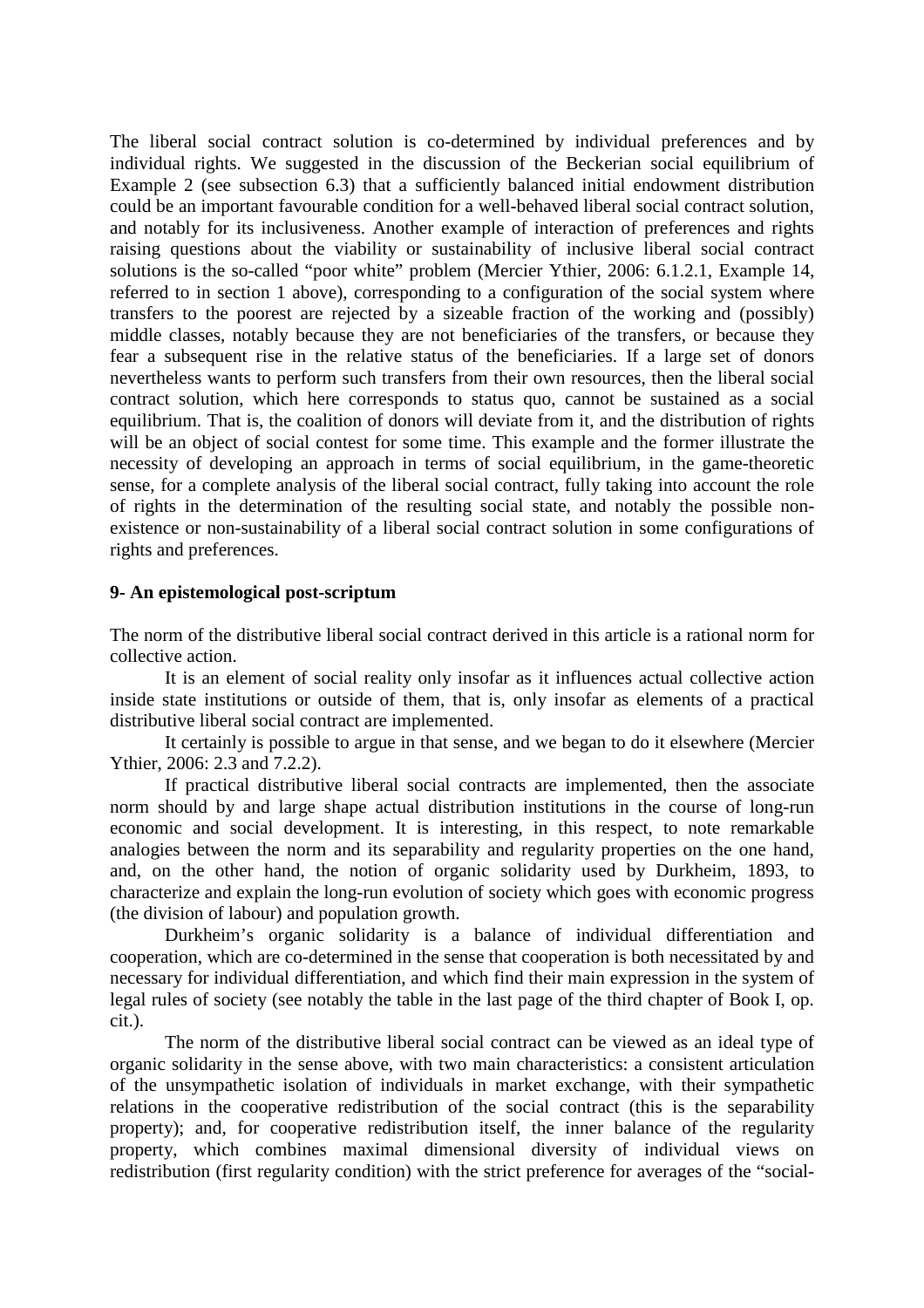social" welfare functions associated with the inclusive solutions of the distributive liberal social contract (second regularity condition).

#### **10- Appendix: Differentiable Walrasian exchange economies**

In this appendix, we first briefly discuss the relations between our assumptions on individual private preferences (Assumption 1-(i)) and Balasko's 1988 setup. For the reader's commodity, we next summarize in Proposition 6 and proof some useful standard results relative to the competitive equilibrium of differentiable exchange economies that verify Assumption 1-(i).

Balasko makes the following assumptions on individual consumption preferences (op. cit. Chap. 2): they are defined on the whole commodity space  $\mathbb{R}^l$ , and are supposed  $C^{\infty}$ , monotone, differentiably strictly convex, and bounded from below.

 The difference with Assumption 1-(i) relative to the "degree of smoothness" of preferences, so to speak, ( $C^{\infty}$  as opposed to  $C^2$ ) can be safely neglected. Assumption 1-(i) implies monotonicity and boundedness from below in the nonnegative orthant of  $\mathbb{R}^l$ , and smoothness and differentiable strict convexity in its interior. The main difference between the two setups lies, therefore, in the domain of definition of the preferences and of their properties of smoothness and convexity. We first briefly recall the reasons for these differences, second provide a precise characterization of the difficulties that may follow from them in the transposition of Balasko's results into our setup, and third elicit the simple precautions that make this transposition valid.

 The essential differences between the two setups interpret as different solutions to a same formal problem, namely, freeing analysis from inessential technicalities associated with non-negativity constraints in consumption choices. Balasko's solution simply consists of removing non-negativity constraints, by letting allocation and endowment distribution take on, a priori, any possible value in  $\mathbb{R}^{ln}$ . Another standard solution consists of designing preferences so that any consumer with a  $>0$  endowment will always choose a  $>>0$ consumption bundle. We adopted the latter for reasons that relate nicely with the object of this article (see section 3 above), namely: the null private welfare associated with zero consumption is a conventional definition of the state of starvation which appears both quite natural and very useful in the context of distributive social systems, as one of the basic normative justifications for a distributive social contract is, precisely, the removal of any situation of individual starvation. In other words: we need to refer to some definition of the state of starvation, because distributive social contracts are construed, notably, to remedy such situations; and one of the simplest ways of defining it is the conventional association of null private welfare with null consumption. It then appears most convenient, from this consideration, to suppose, in addition, that private welfare is  $>0$  only if consumption is  $>>0$ .

 Combining the boundary and monotonicity conditions of Assumption 1-(i) with the conventional association of zero private welfare with zero consumption yields an indifference class of 0 equal to  $\{x_i \in \mathbb{R}^l : \prod_{k \in L} x_{ik} = 0\} = \partial \mathbb{R}^{l}$  for all *i*, which is neither smooth nor compatible with differentiable strict convexity. Consequently, one cannot view the systems of consumption preferences that verify Assumption 1-(i) as restrictions to  $\mathbb{R}^l$  of the systems of consumption preferences of Balasko; while the properties of Balasko's systems of preferences are verified by the restrictions to  $\mathbb{R}_{++}^l$  of the systems of preferences of Assumption 1-(i).

 The general rule for a valid transposition of Balasko's results and arguments to the setup of Assumption 1-(i) is, therefore, to check that, as hopefully is generally the case, they remain valid when restricted to the interior of the nonnegative orthant, that is, notably, to >>0 Pareto optima, price-wealth equilibria or equilibrium allocations.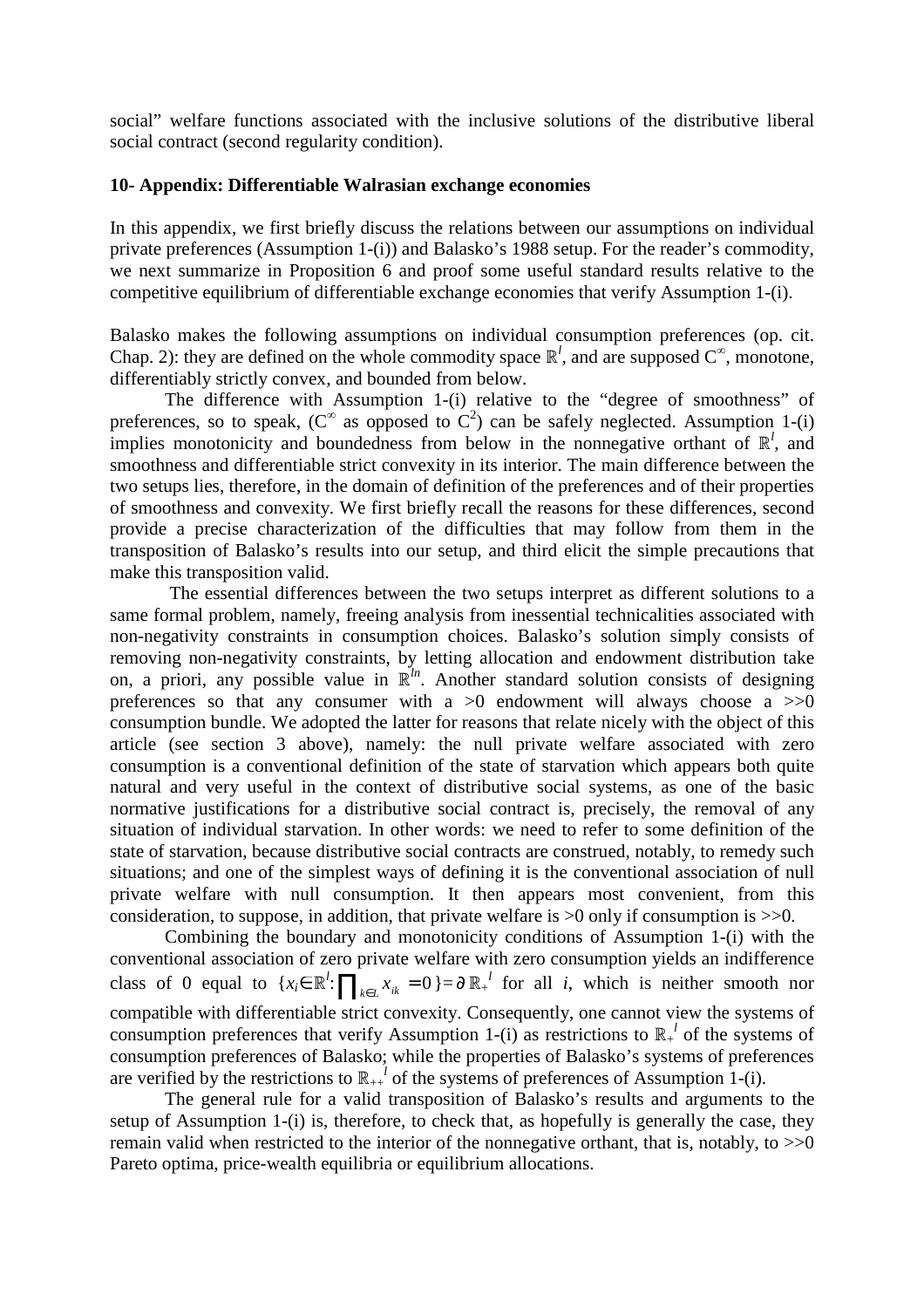**Proposition 6**: Let (*u*,ρ) verify Assumption 1-(i). The following five propositions are then equivalent:

(i) *x* is a weak market optimum of  $(u, \rho)$ ;

(ii) *x* is a strong market optimum of  $(u, \rho)$ ;

(iii)  $x \in A$  is such that  $\sum_{i \in N} x_i = \rho$ , and there exists a price system  $p \ge 0$  such that, for all *i*: either *x<sub>i</sub>*=0; or *x<sub>i</sub>*>>0 and  $\partial u_i(x_i) = \partial_{r_i} v_i(p, r_i)p$ ;

(iv) there exists a price system  $p>>0$  such that  $(p,(p.x_1,...,p.x_n))$  is a price-wealth market equilibrium of (*u*,ρ);

(v) *x* is a market price equilibrium of  $(u, \rho)$ .

*Proof*: We prove (i)  $\Rightarrow$  (ii)  $\Rightarrow$  (iii)  $\Rightarrow$  (iv)  $\Rightarrow$  (v)  $\Rightarrow$  (i).

(i) ⇒(ii). Note first that: if *x* is attainable and such that  $x_i \in \partial \mathbb{R}^{l}$  for all *i*, then  $u(x)=0\lt u((1/n)(\rho,...,\rho))$ , and therefore *x* is not weak market optimum. That is,  $x \in P$ implies  $x_i$  >>0 for some *i*. Note next that if *x* and *x*' are attainable allocations such that  $x_i$  >>0 for some *i* and *x*<*x*<sup>2</sup>, then the allocation  $x+(2n)^{-1}(x_i-x_i,...,x_i-x_i)$  obtained from *x* by distributing evenly to all individuals one half of the difference  $x_i^*$ - $x_i$  is  $\gg x$ , hence such that  $u(x+(2n)^{-1}(x_i-x_i,...,x_i-x_i))>>u(x)$ , and is attainable, so that  $x \notin P_u$ . Consequently,  $x \notin P_u$ whenever:  $x \notin P^*$  is attainable and such that  $x_i > 0$  for some *i*;  $x \notin P^*$  is attainable and belongs to  $\partial \mathbb{R}^{\mu}$ ; or  $x \notin P^*$  is not attainable. That is,  $x \notin P^*$  ⇒  $x \notin P^*$ . This concludes the proof of the first implication.■

(ii)  $\Rightarrow$  (iii). Let allocation *x* be attainable, such that: *x<sub>i</sub>*>>0 for some *i*; *x<sub>j</sub>* is a >0 element of  $\partial \mathbb{R}^{l}$  for some *j*. Let *x*' be the allocation obtained from *x* by transferring  $x_j$  to individual *i*, that is:  $x_i' = x_i + x_i$ ;  $x_i' = 0$ ;  $x_k' = x_k$  for all  $k \neq i, j$ . Then: x' is attainable;  $u_i(x_i') > u_i(x_i)$  because private utility is strictly increasing in  $\mathbb{R}_{++}^{l}$ ;  $u_j(x_j) = u_j(x_j) = 0$ ;  $u_k(x_k) = u_k(x_k)$  for all  $k \neq i, j$ . That is, x is not a strong market optimum, hence not a weak market optimum by the paragraph above. Therefore, for any *x*∈  $P_u$  :  $N = {i:x_i > > 0} ∪ {i:x_i = 0}.$ 

Let  $x$  be a strong market optimum. Definitions then imply that it is a weak market optimum. Let  $I = \{i : x_i > 0\}$ . From the paragraphs above, *I* is nonempty. And the definition of a weak optimum straightforwardly implies that *x* is a local weak maximum of *u* in  $\{x \in \mathbb{R}^{\mu} : \sum_{i \in I} x_i \leq p\}$ . Suppose, without loss of generality, that *I*={1,…,*m*}, with *m*≥1. Then, *x* is a local weak maximum of *u* in  $\{x \in \mathbb{R}^N : \sum_{i \in I} x_i \leq p\}$  if and only if  $(x_1, \ldots, x_m)$  is a local weak maximum of  $(u_1,...,u_m)$  in  $\{(x_1,...,x_m)\in\mathbb{R}_{++}^{1m}: \sum_{i\in I}x_i \leq \rho\}$ . The first-order necessary conditions for the latter read as follows: there exists  $(\mu, p) \in \mathbb{R}^m + \times \mathbb{R}^l$  such that: (i)  $(\mu, p) \neq 0$ ; (ii)  $p \cdot (\rho - \mu)$  $\sum_{i\in I} x_i$  )=0; (iii)  $\mu_i \partial u_i(x_i)$ -*p*=0 for all *i*∈ *I*. We must have  $\mu$ >0, for otherwise *p*=0 by f.o.c. (iii), which contradicts f.o.c. (i). Since  $\mu_i > 0$  for some *i*, and  $\partial u_i(x_i) > 0$  for all *i*, we must have ( $\mu$ , $p$ )>>0 by f.o.c. (iii). F.o.c. (ii) then implies in turn that  $\sum_{i \in I} x_i = p$ . The f.o.c. reduce therefore to the following equivalent proposition:  $\sum_{i \in I} x_i = \rho$ , and there exists  $(\mu, p) \in \mathbb{R}_{++}^m \times \mathbb{R}_{++}^l$  such that  $\mu_i \partial u_i(x_i) = p$  for all  $i \in I$ .

Proposition "There exists  $(\mu_i, p) \in \mathbb{R}_{++} \times \mathbb{R}_{++}^l$  such that  $\mu_i \partial_i(x_i) = p$ " is the f.o.c. for a local maximum of  $u_i$  in  $\{z_i \in \mathbb{R}_{++}^l : p.z_i \leq p.x_i\}$ . The f.o.c. is also sufficient for a global maximum of the same program by the Theorem 1 of Arrow and Enthoven, 1961. The envelope theorem applied to this program then implies that  $\partial_{r_i} v_i(p, r_i) = 1/\mu_i$ . This concludes the second proof.  $(iii) \implies (iv)$  is a simple consequence of definitions and the second proof.  $(iv) \Rightarrow (v)$  is a simple consequence of definitions.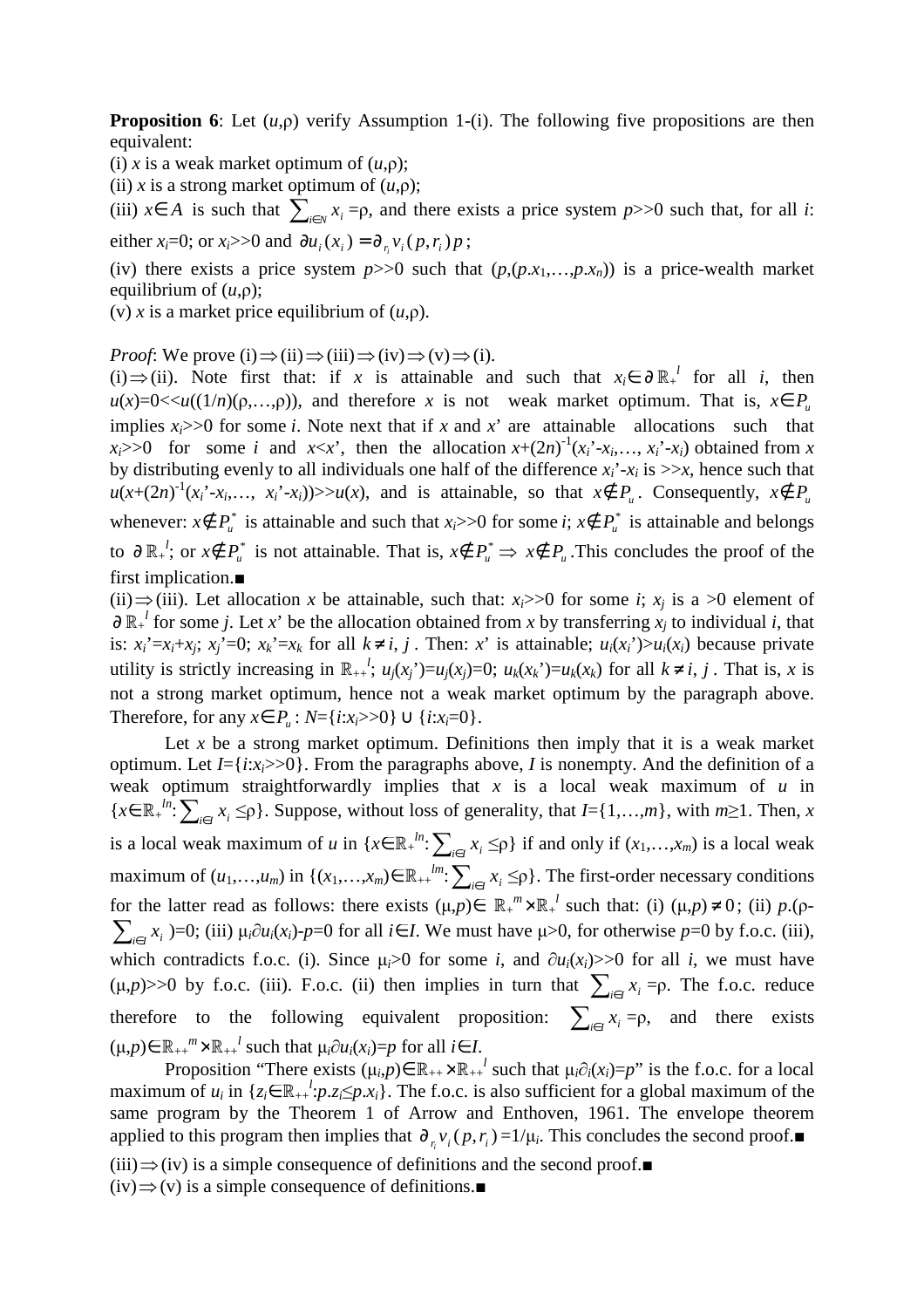$(v) \Rightarrow$ (i) is established by means of the standard argument: let *x* be a market price equilibrium, *p*≥0 be an associate price vector, suppose that there exists an attainable allocation *x*' such that  $u(x')>>u(x)$ . Then:  $u_i(x_i)>u_i(x_i)=\max\{u_i(z_i):z_i\geq 0 \text{ and } p.z_i\geq p.x_i\}$  implies  $p.x_i>>p.x_i$ . Summing up over *i* yields p.  $\sum_{i \in N} x_i > p$ .  $\sum_{i \in N} x_i = p \cdot \rho$ , while  $\sum_{i \in N} x_i \leq \rho$  and  $p \geq 0$  imply  $p$ .  $\sum_{i \in N} x_i \leq p \cdot \rho$ , the wished contradiction.■

#### **References**

Arrow, K.J. (1951), Social Choice and Individual Values (Wiley, New York).

Arrow, K.J. and G. Debreu (1954), "Existence of an equilibrium for a competitive economy", Econometrica 22:265-290.

Arrow, K.J. and A.C. Enthoven (1961), "Quasi-concave programming", Econometrica 29: 779-800.

Balasko, Y. (1988), Foundations of the Theory of General Equilibrium (Academic Press, London).

Barro, R.J. (1974), "Are government bonds net wealth?", Journal of Political Economy 82: 1095-1117.

Becker, G.S. (1964), Human Capital (National Bureau of Economic Research, New York).

Becker, G.S. (1965) "A theory of the allocation of time", Economic Journal 75: 493-517.

Becker, G.S. (1974), "A theory of social interactions", Journal of Political Economy 82: 1063-1093.

Bergson, A. (1938), "A reformulation of certain aspects of welfare economics", Quaterly Journal of Economics 52: 310-334.

Bergstrom, T.C. and H.A. Varian (1985), "When do market games have transferable utility?", Journal of Economic Theory 35:222-223.

Debreu, G. (1952), "A social equilibrium existence theorem", Proceedings of the National Academy of Sciences 38: 886-893. Reprinted in G. Debreu (1983), Mathematical Economics (Cambridge University Press, Cambridge) 50-58.

Durkheim, E. (1893), De la Division du Travail Social (Presses Universitaires de France, Paris, 1998).

Edgeworth, F.Y. (1881), Mathematical Psychics (C. Keagan Paul and Co, London).

Hochman, H.M. and J.D. Rodgers (1969), "Pareto optimal redistribution", American Economic Review 59:542- 557. Reprinted in H.M. Hochman (2002), Economic Behaviour and Distributional Choice, (Edward Elgar, Cheltenham, United Kingdom and Northampton, Massachusetts) 5-20.

Kolm, S.-Ch. (1966), "The optimal production of social justice", in H. Guitton, and J. Margolis eds: Proceedings of the International Economic Association on Public Economics, Biarritz; Economie Publique (CNRS, Paris, 1968) 109-177; Public Economics (Macmillan, London, 1969) 145-200.

Kolm, S.-Ch. (1985), Le Contrat Social Libéral (Presses Universitaires de France, Paris).

Kolm, S.-Ch. (1996), Modern Theories of Justice (MIT Press; Cambridge, Massachusetts and London, England). Kolm, S.-Ch. (2004), Macrojustice: The Political Economy of Fairness (MIT Press; Cambridge, Massachusetts and London, England).

Kolm, S.-Ch. (2006), Reciprocity: Its scope, rationales, and consequences, Chap. 7 in S.-C. Kolm and J. Mercier Ythier eds., Handbook of the Economics of Giving, Altruism and Reciprocity (North-Holland, Amsterdam) 371- 541.

Lemche, S.Q. (1986), "Remarks on non-paternalism and the second theorem of welfare economics", Canadian Journal of Economics 19:270-280.

Lévy-Garboua, L., Meidinger, C. and B. Rapoport (2006), The formation of social preferences: Some lessons from psychology and biology", Chap. 7 in S.-C. Kolm and J. Mercier Ythier eds., Handbook of the Economics of Giving, Altruism and Reciprocity (North-Holland, Amsterdam) 545-613.

Mas-Colell, A. (1985), The Theory of General Equilibrium. A Differentiable Approach (Cambridge University Press, London).

Mercier Ythier, J. (1993), "Equilibre général de dons individuels", Revue Economique 44: 925-950.

Mercier Ythier, J. (1997), "First-order conditions for distributive efficiency". Discussion paper 98A39. Marseille: GREQAM, EHESS and Université d'Aix-Marseille II et III.

Mercier Ythier, J. (1998a), "The distribution of wealth in the liberal social contract", European Economic Review 42:329-347.

Mercier Ythier, J. (1998b), "Existence of an equilibrium of property rights", Mathematical Social Sciences 35:261-272.

Mercier Ythier, J. (2004), "A limit theorem on the dual core of a distributive social system", Social Choice and Welfare 22:147-174.

Mercier Ythier, J. (2006), "The economic theory of gift-giving: Perfect substitutability of transfers and redistribution of wealth", Chap. 5 in S.-C. Kolm and J. Mercier Ythier eds., Handbook of the Economics of Giving, Altruism and Reciprocity (North-Holland, Amsterdam) 227-339.227-339.

Nozick, R. (1974). Anarchy, State and Utopia (New York, Basic Books).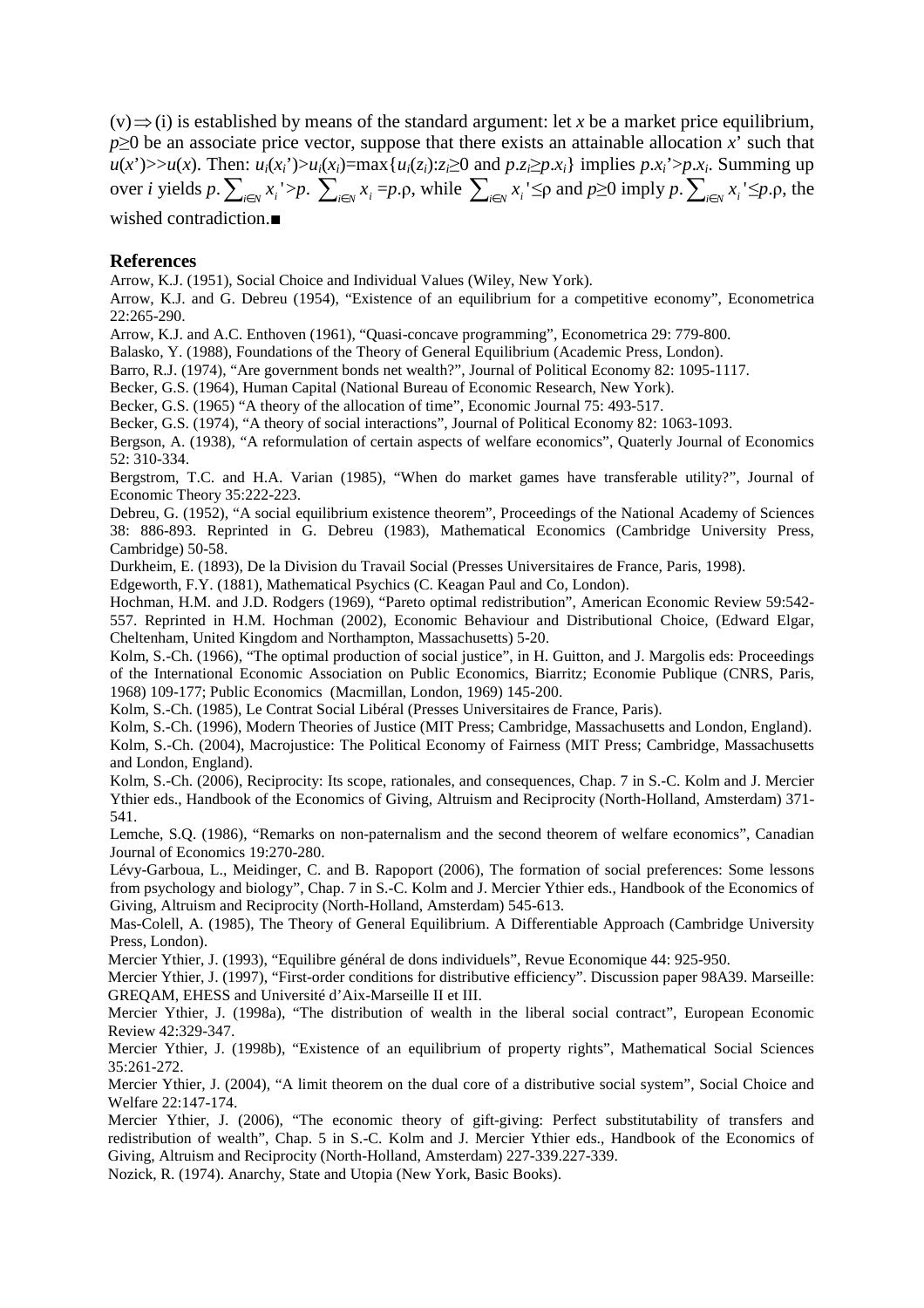Musgrave, R.A. (1959), The Theory of Public Finance (McGraw-Hill, New York).

Olson, M. (1965), The Logic of Collective Action (Harvard University Press, Cambridge).

Pareto, V. (1913), "Il massimo di utilità per una colletività », Giornale degli Economisti 3: 337-341.

Pareto, V. (1916), Traité de Sociologie Générale (Droz, Genève).

Polanyi, M. (1944), The Great Transformation (Beacon Press, Boston).

Rader, T. (1980), "The second theorem of welfare economics when utilities are interdependent", Journal of Economic Theory 23: 420-424.

Ramsey, F.P. (1928), "A mathematical theory of savings", Economic Journal 38: 543-559.

Rawls, J. (1971). A Theory of Justice (Cambridge, Harvard University Press).

Samuelson, P.A. (1947), Foundations of Economic Analysis (Harvard University Press, Cambridge).

Sen, A.K. (1970), "The impossibility of a Paretian liberal", Journal of Political Economy 72: 152-157.

Sen, A.K. (1986), "Social choice theory", Chap. 22 in K.J. Arrow and M.D. Intriligator eds., Handbook of Mathematical Economics (North-Holland, Amsterdam) 1073-1181.

Smith, A. (1759), The Theory of Moral Sentiments. Edited by D.D. Raphael and A.L. Macfie (Clarendon Press, Oxford,1976).

Weber, M. (1921), "Charity in Ancient Palestine", Chap. 15 in R. Swedberg ed., Max Weber Essays in Economic Sociology (Princeton University Press, Princeton, New Jersey) 189-195.

Wicksteed, P.H. (1910), The Common Sense of Political Economy (Macmillan, London).